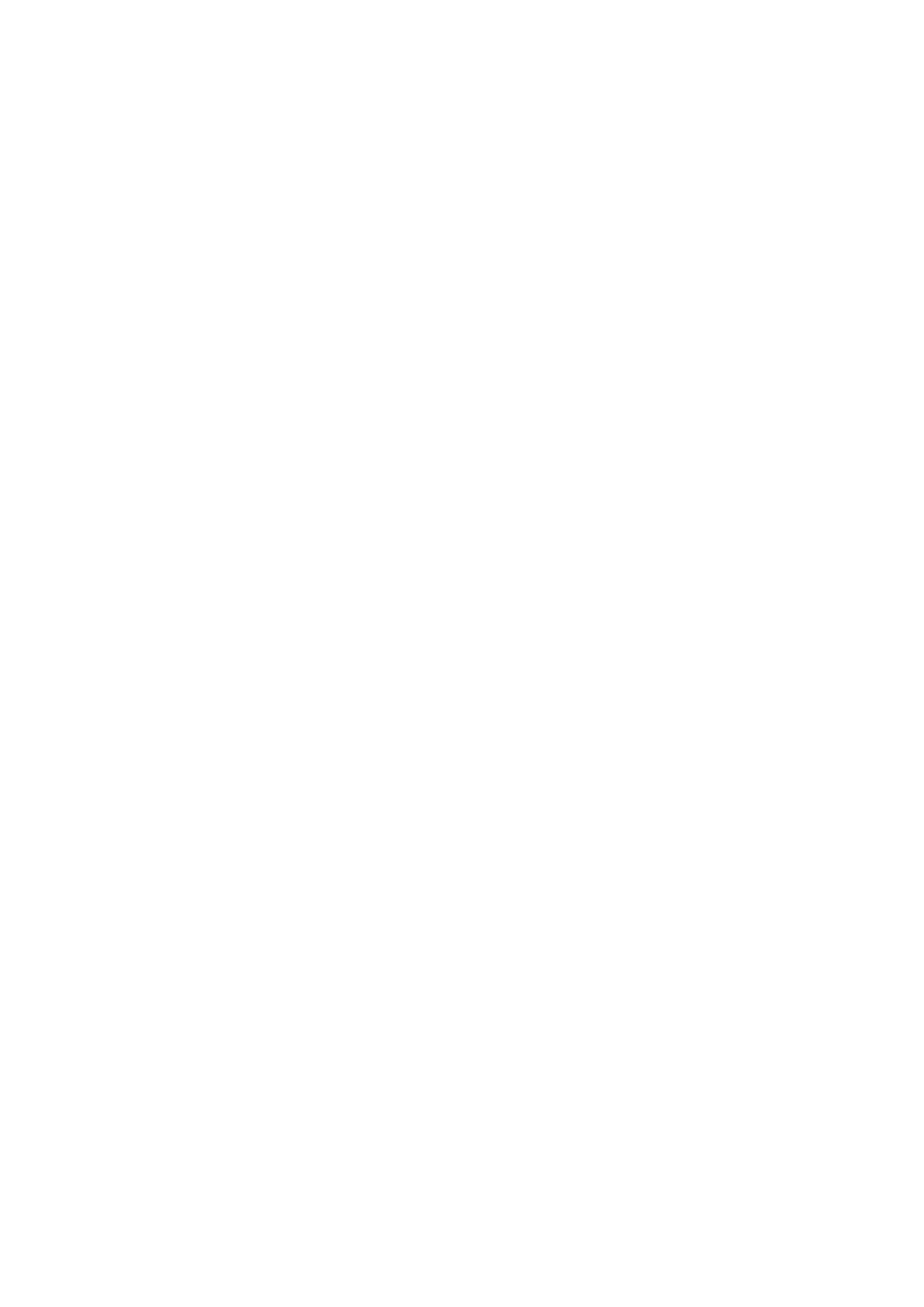

# Analysis and overview of national qualifications framework developments in European countries

Annual report 2014

Luxembourg: Publications Office of the European Union, 2015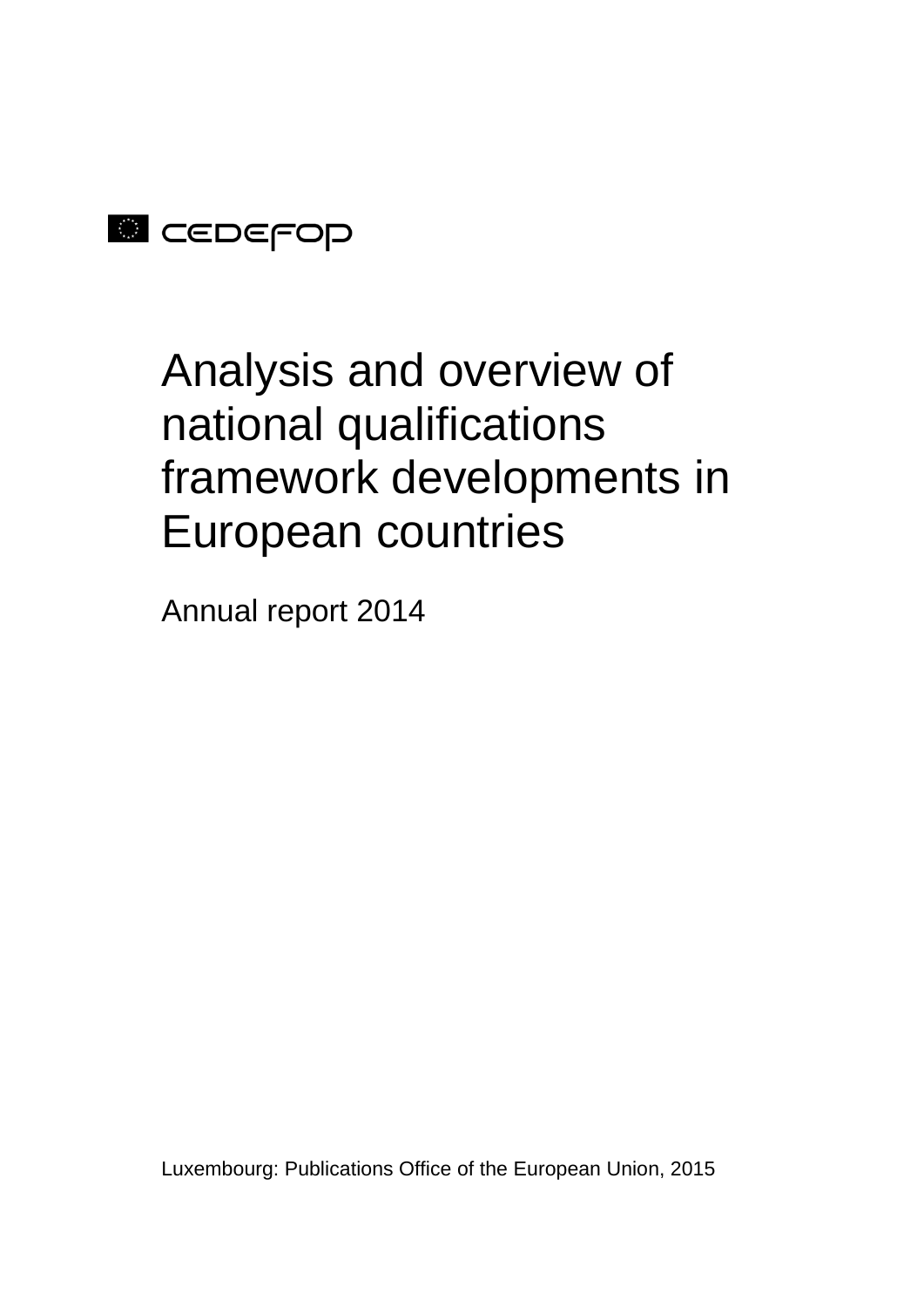Cedefop working papers are available only electronically. They make results of Cedefop's work promptly available and encourage further discussion.

Please cite this publication as:

Cedefop (2015). *Analysis and overview of national qualifications framework developments in European countries: annual report 2014.* Luxembourg: Publications Office of the European Union. Cedefop working paper; No 27.

A great deal of additional information on the European Union is available on the Internet.

It can be accessed through the Europa server (http://europa.eu).

Luxembourg: Publications Office of the European Union, 2015.

ISBN 978-92-896-1897-7 ISSN 1831-2403 doi: 10.2801/707113

© European Centre for the Development of Vocational Training (Cedefop), 2015. All rights reserved.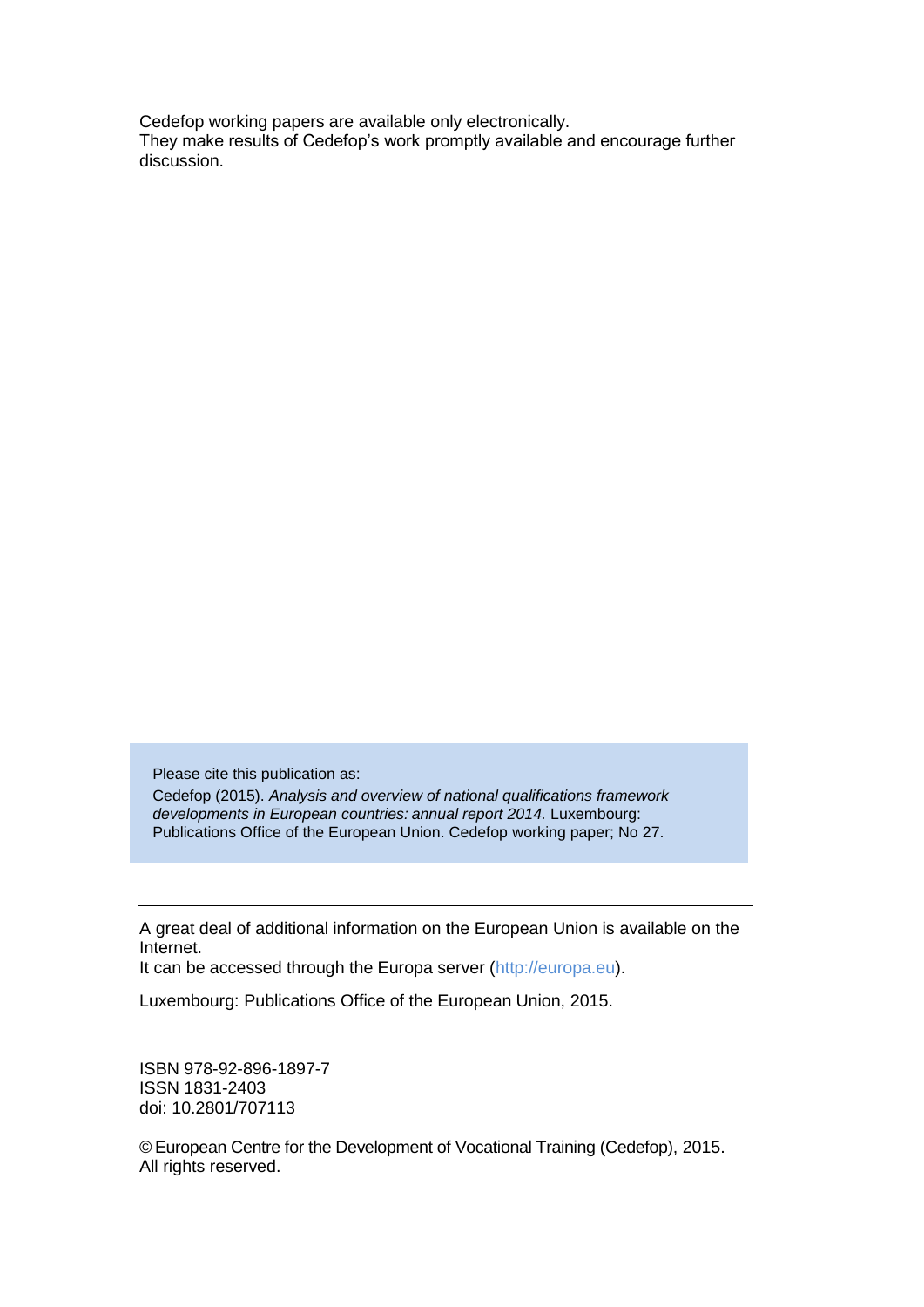The **European Centre for the Development of Vocational Training** (Cedefop) is the European Union's reference centre for vocational education and training. We provide information on and analyses of vocational education and training systems, policies, research and practice. Cedefop was established in 1975 by Council Regulation (EEC) No 337/75.

> Europe 123, 570 01 Thessaloniki (Pylea), GREECE PO Box 22427, 551 02 Thessaloniki, GREECE Tel. +30 2310490111, Fax +30 2310490020 E-mail: info@cedefop.europa.eu [www.cedefop.europa.eu](http://www.cedefop.europa.eu/)

Joachim James Calleja, *Director* Micheline Scheys, *Chair of the Governing Board*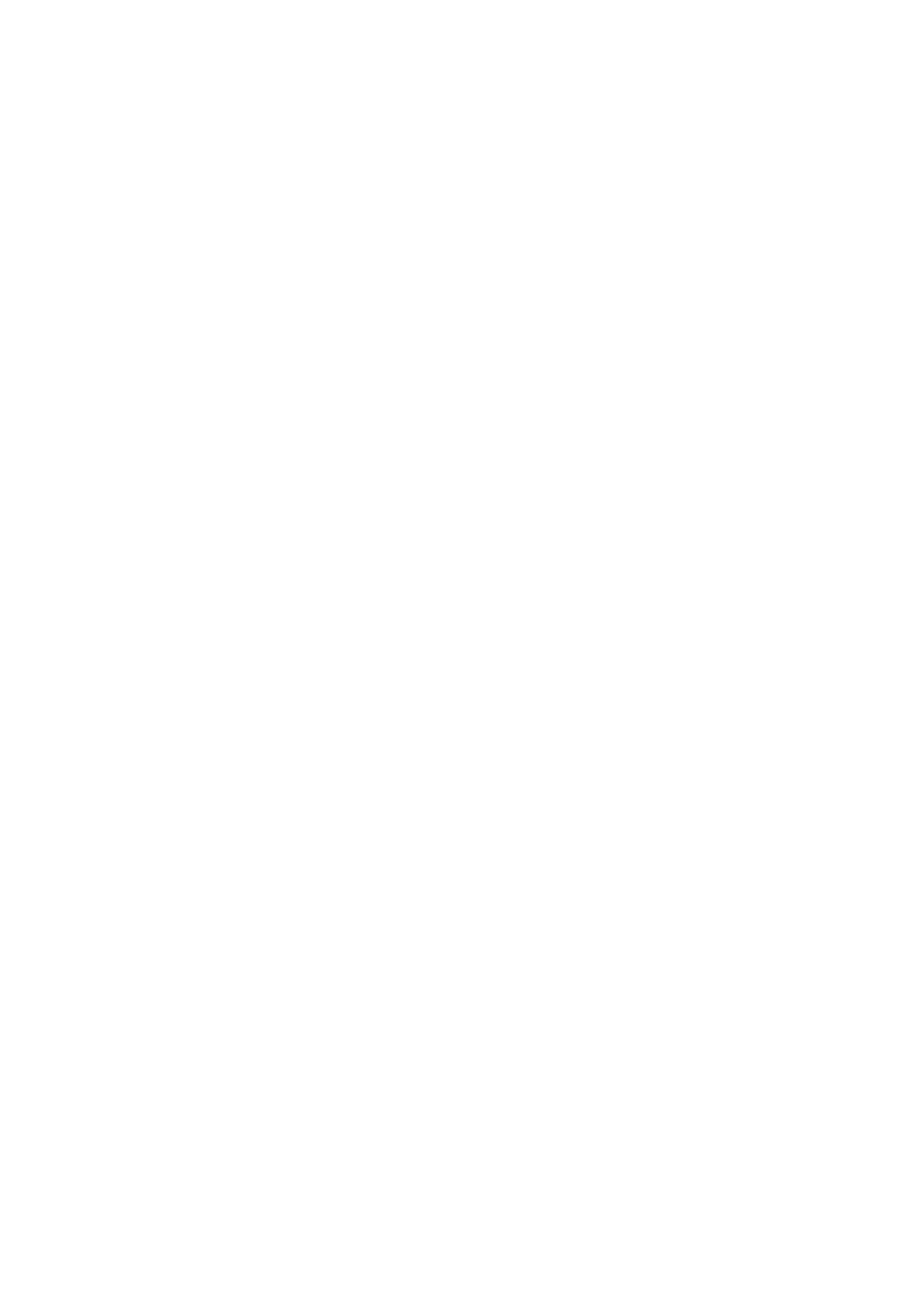## <span id="page-6-0"></span>Foreword

This synthesis report, the fifth since Cedefop started its regular monitoring of national qualifications frameworks (NQFs) development, looks into NQF developments and progress made in 38 countries  $(1)$  and 42 NQFs. It points to the impact of NQFs on systems of education and training and identifies challenges ahead.

The report is based on evidence collected through NQF inventory consisting of 42 national chapters  $(^2)$ . The inventory works as an observatory of progress in NQF implementation and looks at the main policy objectives, stakeholder involvement, framework implementation, the focus on learning outcomes and the use of level descriptors, as well as the way that validation of non-formal and informal learning links to NQFs. The national chapters conclude with important lessons and future plans.

Political commitment to the developing and implementing NQFs was strengthened in 2014. This is demonstrated not only by the fact that more qualifications frameworks have been formally adopted but also that more frameworks have entered an operational stage and have been populated with qualifications. A sufficient formal basis, successful implementation of a learning outcomes approach, and support from broader groups of stakeholders, including social partners, seem to be the most critical factors. The inventory on which the analysis is based demonstrates how the extensive technical and conceptual work being carried out at national level has engaged important national stakeholders. This forms a solid basis for the qualifications frameworks to make a difference to European citizens, education and training providers, and social partners.

Although evidence on the added value of NQFs to end-users (individual learners and employers) is most apparent in some of the earlier frameworks, like the Scottish one, the report demonstrates that the new comprehensive NQFs – covering all levels and types of qualifications – are having a positive impact in a number of areas across countries. Although still uneven across countries and sectors, NQFs have strengthened the implementation of learning outcomes

<sup>(</sup> 1 ) The 28 EU Member States plus Albania, Bosnia and Herzegovina, the former Yugoslav Republic of Macedonia, Iceland, Liechtenstein, Montenegro, Norway, Serbia, Switzerland and Turkey.

<sup>(</sup> 2 ) Cedefop. *European inventory on NQF*. [http://www.cedefop.europa.eu/en/publications-and-resources/country](http://www.cedefop.europa.eu/en/publications-and-resources/country-reports/european-inventory-on-nqf)[reports/european-inventory-on-nqf](http://www.cedefop.europa.eu/en/publications-and-resources/country-reports/european-inventory-on-nqf) [accessed 8.5.2015].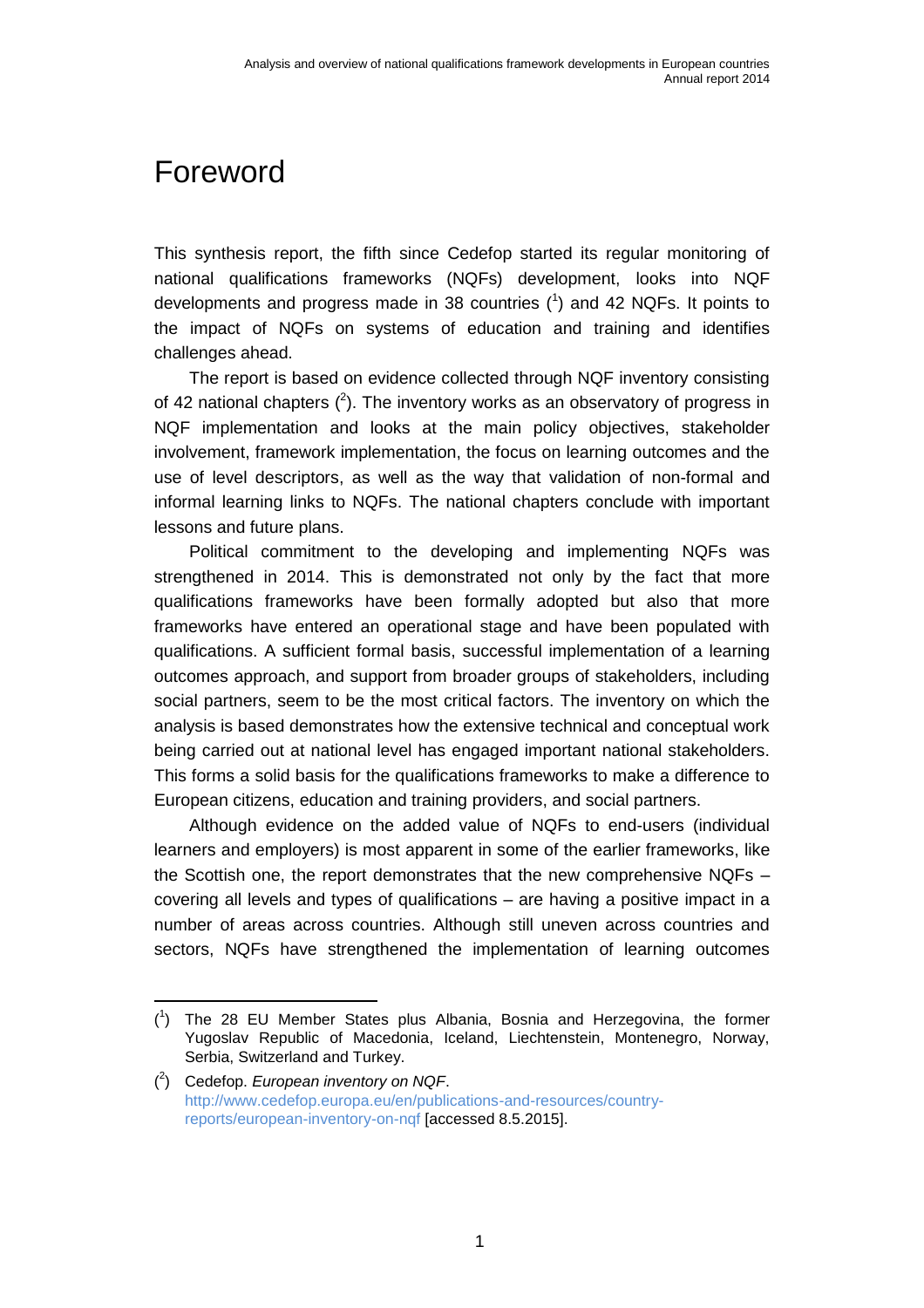approaches and have helped to bring together stakeholders from different sectors of education, training and employment that may have not talked to each other before. NQFs are widely recognised to be an important tool in supporting lifelong learning strategies, notably by opening up to qualifications awarded in non-formal learning contexts and by promoting validation of non-formal and informal leaning.

While important, these achievements cannot hide the fact that the new NQFs being developed across Europe are still vulnerable and their long-term impact is by no means guaranteed. First, their existence is still not well known to ordinary citizens. Second, the shift to learning outcomes promoted by the NQFs is viewed with scepticism by some groups, arguing that the focus on learning outcomes draws attention and resources away from pedagogies and learning contexts. Third, there is a challenge that frameworks might not be seen within a sufficiently long time horizon at national level but as a short-term and formal response to European initiatives.

This Cedefop report shows that some of these concerns are ill-founded. The use of learning outcomes is combined with learning inputs and the approach is seen as complementary rather than exclusive. Other concerns, such as the lack of visibility and long-term strategies, are better founded and underline that the issues require further attention. Stronger engagement with labour market actors remains one of the most important challenges in years to come.

As developments in this field are constant and rapid, Cedefop will continue to publish regular overviews and analysis of NQF developments to offer endusers a better understanding of the usefulness of this tool for lifelong learning and working and for supporting the recognition of qualifications.

> Joachim James Calleja **Director**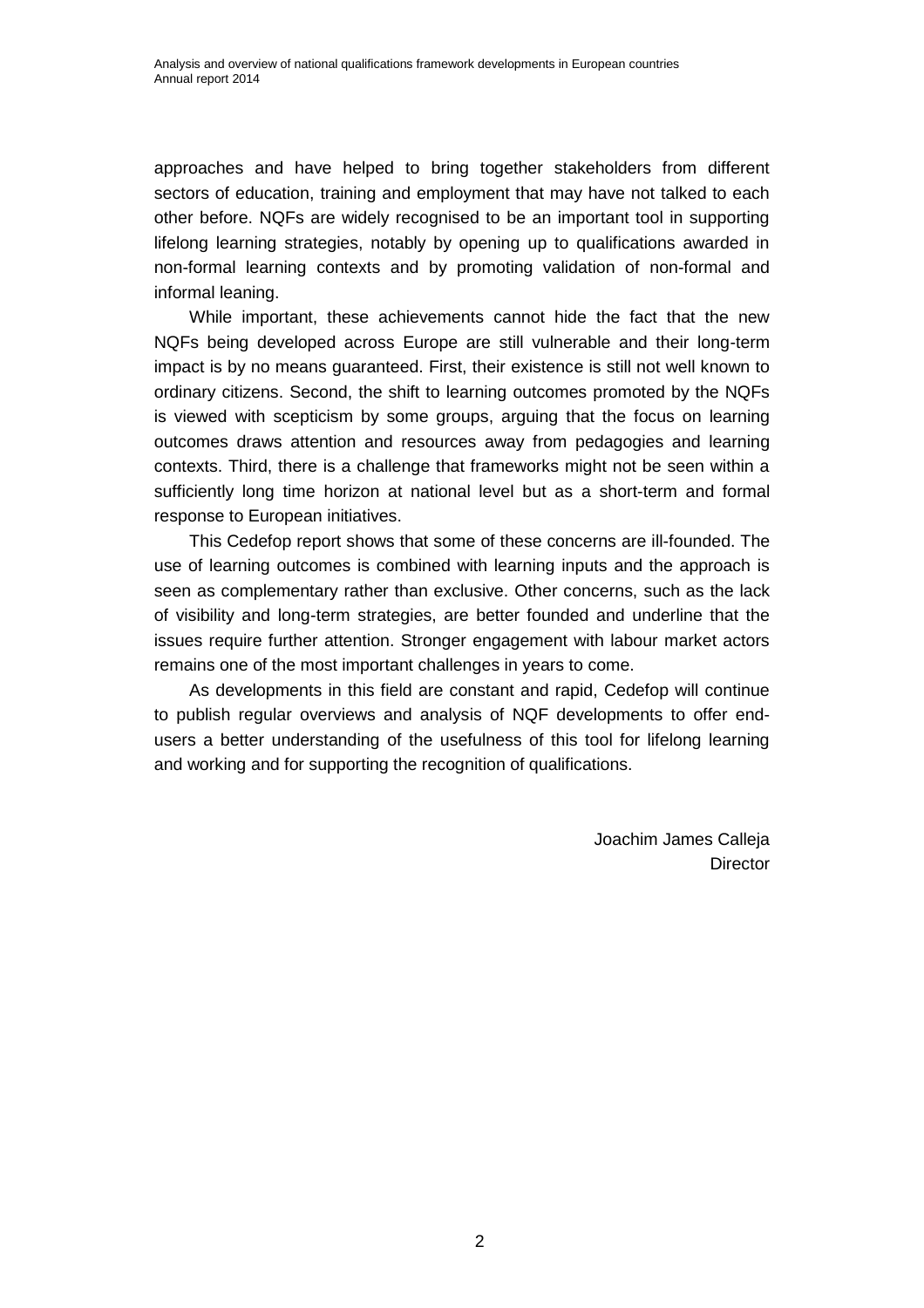## <span id="page-8-0"></span>Acknowledgements

This working document has been a team effort, with valuable contribution and input by individuals from different institutions:

- (a) Cedefop experts Jens Bjørnåvold and Slava Pevec Grm, who coordinated the work, wrote the report and undertook the analysis on which it is based. Valuable input was received from Cedefop experts Ernesto Villalba-Garcia and Hanne Christensen;
- (b) the national representatives in the European qualifications framework (EQF) advisory group, jointly coordinated by the European Commission and Cedefop, Directorate-General Employment, Social affairs and Inclusion, EQF national coordination points and other national stakeholders.

Cedefop would like to thank the European Training Foundation for providing complementary information on national qualifications framework developments in European Union candidate countries.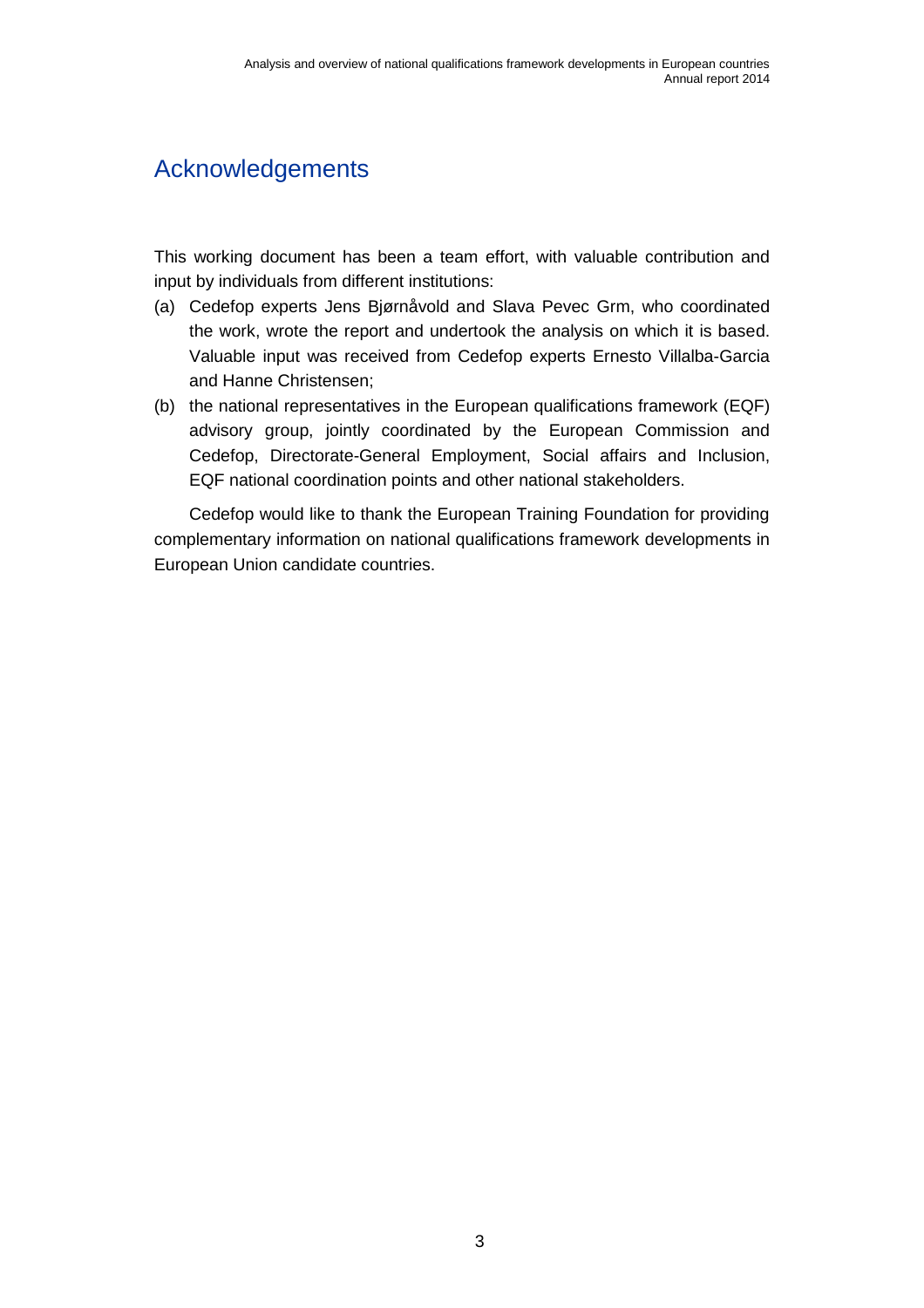## Table of contents

| 1. |                                                         |                                                              |  |  |  |  |
|----|---------------------------------------------------------|--------------------------------------------------------------|--|--|--|--|
|    | 1.1.                                                    |                                                              |  |  |  |  |
|    | 1.2.                                                    |                                                              |  |  |  |  |
|    | 1.3.                                                    | Moving from early to advanced operational stage13            |  |  |  |  |
|    | 1.4.                                                    |                                                              |  |  |  |  |
|    |                                                         |                                                              |  |  |  |  |
|    |                                                         |                                                              |  |  |  |  |
|    |                                                         |                                                              |  |  |  |  |
|    |                                                         |                                                              |  |  |  |  |
|    |                                                         |                                                              |  |  |  |  |
| 2. | NQFs in Europe: common characteristics and challenges23 |                                                              |  |  |  |  |
| 3. |                                                         |                                                              |  |  |  |  |
|    | 3.1.                                                    |                                                              |  |  |  |  |
|    | 3.2.                                                    |                                                              |  |  |  |  |
| 4. |                                                         |                                                              |  |  |  |  |
|    | 4.1                                                     |                                                              |  |  |  |  |
|    | 4.2.                                                    |                                                              |  |  |  |  |
|    | 4.3.                                                    | Using the NQF to develop and renew qualifications 39         |  |  |  |  |
|    | 4.4.                                                    |                                                              |  |  |  |  |
|    | 4.5.                                                    | Qualifications frameworks and recognition of qualification41 |  |  |  |  |
|    | 4.6.                                                    | NQFs and validation of non-formal and informal learning 43   |  |  |  |  |
| 5. |                                                         |                                                              |  |  |  |  |
|    |                                                         |                                                              |  |  |  |  |
|    |                                                         |                                                              |  |  |  |  |
|    |                                                         |                                                              |  |  |  |  |
|    |                                                         |                                                              |  |  |  |  |
|    |                                                         |                                                              |  |  |  |  |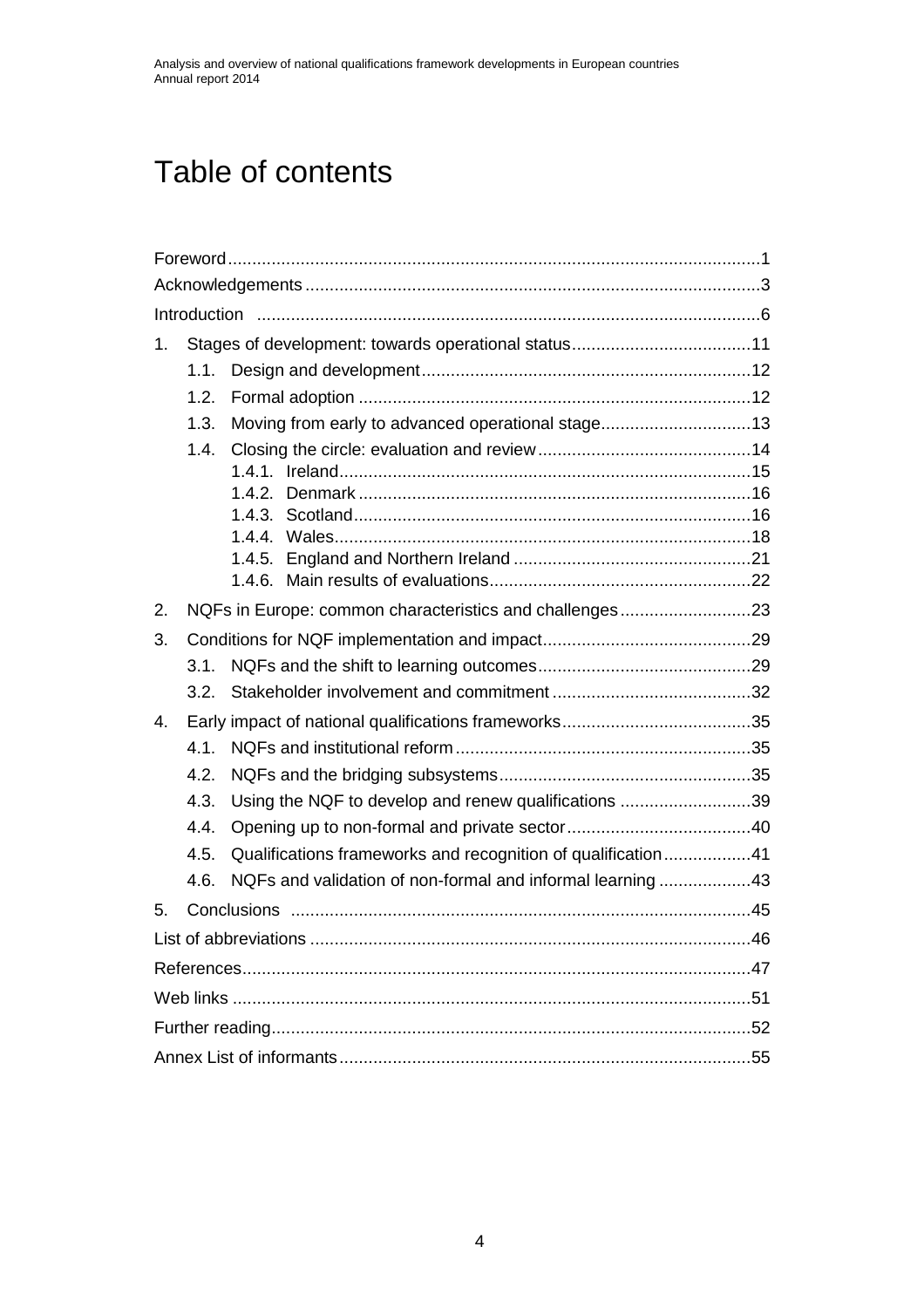## List of boxes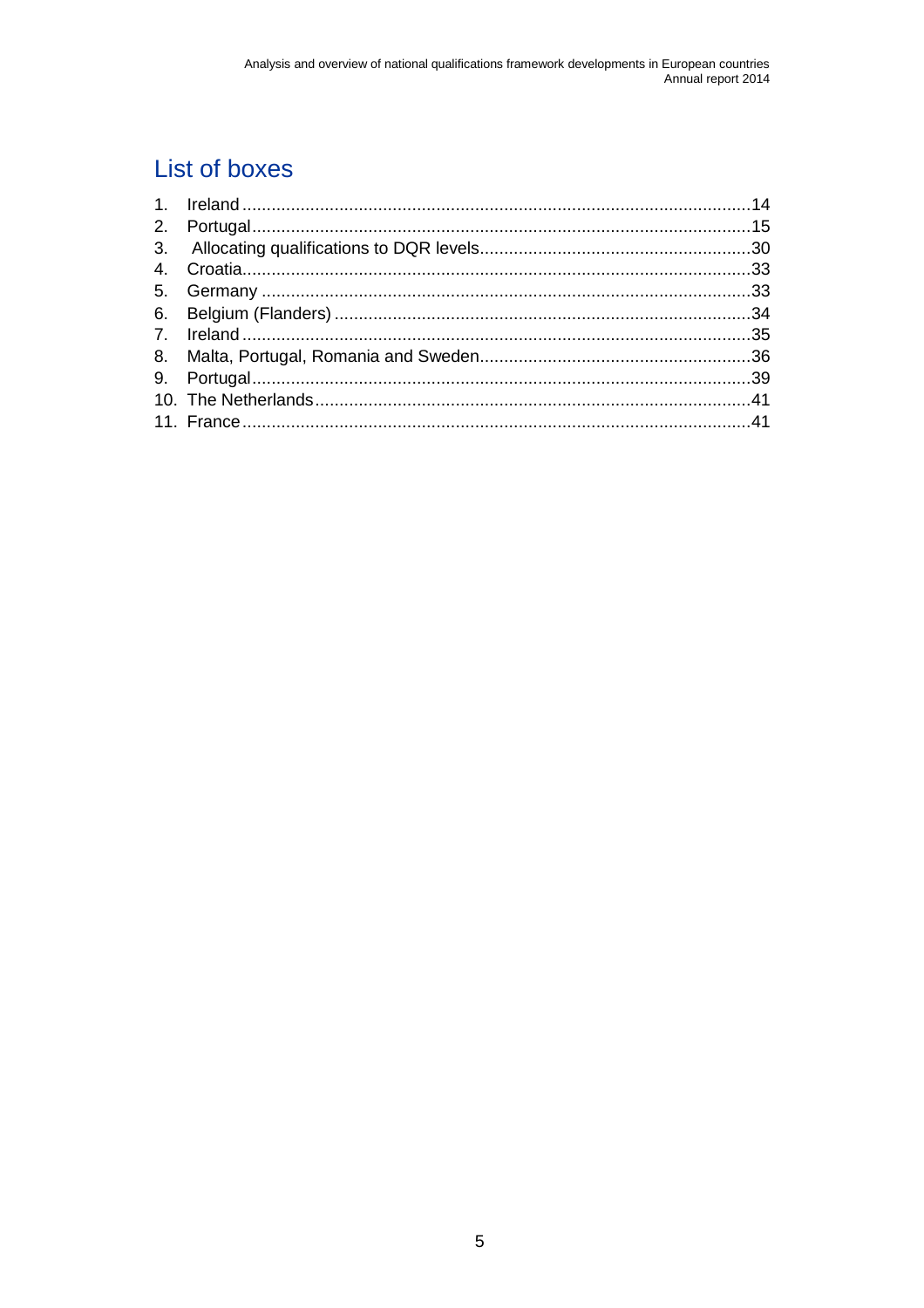## <span id="page-11-0"></span>**Introduction** NQF development overview and main tendencies

The development and implementation of national qualifications frameworks (NQFs) continued in 2014. An increasing number of frameworks have become operational and are now starting to make a modest but detectable impact on education, training and (to some extent) employment policies and practices. Most countries (34 out of 38) are working towards comprehensive NQFs and cover all types and levels of qualifications. They can be seen as important components of national lifelong learning strategies (Halasz, 2013). Together with their systematic support for a shift to learning outcomes, frameworks are now moving into a position where they can contribute to reducing barriers to learning and promoting more permeable education and training systems. For this to happen, however, long-term implementation strategies have to be put in place, allowing frameworks to become fully integrated and trusted instruments at national level. This report, the fifth since Cedefop started its regular analysis of NQF developments in Europe, analyses progress made and points to the main challenges and opportunities ahead. The report builds on 42 national chapters  $(^3)$ .

### NQFs in 2014: overall progress

 $\overline{a}$ 

Currently, 38 countries  $(4)$  are developing 42 NQFs. The following figures reflect the situation in November 2014:

(a) 34 countries  $(^5)$  are working towards comprehensive NQFs covering all types and levels of qualifications (30 in 2013);

 $(3)$  A total of 36 national reports, three reports for the UK (England and Northern Ireland, Scotland and Wales) and three reports for Belgium (Flemish, French and Germanspeaking communities). These chapters can be accessed at: Cedefop. *European inventory on NQF*. [http://www.cedefop.europa.eu/en/publications-and](http://www.cedefop.europa.eu/en/publications-and-resources/country-reports/european-inventory-on-nqf)[resources/country-reports/european-inventory-on-nqf](http://www.cedefop.europa.eu/en/publications-and-resources/country-reports/european-inventory-on-nqf) [accessed 28.4.2015].

<sup>(</sup> 4 ) These countries are the 28 EU Member States, Albania, Bosnia and Herzegovina, the former Yugoslav Republic of Macedonia, Iceland, Liechtenstein, Montenegro, Norway, Serbia, Switzerland and Turkey.

 $(5)$  In the UK, the frameworks of Scotland and Wales are comprehensive; the qualifications and credit framework in England/Northern Ireland includes only vocational/professional qualifications.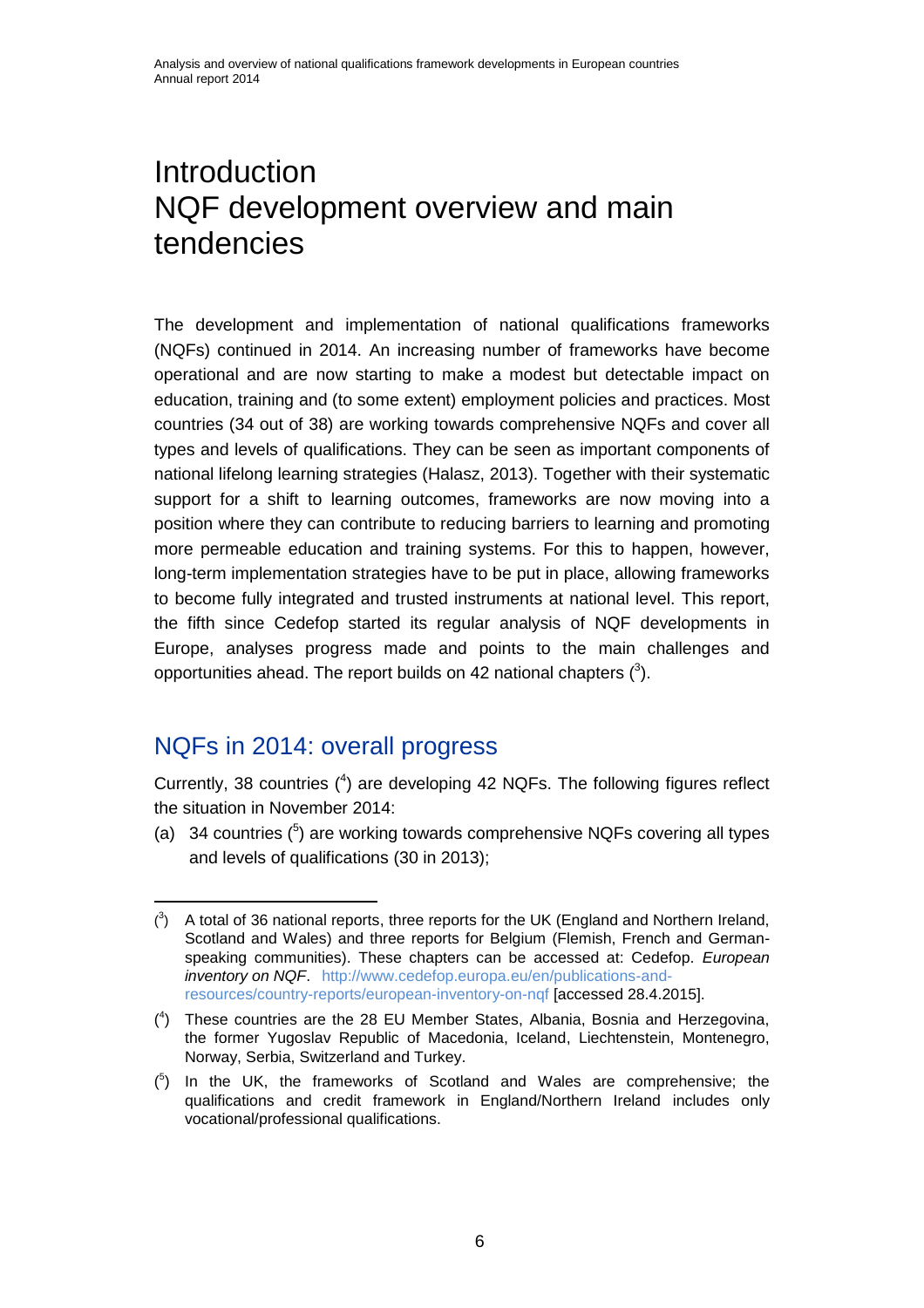- (b) four countries have introduced partial NQFs covering a limited range of qualification types and levels or consisting of individual frameworks operating separately from each other. This is exemplified by the Czech Republic and Switzerland, where separate frameworks for vocational and higher education qualifications have been developed; by France where vocationally and professionally oriented qualifications are included in the framework; and by Italy where frameworks are restricted to qualifications from higher education;
- (c) 29 NQFs have been formally adopted (24 in 2013);
- (d) 29 countries have proposed/adopted eight-level frameworks (28 in 2013);
- (e) 18 countries have reached operational stage (16 in 2013): in seven of these – Belgium (fl), Denmark, Ireland, France, Malta, the Netherlands and the United Kingdom – NQFs are fully operational (five in 2013);
- (f) 26 countries presented referencing reports  $(^6)$  showing how their national frameworks relate to the European qualifications framework (EQF);
- (g) 24 NQFs are linked to the Bologna framework, 14 jointly with EQF referencing;
- (h) nine countries indicate EQF levels on certificates, diplomas or Europass documents (six in 2013).

### NQFs in the context of the EQF implementation

The European qualifications framework (EQF) has been the main catalyst for the rapid developments and implementation of learning-outcomes-based NQFs in Europe. All countries  $\binom{7}{1}$  see national frameworks as necessary for relating national qualifications levels to the EQF transparently and in a manner that inspires trust. By December 2014, 23 countries had referenced their national qualifications levels to the EQF: Austria, Belgium (fl and fr), Bulgaria, Croatia, the Czech Republic, Denmark, Estonia, France, Germany, Iceland, Ireland, Italy, Latvia, Lithuania, Luxembourg, Malta, Montenegro, the Netherlands, Norway, Poland, Portugal, Slovenia and the United Kingdom. In addition, Greece, Cyprus and Romania, were still in dialogue with the EQF advisory group on finalising

 $(6)$  Greece, Cyprus and Romania still need to complete this process.

 $\binom{7}{1}$  Italy has referenced its major national qualifications from formal education and training directly to the EQF. The Czech Republic has developed an NQF for vocational qualifications and one for higher education and referenced on the basis of national classifications of educational qualifications types and the NQF for vocational qualifications.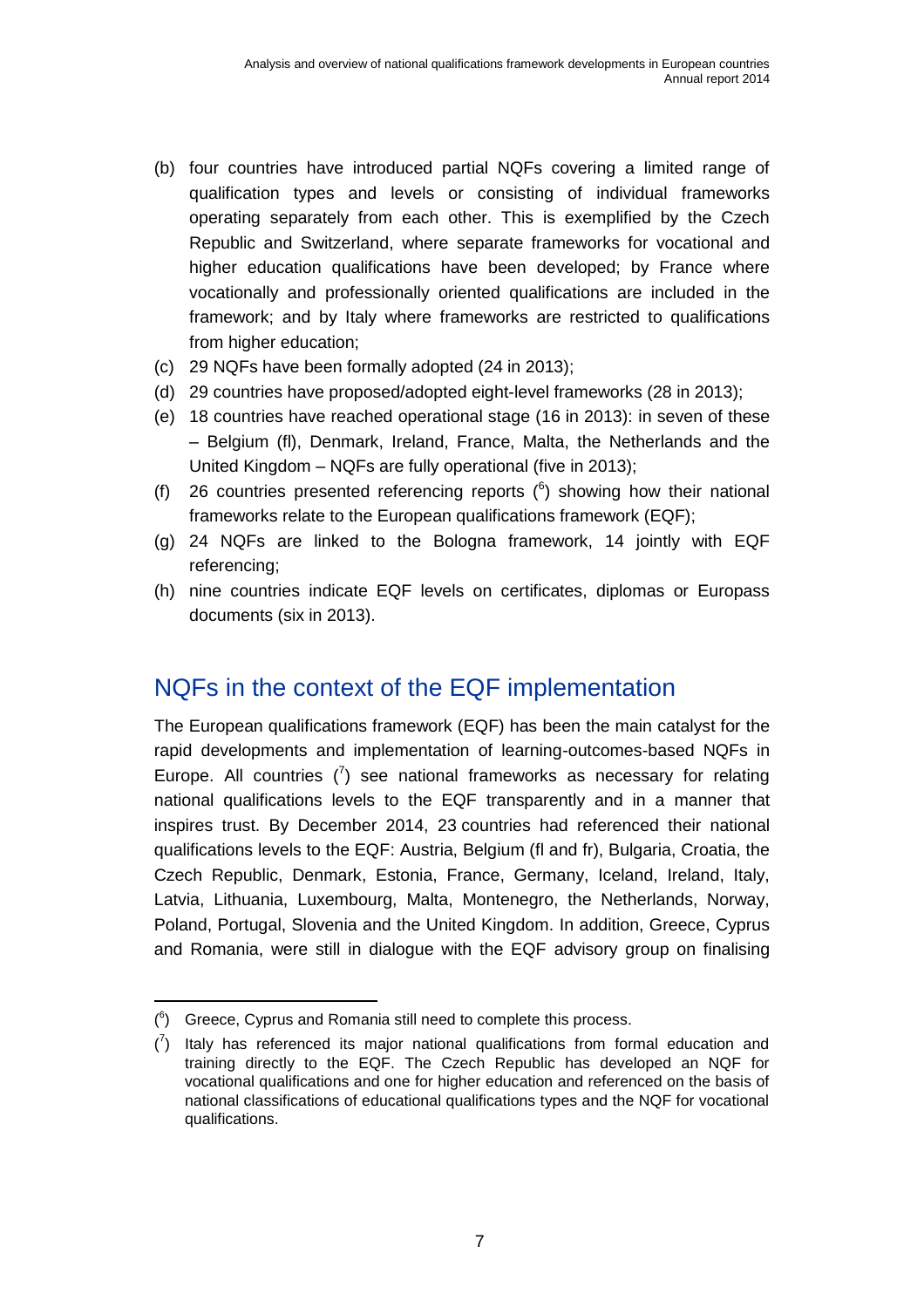their reports. The remaining countries are expected to follow in 2015. It is worth noting that the number of countries cooperating on EQF increased during 2014 from 36 to 38  $(^8)$ .

While failing to meet the original targets of the EQF recommendation set for referencing (European Parliament and Council of the European Union, 2008), the process has been politically successful in the sense that participating countries actively support the overall objectives. Delays have been caused by the time and resource-consuming combination of NQF developments and EQF referencing.

The development of NQFs in Europe also reflects the Bologna process and the agreement to implement qualifications frameworks in the European higher education area (QF-EHEA). All countries covered by this report are participating in this process. A total of 24 countries had formally 'self-certified' their higher education qualifications to the QF-EHEA by December 2014. Countries are increasingly combining referencing to the EQF and self-certification to the QF-EHEA (<sup>9</sup>); Austria, Bulgaria, Croatia, Estonia, Iceland, Latvia, Lithuania, Luxembourg, Malta, Montenegro, Norway, Poland, Portugal and Slovenia have all produced joint reports on both processes, reflecting the priority given to developing and adopting comprehensive NQFs covering all levels and types of qualification. It is expected that this approach will be chosen by most countries preparing to reference to the EQF in 2015. This development reflects the increasingly close cooperation between the two European framework initiatives, also illustrated by regular meetings between EQF national coordination points and Bologna framework coordinators.

## Policy rationale and objectives of the NQFs in Europe

Two main drivers explain the rapid development of European NQFs during the past decade. Most NQFs were originally seen as key instruments for improving European and international comparability of qualifications and thus as direct responses to the EQF. Increasingly, however, NQF-developments have been linked to national priorities, in some cases directly supporting education and training system reform. The following objectives – listed according to the frequency they are referred to by countries – illustrate this combination of European 'push' and national 'pull':

 $(8)$  The two new countries are Albania and Bosnia and Herzegovina.

 $(3)$  Self-certification reports verify the compatibility of the national framework for higher education with the QF-EHEA.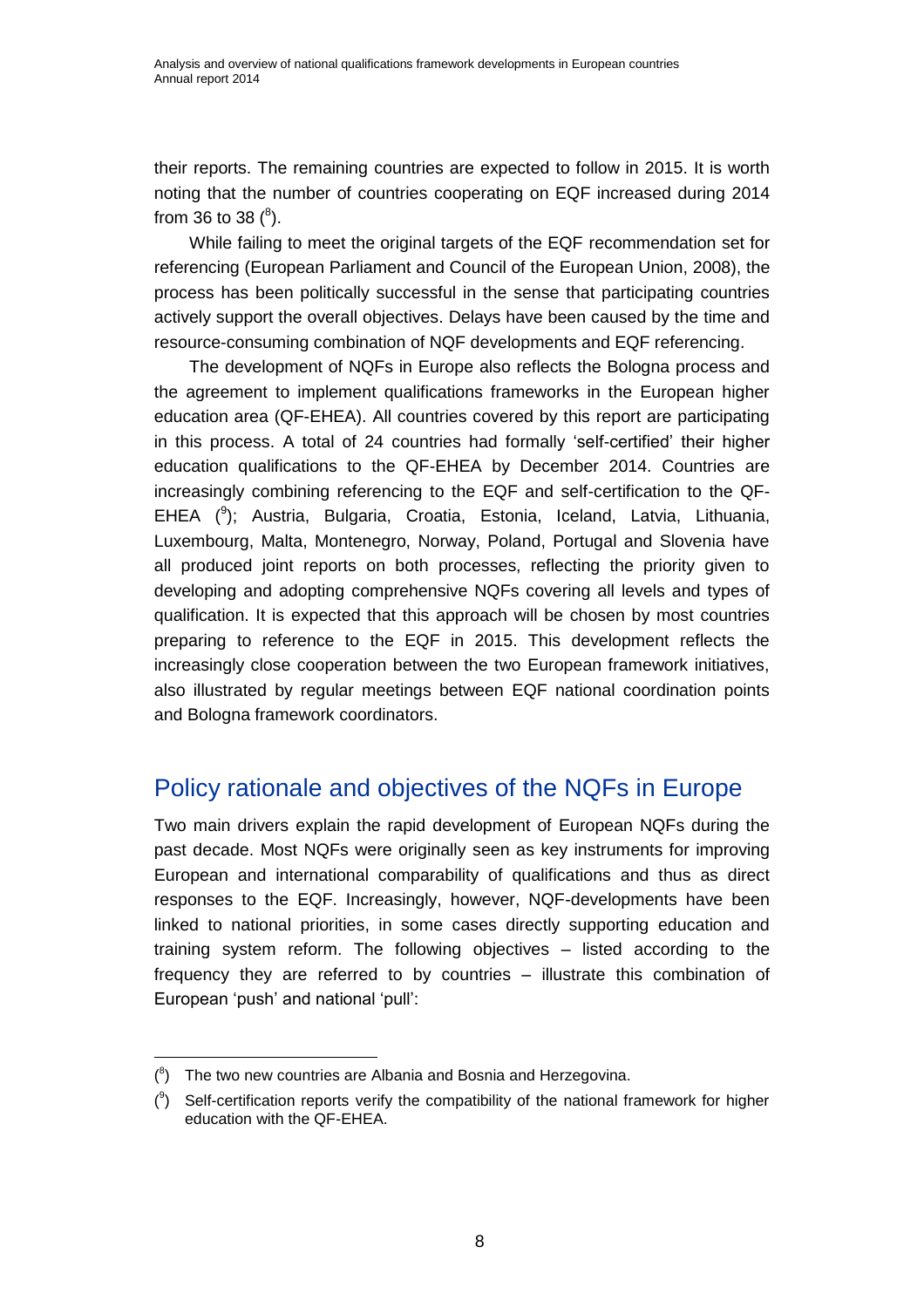- (a) all countries see qualifications frameworks as a key instrument for increasing transparency and comparability of qualification systems and see European cooperation through the EQF as a way to facilitate this;
- (b) most countries see the NQFs as important for strengthening the learningoutcomes-based approach throughout education and training  $(^{10})$ . The introduction of learning-outcomes-based qualifications frameworks is seen by several countries, such as Austria, Belgium (fr), Croatia, Germany, Greece, Hungary, Iceland, Malta, the Netherlands, Norway and Turkey, as a condition not only for increasing transparency and comparability of qualifications but also for supporting learner-centred teaching and training practices, notably by changing the way standards, curricula and assessment are defined and used;
- (c) most countries consider NQFs as relevant for strengthening lifelong and lifewide learning policies and practices. Countries such as Germany, Romania and Turkey see NQFs as tools for increasing permeability of their education and training systems, potentially reducing barriers to access and progression in education, training and learning. Learning-outcomes-based levels provide a reference point for formal, non-formal and informal learning experiences and allow countries to put in place comprehensive national approaches for validation. Countries such as Austria, Belgium, Bulgaria, the Czech Republic, Estonia, France, Germany, Greece, Iceland, Italy, Luxembourg, Norway and Portugal all pay particular attention to the possible role of NQFs in promoting validation;
- (d) linked to the above is the expectation that NQFs will provide a reference point for quality assurance. While quality assurance arrangements already exist in all countries, the introduction of comprehensive, learning-outcomesbased frameworks allows better comparison of institutions and subsystems and capacity to address overall consistency and quality in education and training. Belgium (fl), Croatia, the former Yugoslav Republic of Macedonia, Greece, and Romania emphasise this policy objective;
- (e) several countries see the NQF as an instrument to strengthen cooperation between stakeholders and establish a closer link to the labour market. While this partly is linked to the shift to learning outcomes (see point (b) above), frameworks offer a new platform for dialogue and cooperation which makes

  $(10)$  This was one of the main policy rationales for introducing NQFs in the first generation frameworks in Anglophone countries (Australia, New Zeeland, South Africa and UK) in the beginning of the 1990s.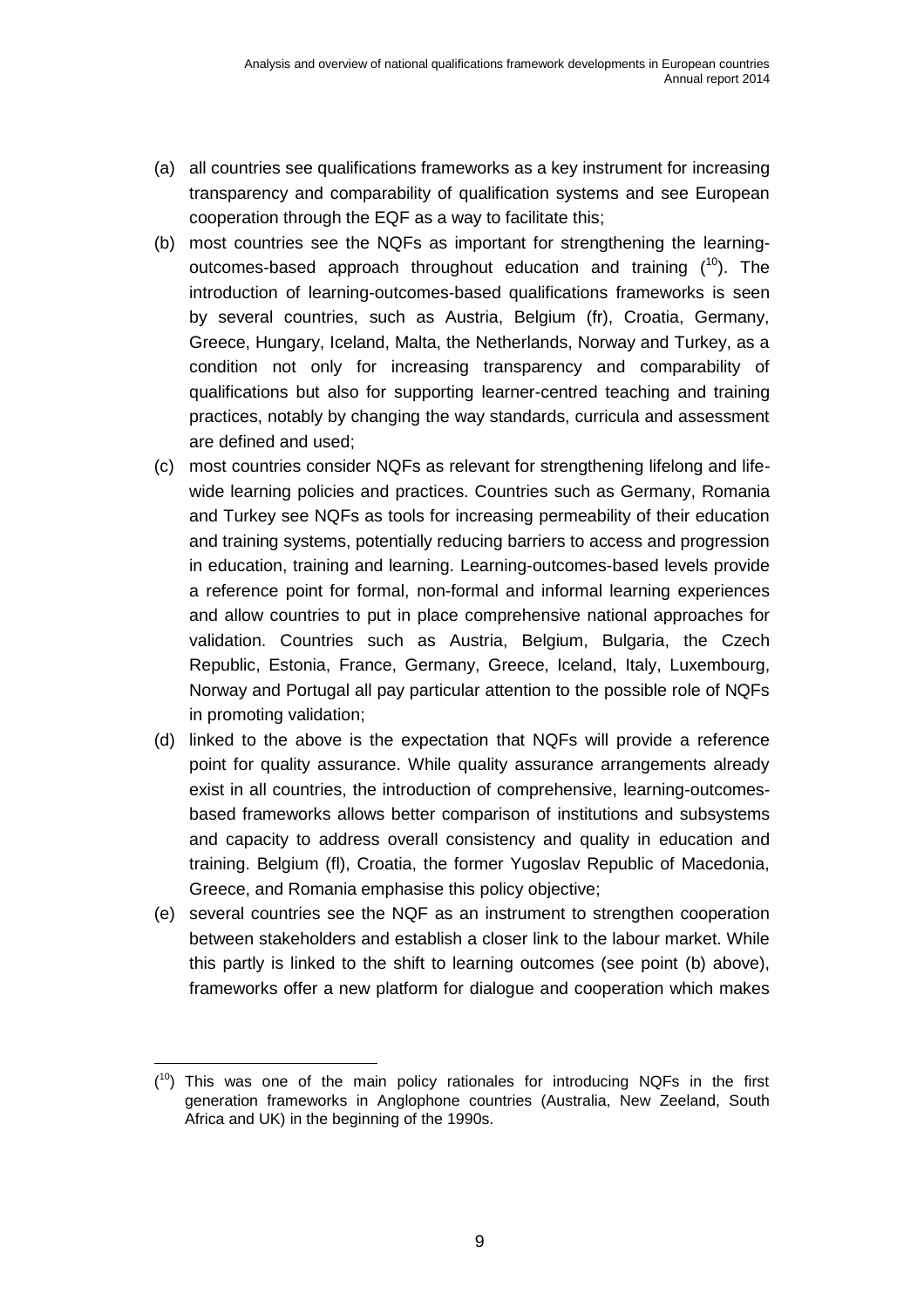it possible to address cross-sector and cross-institutional issues and challenges. Comprehensive NQFs can play an important role in this respect.

Other additional objectives are listed by one or a few countries:

- (a) achieve parity of esteem between vocational education and training and higher education (Germany, Greece, Switzerland);
- (b) aid better monitoring of supply and demand within education and training (Estonia);
- (c) increase the responsiveness of education and training systems to individual needs (United Kingdom);
- (d) promote participation in secondary education (Portugal).

While not complete, this list shows the range of objectives addressed by European NQFs. Though the road from objectives to actual impacts may be long, most frameworks now seem to trigger change. Only a few cases refer to an explicit administrative and legal reform-mandate  $(1)$ , but frameworks are increasingly acting as a catalysts for the shift to learning outcomes and for a cross-sectoral/cross-institutional dialogue. This is exemplified by a recent study of the shift to learning outcomes in 33 European countries (Cedefop, forthcoming) demonstrating that significant progress has been made in all sectors of education and training during the past five years. This has largely been facilitated and supported by NQFs.

  $(1)$  Very few regulatory frameworks have been created. The QCF (currently under review) in the United Kingdom and the *répertoire national des certifications professionnelles* (national vocational certification register) in France can be seen as examples of frameworks with regulatory functions.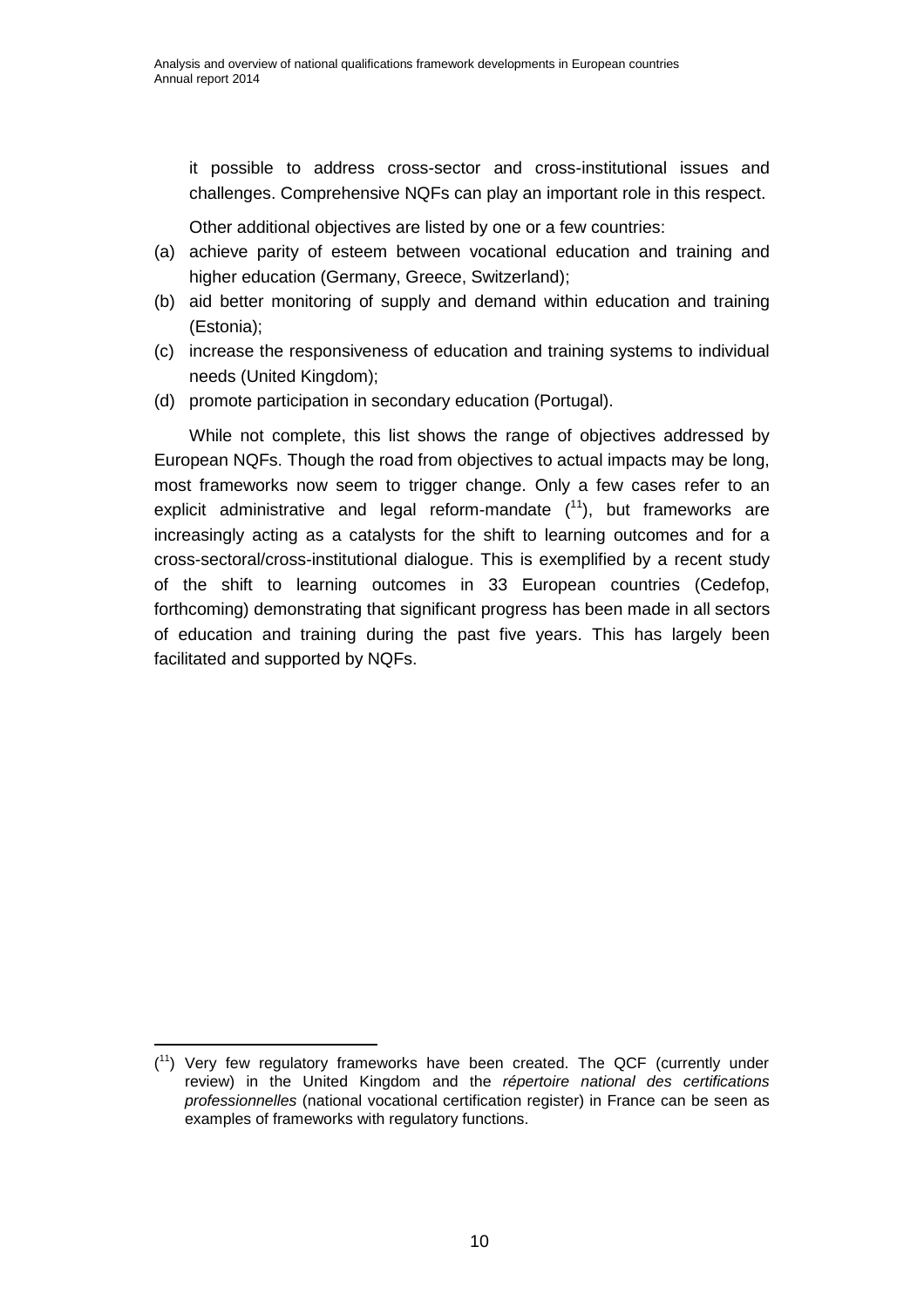## <span id="page-16-0"></span>CHAPTER 1. Stages of development: towards operational status

During 2014 an increasing number of qualifications frameworks have reached what can be characterised as an early operational stage. While developmental and legislative issues still require attention, implementation of the frameworks as permanent and integrated features of national education and training systems has become a priority. This requires clarifying the roles and responsibilities of implementing agencies, setting up and restructuring databases, and development of information/communication strategies. All these activities signal that developments so far have remained within a limited circle of experts and policymakers and that there is now a need to move closer to potential end-users. This said, the 38 countries taking part in the EQF process have reached different stages of national qualifications framework (NQF) development and implementation, illustrated by Figure 1.

#### Figure 1. **Stages of NQF development**



*Source:* Authors.

Presenting the stages in the form of a circle signals that NQF-developments are continuous and iterative developments; their relevance and impact depend on continuous feedback from stakeholders and users.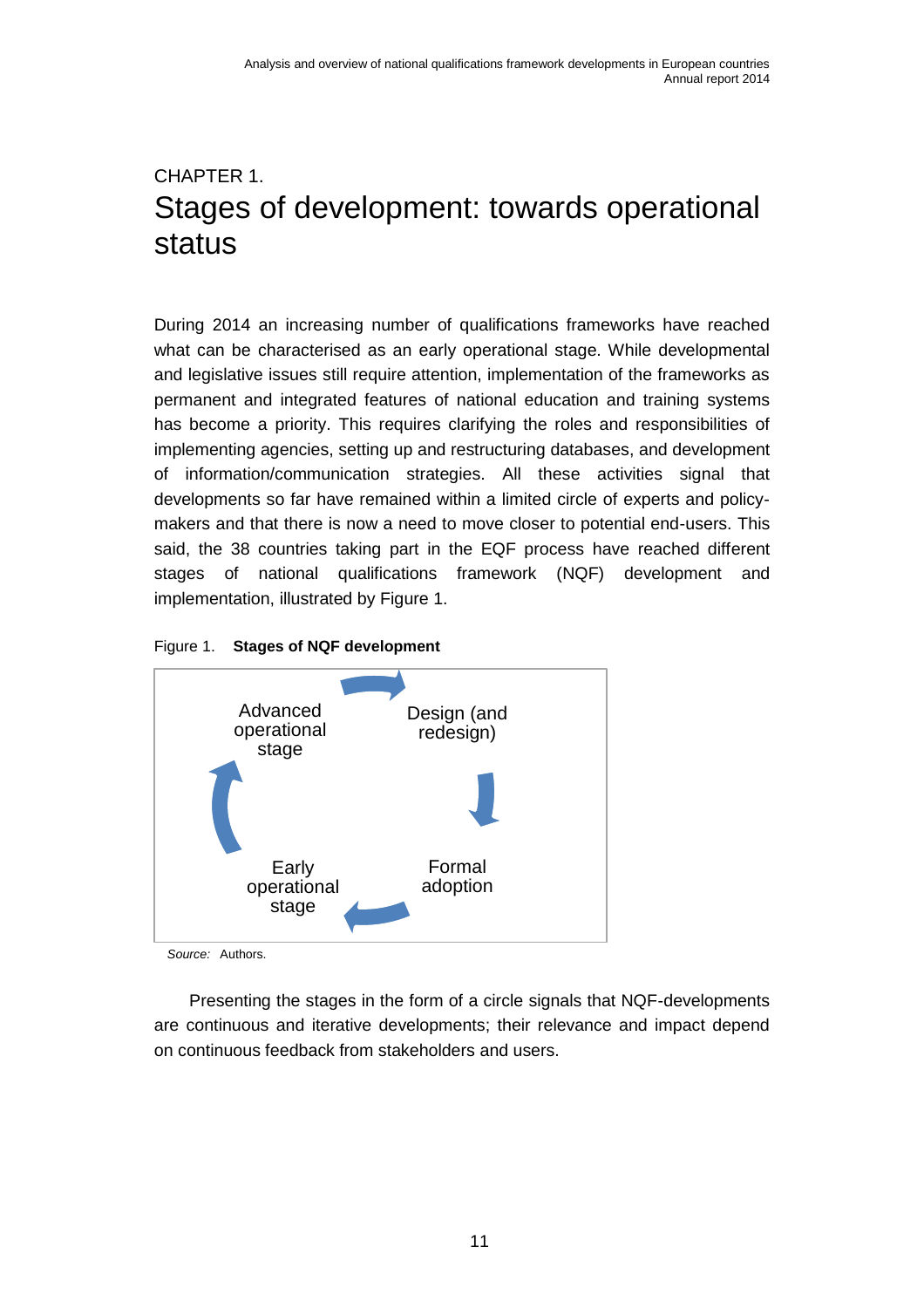## <span id="page-17-0"></span>1.1. Design and development

This stage is critical for deciding the objectives, rationale and architecture of a NQF. This is also the stage where relevant stakeholders buy-in (or not) to the process. Most European countries have completed this stage, laying the conceptual and technical foundation for their frameworks (notably in the form of national level descriptors, defined levels, and qualification types). This stage normally requires a combination of technical development and stakeholder consultation and dialogue; the latter is critical for mobilising commitment and ownership among diverse stakeholders, in many cases not accustomed to working together. By the end of 2014, Bosnia and Herzegovina, Cyprus, Italy, Liechtenstein, Serbia, Slovakia and Spain could be described as addressing design and development issues, although some were at a more advanced level than others.

### <span id="page-17-1"></span>1.2. Formal adoption

In many countries formal adoption of frameworks has required more time than foreseen and delayed implementation. Formal adoption means different things in different countries and ranges from the introduction of specific NQF-laws via amendments of existing laws to limited administrative regulations. While formats vary – largely reflecting the national political and legislative context and culture (Raffe, 2012b) – formal adoption is normally necessary for moving towards an operational stage. Compared to 2013, significant progress can be observed in this area: 29 NQFs are now formally adopted (compared to 23 in 2013), most recently in Croatia, the former Yugoslav Republic of Macedonia, Romania and Switzerland. Specific NQF laws have been passed by national parliaments in Belgium (fl), Croatia, the Czech Republic, Estonia, France, Ireland and Montenegro. Decrees have been adopted in Bulgaria, Latvia, Hungary, Malta, the Netherlands, Portugal and Romania. Legal processes have been started in Belgium (fr), Finland, Poland, Slovenia, Sweden and Turkey but are still awaiting completion. Existing legislation has been amended in Denmark and Iceland and is planned in Cyprus, the Netherlands and Slovakia. A joint resolution on NQF implementation was adopted in Germany by all relevant stakeholders. A few countries base their NQF implementation on regulations referring to existing legal basis, as is the case in Iceland, Luxembourg and Norway.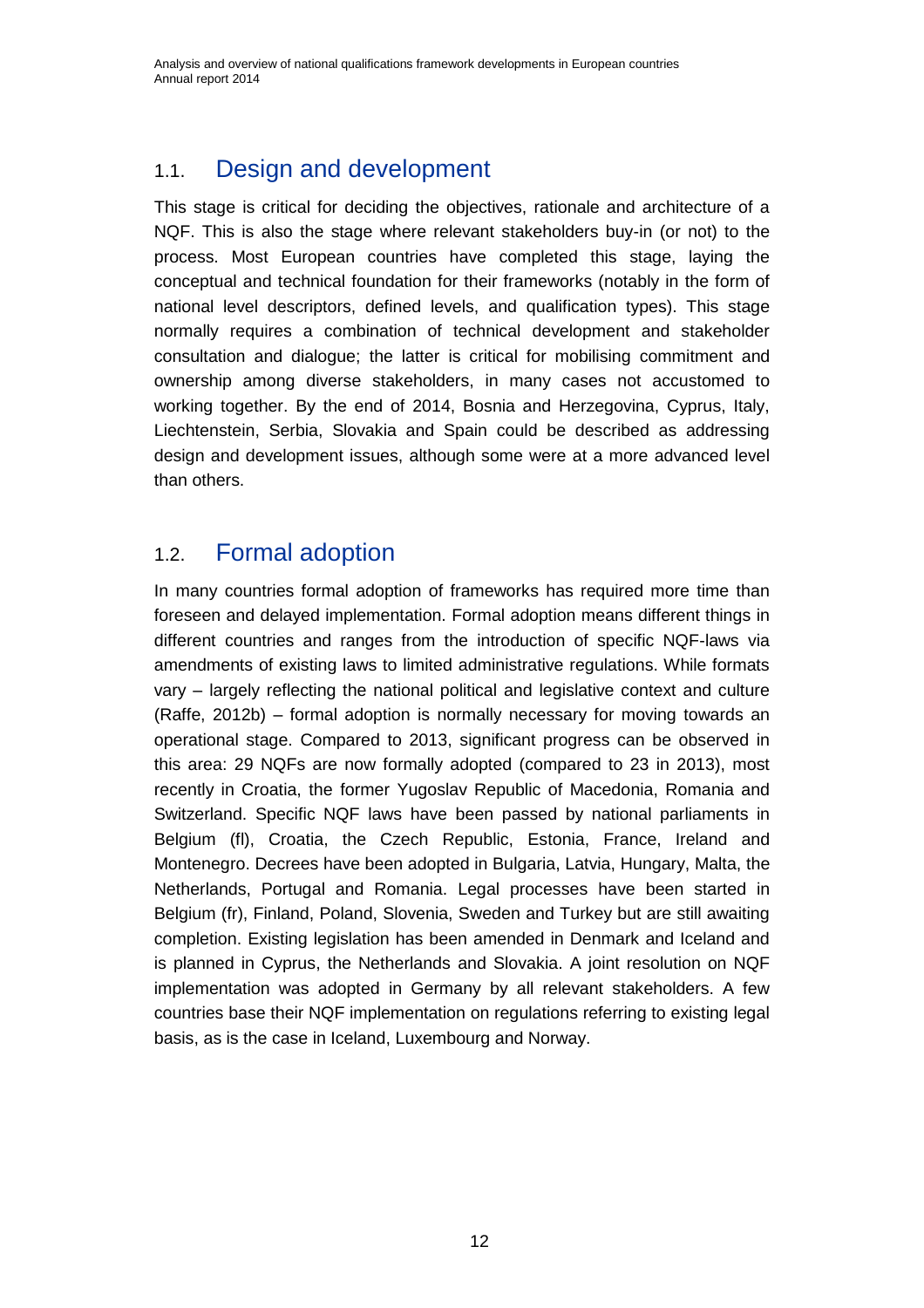## <span id="page-18-0"></span>1.3. Moving from early to advanced operational stage

Reaching operational stage means that a framework has been introduced as a permanent and visible feature of the national qualification system and that its principles are being actively promoted and applied. The learning-outcomesbased levels of the framework will, at this advanced stage, provide entrance to and reference for all national qualifications. This means that the framework not only provides the overarching map used by learners and parents (supporting transparency and progression), it will also provide a reference point for development and review of standards, programmes and curricula and for consistent implementation of learning outcomes in teaching and training. Increasingly we also see that operational frameworks aid integration of validation of non-formal and informal learning, thus supporting lifelong and life-wide learning. Reaching this advanced stage requires agreement on sharing responsibilities between the different stakeholders and on the role to be played by the framework in the wider education, training and employment context. While this requires clarity on administrative and budgetary arrangement, it will also require agreement on the relative value of different qualifications and how these are to be placed within the hierarchy introduced by the NQF. The case of Austria exemplifies this. The framework was launched in 2009 and was extensively tested. However, as procedures for allocating qualifications to levels have not been agreed between stakeholders, the framework has yet to become operational. Similar problems were experienced in Belgium (Flanders) following its 2009 formal adoption. Lack of agreement between the relevant Ministry and the social partners delayed the process. The process was restarted after successfully concluded negotiations and seems to have strengthened the general standing of the Flemish framework. Approximately 150 professional qualifications have now (end 2014) been included into the framework.

We can distinguish between countries having reached advanced and early operational stages:

(a) seven frameworks – in Belgium (fl), Denmark, Ireland, France, Malta, the Netherlands and the United Kingdom – have reached advanced operational stage. These NQFs are being used by education and training and labour market authorities to structure information on qualifications and make this visible to end-users (learners, employers, employees, teachers, and guidance and counselling staff) through national databases and other available instruments. Some of these frameworks, such as the English CQF (currently under revision) and the French, play a regulatory role and set requirements for qualification providers, thus operating as gatekeepers to the national system. The operational frameworks provide a reference point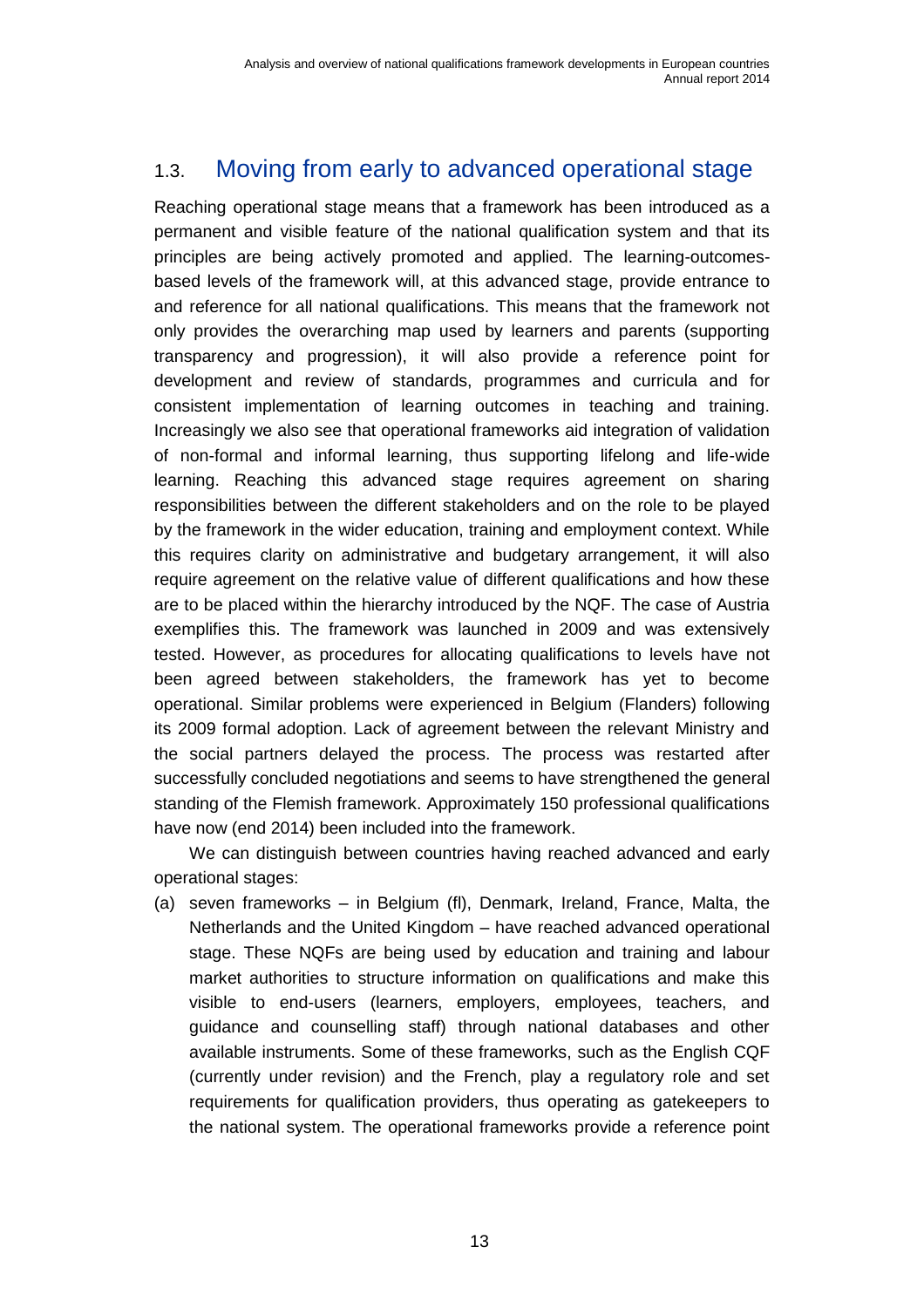for implementing learning outcomes and reviewing standards, programmes and curricula. Learning-outcomes-based levels are used to strengthen consistency across levels and institutions;

(b) 11 countries have reached early operational stage, including Belgium (de), Croatia, Estonia, Germany, Iceland, Latvia, Lithuania, Luxembourg, Montenegro, Norway and Portugal. These countries are currently working on the practical implementation of the framework, notably by fine-tuning governance structures, by continuing and finalising the allocation of qualifications to levels, and by setting up databases. Countries such as Germany have paid particular attention to developing quality assurance criteria to be used by the framework, for example linked to non-formal learning and private qualifications. These frameworks still need to communicate their added value to end-users, notably learners, parents and employers.

### <span id="page-19-0"></span>1.4. Closing the circle: evaluation and review

NQFs need constantly to evolve to be relevant and to add value. Figure 1 illustrates the circular (and iterative) character of NQF developments, pointing to the need for continuous evaluation and review of technical design, conceptual basis and stakeholder involvement and buy-in. While most European frameworks are still in the process of completing the first circle, some of the early frameworks, notably those in the United Kingdom and Ireland, have entered into a stage of evaluation and review.

#### Box 1. **Ireland**

The NFQ has reached advanced operational stage, in particular by promoting more consistent approaches to using learning outcomes across different subsystems, especially in sectors led by the Further Education and Training Awards Council (FETAC) and the Higher Education and Training Award Council (HETAC)  $(^a)$ . In universities and schools, NFQ implementation was by agreement and the impact has been more gradual and incremental.

The process was strongly supported by major stakeholders in the country. The NFQ has become widely known and is used as a tool for supporting other reforms and policy development in education, training and qualifications. Visibility and currency of the NFQ inside and outside the education and training environment has increased (NQAI, 2009). It is an outward-looking framework with a strong external dimension through interactive research with non-European countries (such as Australia and New Zealand) $(^{b})$ .

 $(3)$  The two awarding bodies, FETAC and HETAC, have been replaced by Quality and Qualifications Ireland.

 $(^{b})$  NQAI and New Zealand Qualifications Authority, 2010.

*Source*: NQF inventory 2014 – Ireland.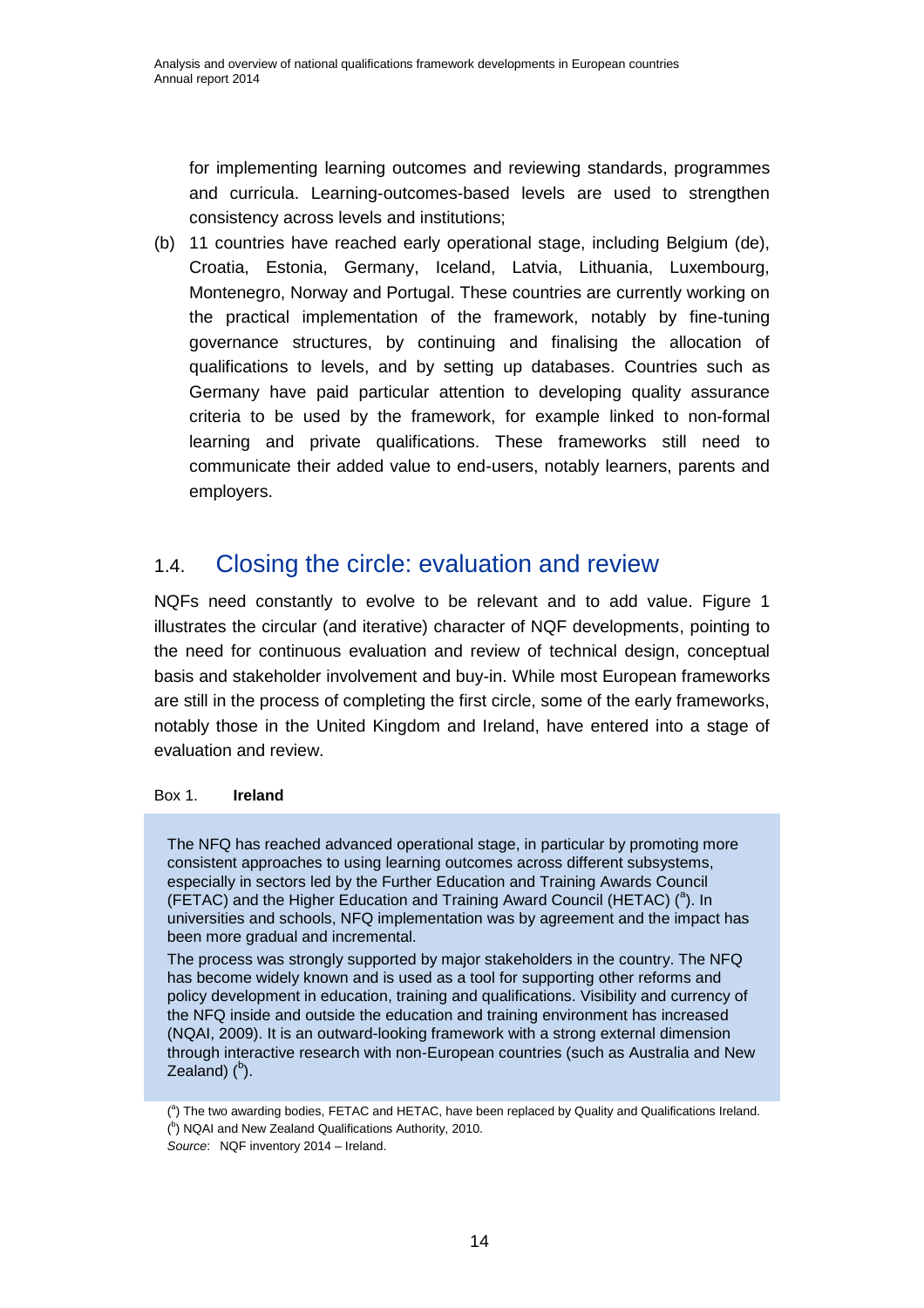#### <span id="page-20-1"></span>Box 2. **Portugal**

Development of the NQF in Portugal is closely linked to the establishment of the national qualification system. Three steps were taken to put them into practice:

- a new institutional model was developed to support implementation. The National Agency for Qualifications (now National Agency for Qualifications and Vocational Education and Training), under the responsibility of the, at the time, Ministry of Labour and Social Solidarity and the Ministry of Education, was established in 2007 to coordinate implementation of education and training policies for young people and to develop the system for recognition, validation and certification of competences. The National Council for Vocational Training (a tripartite body) and 16 sectoral qualifications councils were set up. In higher education, the Agency for Assessment and Accreditation of Higher Education was established in 2007;
- a national qualifications catalogue was created in 2007 as a strategic management tool for non-higher national qualifications and a central reference tool for VET provision;
- the system for recognising non-formal and informal learning ('RVCC' system) was further integrated into the NQF. Some major changes were introduced in 2013-14, where 214 centres for qualification and vocational training target not only adults, but also young people (of age of 15); they provide guidance, counselling and validation activities to low-skilled adults and guide/orient young people completing nine years of basic education.

Having reached early NQF operational stage, Portuguese VET is already organised in accordance to the principles of the NQF: the database is structured in accordance with the levels of the NQF and the access to financial support also takes the framework into consideration. Further, NQF and EQF levels are indicated on VET qualifications at levels 1, 2 and 4 and on qualifications in adult education at levels 2 and 3, making the framework clearly visible to users. Education and training stakeholders are involved in implementation of the NQF. A remaining challenge is to disseminate further information on the NQF to a wider spectrum of stakeholders, especially in the labour market, where the NQF is not yet known.

<span id="page-20-0"></span>*Source:* NQF inventory 2014 – Portugal.

#### **1.4.1. Ireland**

In Ireland – whose national framework of qualifications (NQAI) – was formally adopted in 2003, an implementation and impact study report was drafted in 2009 (NQAI, 2009). The report looked at initial implementation success and used this to outline a strategy to strengthen future impact. The study presented 19 recommendations, in particular addressing its impact on access to, transfer of, and progression in education and training  $(1^2)$ . The following key features of the NQF were emphasised:

<sup>(</sup> <sup>12</sup>) The *Framework implementation and impact study* (NQAI, 2009) emphasised the importance of further strengthening the visibility of the framework in relation to the labour market (assisting development of career pathways, certifying learning achievements acquired at work, guidance).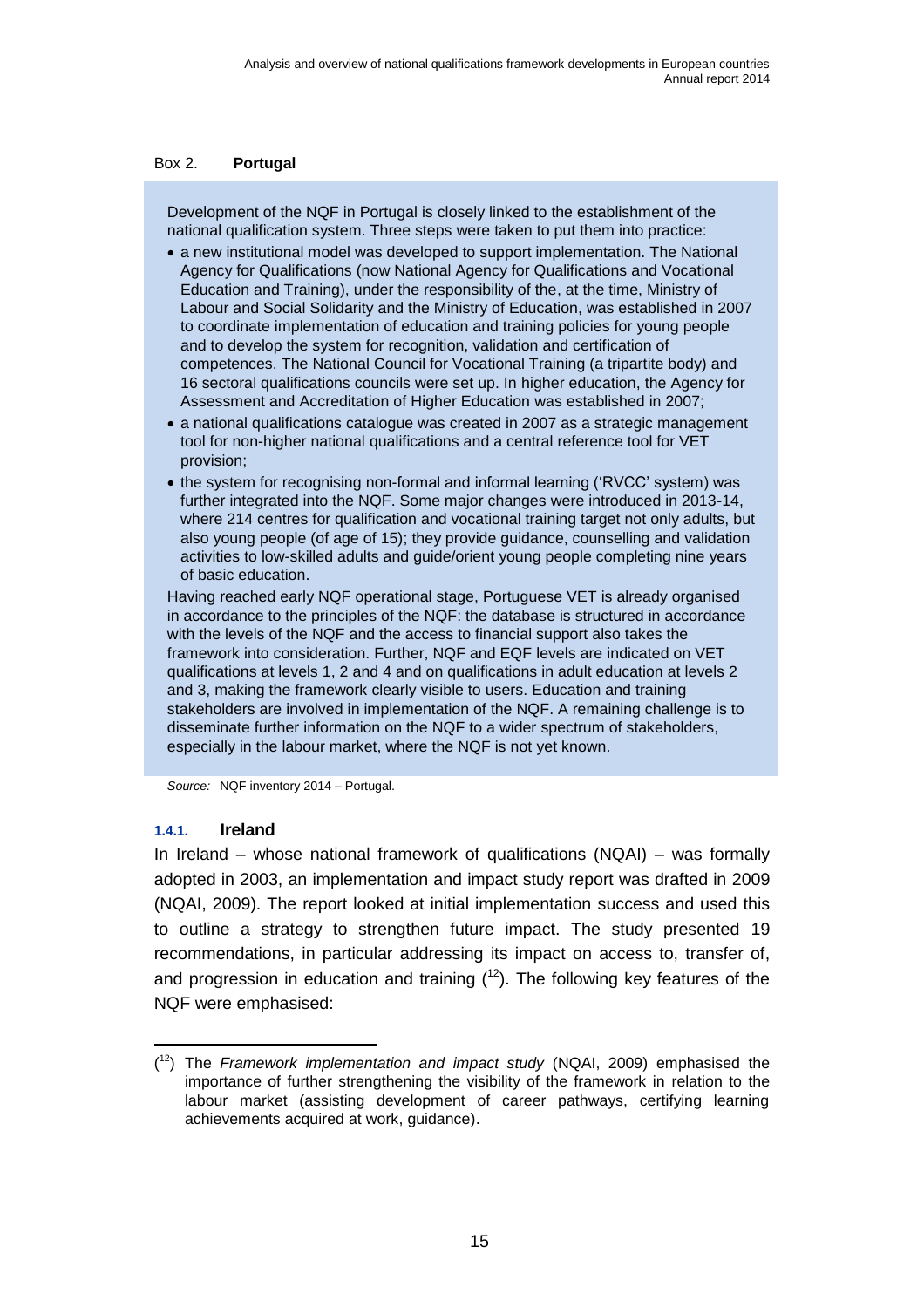- (a) NQFs require time to develop understanding of concepts and to promote cultural change;
- (b) stakeholder involvement is critical throughout the process to ensure commitment and ownership;
- (c) NQF developments are iterative: the existing education and training system and the framework must be gradually and progressively aligned to each other;
- (d) implementation within subsystems must be balanced with overarching and cross-system developments;
- (e) the framework need to be loose enough to accommodate different types of learning;
- (f) qualifications frameworks are enablers rather than drivers of change; alignment with other supporting policies and institutional requirements is needed.

#### <span id="page-21-0"></span>**1.4.2. Denmark**

The 2013 evaluation of the Danish NQF (EVA, 2013) was carried out to assess the speed and quality of the implementation process, to check how the framework is judged by potential users, and to provide a basis for future improvements. The evaluation report shows that most stakeholders involved with the NQF  $(13)$  are positive about the role it now plays. A total of 78% of the respondents 'know well' the principles underpinning the framework and 64% are positive about the initiative. The role played by the framework is seen as neutral by 27% of those answering; 83% of the heads of study programmes in higher education indicated that the introduction of the framework had strengthened the efforts to describe learning outcomes for the programmes. The framework is primary used for the revision of curricula, in discussions concerning the definition of learning outcomes, a description of specific elements of curricula, and adaptation of these for a local context. It should be noted that the general public was not targeted by the evaluation, only representatives of stakeholders directly or indirectly associated with the design and implementation of the framework. Work is now under way, in cooperation between the ministries of education, science and employment, on how to develop the framework further.

#### <span id="page-21-1"></span>**1.4.3. Scotland**

An independent evaluation of the Scottish credit and qualifications framework (SCQF) was carried out in 2013, looking at the level of awareness, perception

 $(13)$  A total of 848 persons were contacted; 425 persons (51%) responded.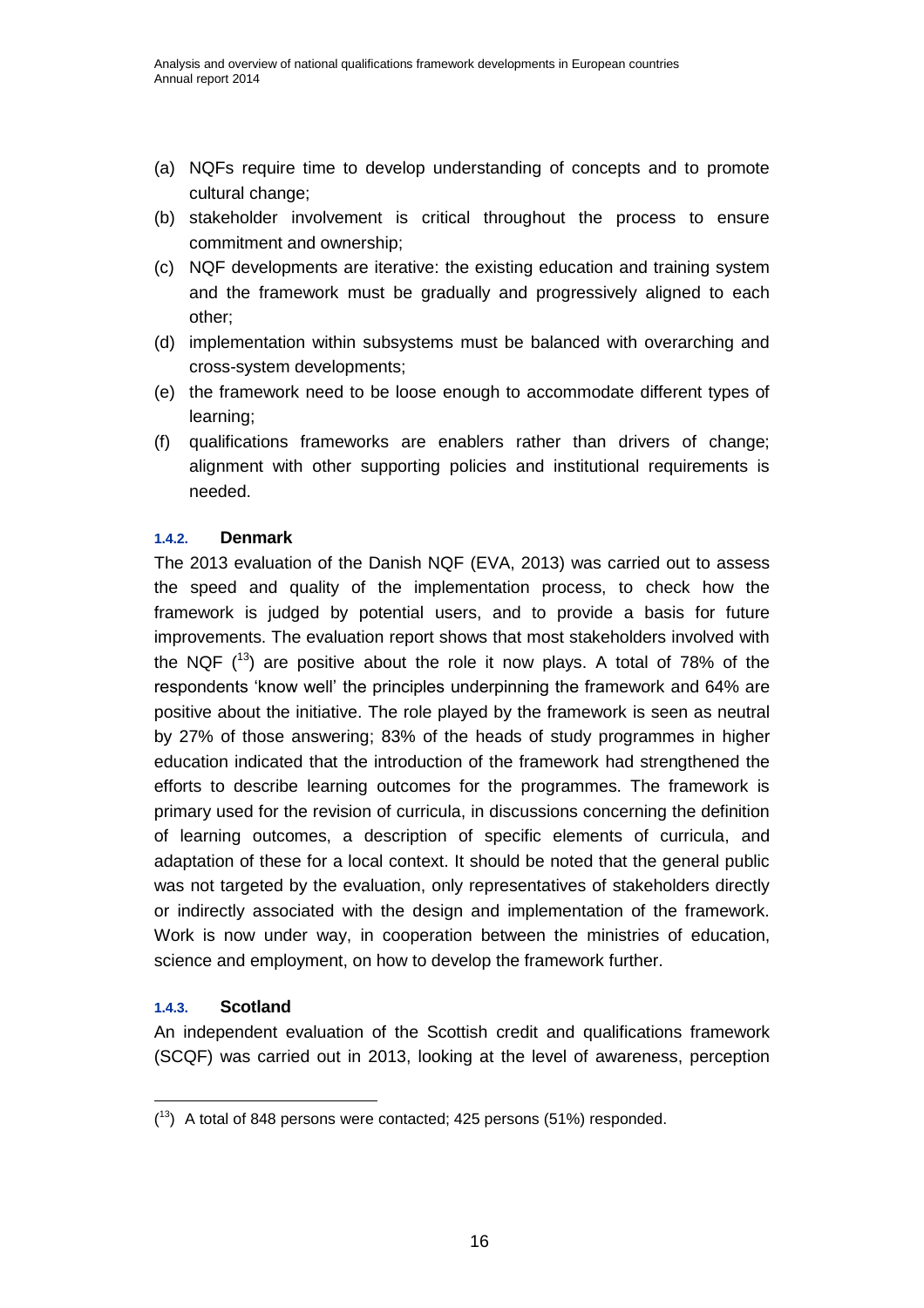and understanding of the SCQF among learners, parents, teaching staff and management (SCQF partnership, 2013). This evaluation, based on a combination of focus groups (27), online questionnaires (1 444 responses), faceto-face interviews (250) and in-depth interviews (16), gives a valuable insight into the level of implementation of the framework. The results are generally encouraging and demonstrate that the SCQF is widely recognised by learners, parents and educational professionals in Scotland. The evaluation is also important outside Scotland as it provides research-based documentation on the impact of the framework at the level of end-users.

The study addressed the learners, the teaching staff and school management, parents, and outlined areas for future development of the framework:

- (a) the following main findings were reported for the learners:
	- (i) a total of 53% of all learners reported that they are aware of the SCQF. The level of knowledge varied between the different parts of education, with the highest levels found in schools (63%) and the lowest in community adult education. Some learners are aware of the qualifications levels, but do not associate them with the SCQF as such, indicating that the actual level of awareness is higher than 53%;
	- (ii) those learners aware of the framework (66%) have a reasonable understanding of its principles and purposes. Learners are especially aware of the levels, the credit points and the role of the framework in visualising progression and transition throughout education and training;
	- (iii) half of the learners aware of the framework have actively used it. Learners at schools are most likely to use it, supporting them in planning future education and training careers. In further education and in community adult education, use is limited, reflecting low levels of awareness;
- (b) for the teaching staff and school management, the following main findings were reported:
	- (i) there is universal awareness of the SCQF among management and teaching staff. The level of detailed understanding varies, however, being highest among guidance staff and in schools where the framework has been actively presented and promoted;
	- (ii) the level of understanding of the SCQF is lowest among classroom teachers, as is appreciation of the added-value offered by the framework;
	- (iii) overall perception of the framework is positive, with teaching staff in particular pointing to the role of the framework in identifying levels and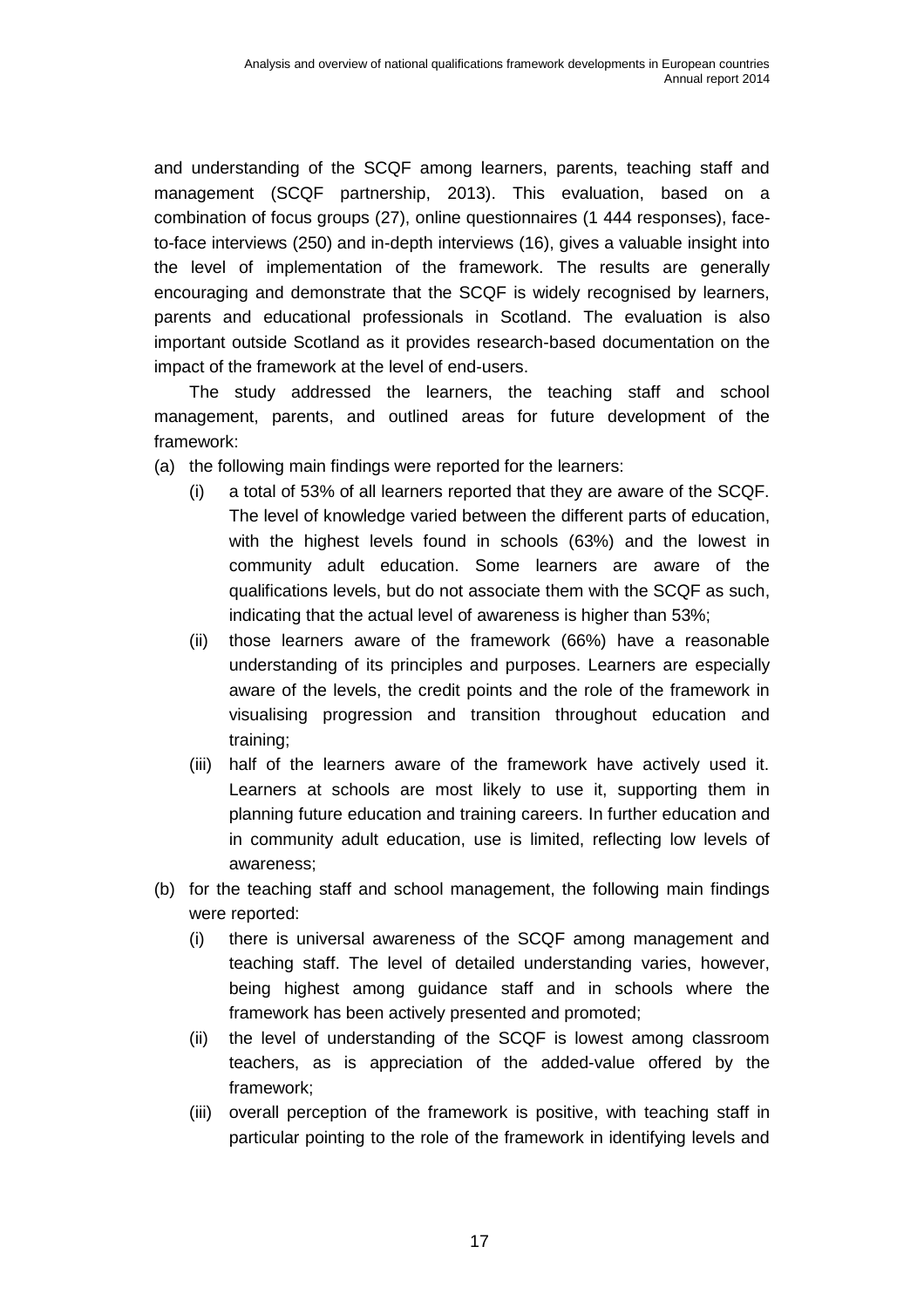signposting progression routes. Several specific benefits are mentioned, notably that the framework helps learners to understand better the qualifications they are working towards and to identify progression. The framework is also perceived as offering a comprehensive picture, including academic, vocational and general qualifications;

- (c) among parents, the following findings were reported:
	- (i) around a third of parents interviewed have heard of the SCQF. Most parents had developed their awareness through an education institution (53%); 47% reported that they had become aware of the framework through their children;
	- (ii) a very limited proportion of parents interviewed have been actively using the framework, only 8%;
	- (iii) virtually everybody participating in the interviews recognised the addedvalue of the SCQF and believed that parents should be more actively told about the framework and its potential role in supporting their children's educational choices;
- (d) the findings of the evaluation point to a number of areas for future development of the framework. Some of the recommendations are:
	- (i) the role of the SCQF levels in providing a reference for all qualifications must be further promoted;
	- (ii) all members of the SCQF partnership should be involved in raising further awareness of it;
	- (iii) the positive effect of using social media to increase awareness should be further developed;
	- (iv) the brand SCQF should be strengthened;
	- (v) toolkits should be developed for different purposes, supporting the practical use of the different elements of the framework.

The 2013 evaluation confirms that the SCQF has reached an advanced state of implementation and overall awareness of it is relatively high.

#### <span id="page-23-0"></span>**1.4.4. Wales**

Wales adopted a ten-year implementation plan (2003-13), in setting up the credit and qualifications framework of Wales (CQFW) in 2002. This reflected the view that framework implementation takes time and requires a long-term development perspective. The evaluation (Welsh Government, 2014) carried out in 2013/14 is also of considerable interest outside Wales as it offers a good insight into the challenges – strengths and weaknesses – involved in setting up NQFs:

(a) the main strengths of the CQFW were summarised as follows: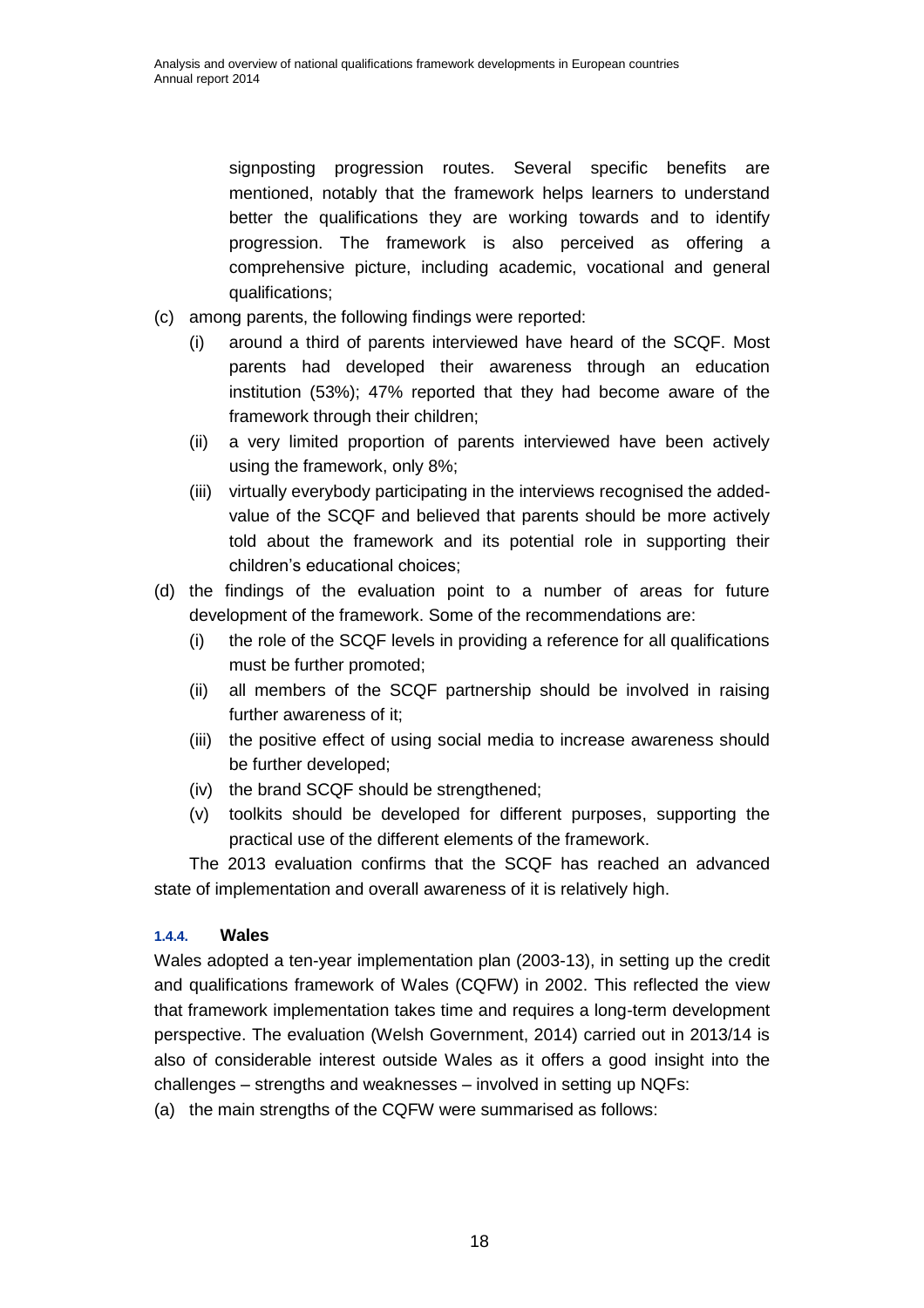- (i) stakeholders from all sectors consider the CQFW to have played a main role in allowing for greater validation of non-formal and informal learning (recognition of prior and informal learning). The quality assured lifelong learning (QALL) pillar of the framework is considered to have had an impact on disadvantaged learner groups and so contributed to the implementation of lifelong learning strategies. The framework was generally seen to have raised learner aspirations and contributed to promoting progression. The opportunity to add new units to the QALL pillar of the framework is seen as beneficial to the flexibility of the framework and as a condition for addressing the special-needs groups;
- (ii) stakeholders furthermore considered the CQFW to have aided recognition of non-mainstream provisions, enabling providers to extend their overall offers, to the benefit of learners. The framework, it was stated, made it possible to develop these non-mainstream provisions in a consistent way, referring to the levels and the descriptors of the framework;
- (iii) the CQFW is seen as supporting a 'common currency' of credit that has made it easier to articulate and communicate achievements across sectors, levels and geographic areas. The levels descriptors are considered to support consistency and trust between stakeholders. This consistency, it is argued, allows learners to understand better what their qualifications are worth and to map various progression pathways;
- (iv) a broad range of stakeholders appreciated the flexibility offered by the unit-based approach. These stakeholders, including awarding bodies, sector skills councils, training providers and third sector organisations, pointed to this approach as a major benefit allowing for rapid renewal of provisions and for meeting the needs of diverse groups of learners. The framework, by providing overview, also made it possible to avoid duplication of units and qualifications, thus providing economic benefit;
- (v) several stakeholders point to the role played by the framework in supporting transfer and progression outside Wales, in particular in relation to the rest of the United Kingdom;
- (b) the main weaknesses of the CQFW were considered to be the following:
	- (i) most stakeholders consider that potential of the CQFW has not been used in practice as much as originally hoped. Despite having been used in some sectors, the concept has not taken off significantly. Despite some work carried out by the Welsh government, the framework has yet to reach the general public, employers and learners.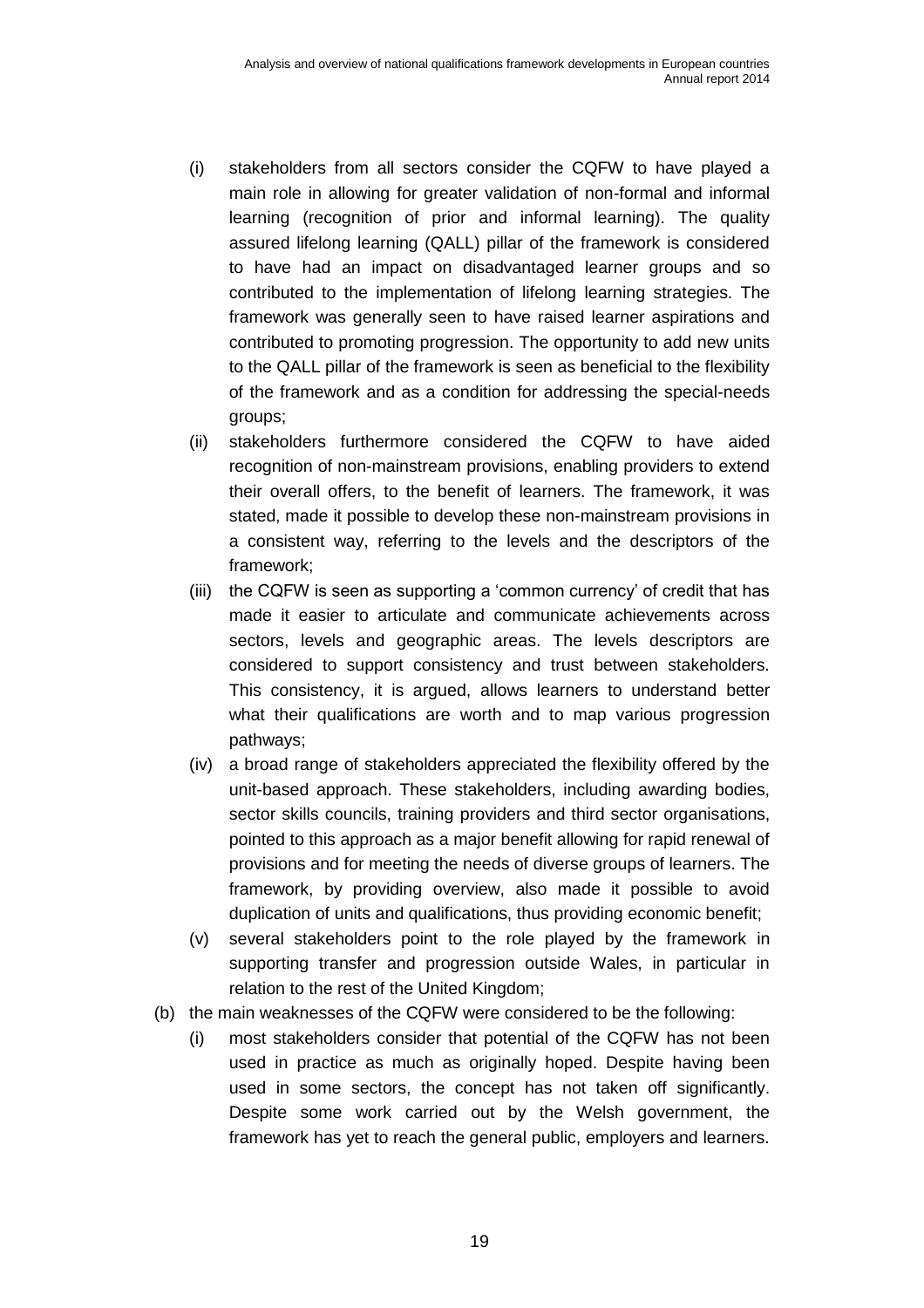The use of complicated language (written for awarding institutions) and lack of guidance on the benefits of the framework may have contributed to this lack of visibility. Stakeholders highlight the bureaucracy surrounding the framework as one factor preventing its wider use. In particular, employers ask for a framework which is easier to understand and simpler to approach. The arrangements for recognition of prior learning (see also below) are considered by some to be too complicated and run the risk of discouraging potential users;

- (ii) it is generally concluded that too few employers engage in, or are aware of, the framework. While this reflects a general lack of visibility of the CQFW, some stakeholders point to the fact that the English-Northern Irish QCF is the dominant framework in the United Kingdom and that some employers may prefer to relate to this and not limit themselves to Wales;
- (iii) some stakeholders point out that credit accumulation and transfer has not played the role it originally was expected to; learners and employers seem to be more focused on full qualifications than credits in the current situation;
- (iv) the most important criticism of implementation of the framework was directed to the Welsh Government and the lack of 'strategic investment' in the framework. It is noted that recent policy documents and statements do not focus much on the role of the framework in the wider Welsh education and training landscape; for example, it was not prominent in the 2012 review of qualifications  $(14)$ . It was pointed out that the recent disbanding of the Credit Common Accord Forum impacted on the role and profile of the CQFW, in particular since this had involved a wide range of key stakeholders, lending credibility to the framework.

Stakeholders responding to the evaluation generally recognise the role played by the CQFW as a unifying framework; there is support for its further development and implementation. Stakeholders point out that the increasing divergences between the Welsh and the English education and training systems actually offer an opportunity for the CQFW to present the Welsh qualification landscape and to inspire its further development and reform. To strengthen the role of the CQFW will, however, require that the Welsh Government contributes

<sup>(</sup> <sup>14</sup>) Welsh Government. *Review of qualifications 14-19*. <http://gov.wales/topics/educationandskills/qualificationsinwales/revofqualen/?lang=en> [accessed 8.5.2015].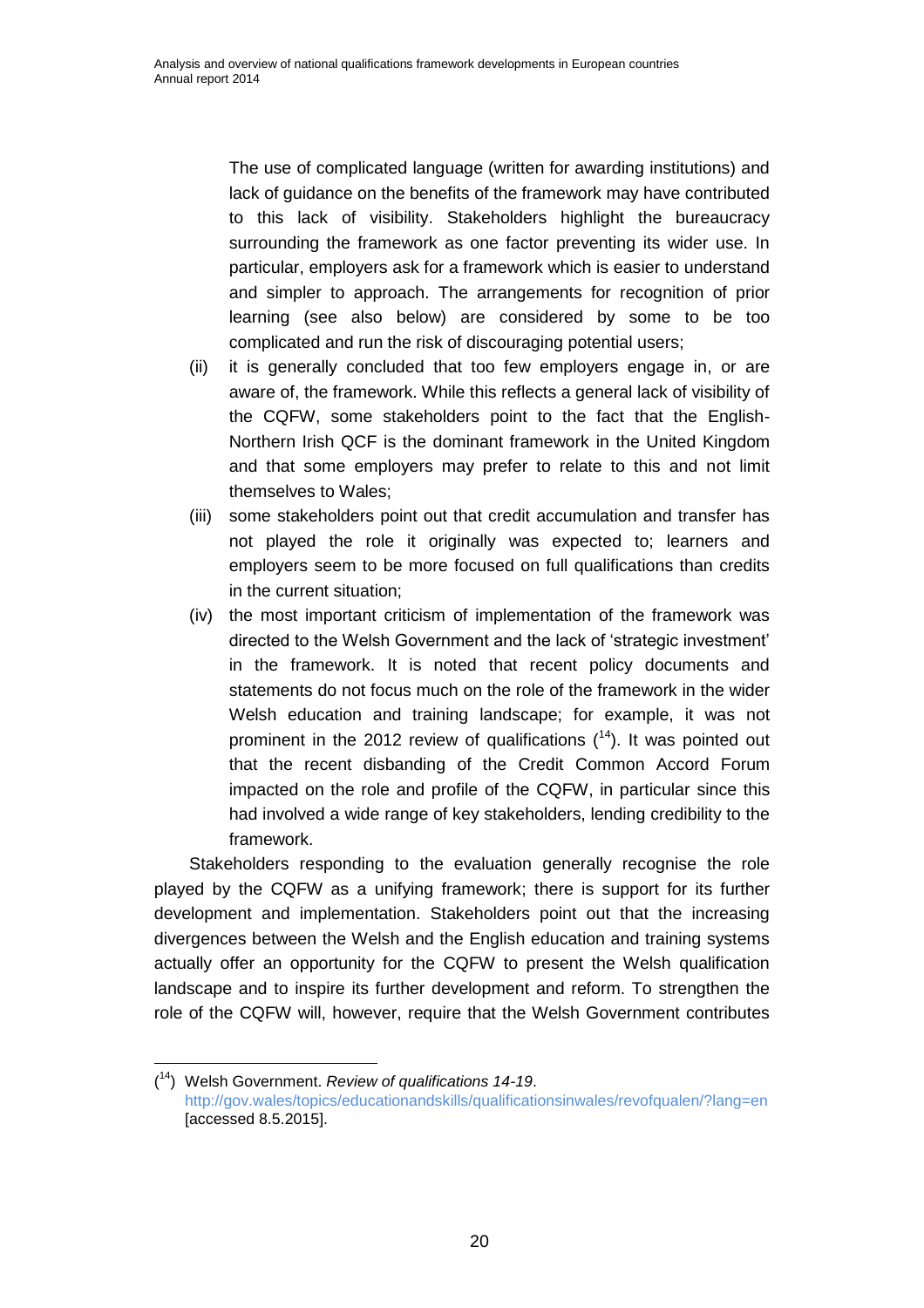to raising its profile, as an integrated part of the education and training policy landscape.

#### <span id="page-26-0"></span>**1.4.5. England and Northern Ireland**

 $\overline{a}$ 

The future role of the qualifications and credit framework (QCF) in England and Northern Ireland is currently being discussed. The background document for the evaluation (Ofqual, 2014) refers to practical experiences in implementing the QCF between 2008 and 2014. The following is stated about its strengths (Ofqual, 2014, p. 24):

- (a) the QCF provides a structure within which the relative size and value of qualifications can be expressed using consistent terminology, providing the essential characteristics of a descriptive qualifications framework. Frameworks help learners to make informed decisions and assist in decisions on funding and recruitment;
- (b) the existing level structure seems to work well. The current eight levels and three entry levels are suggested to be retained;
- (c) the qualifications framework makes it possible to explain to learners how qualifications relate to each other and also ensures that awarding institutions design and market their qualifications accurately. This function needs to be continued.

However, while these descriptive functions are seen as important, the consultation document raises fundamental questions regarding the reforming and regulatory role played by the QCF. It is reported (Ofqual, 2014, p. 24): 'Our review of the QCF did not identify any issues with the use of descriptive frameworks, just with the prescriptive design features required by the regulatory arrangements for the QCF'. The main issues raised (Ofqual, 2014, pp. 24-25) are the following:

- (a) while the structure of the QCF was designed to support credit transfer, in practice there have been very low levels of take up for credit transfer and the projected benefits of a credit system has not been realised;
- (b) unit sharing  $(15)$  has not contributed to reducing the number of qualifications; after introduction of the QCF, the number of qualifications has increased by 10 000;

 $(15)$  To reduce the overall number of qualifications, the QCF introduced the principle of 'unit sharing' requiring awarding organisations to share units adding up to qualifications. Shared units were supposed to be available in a 'unit bank' to be used as building blocks by awarding organisations. Ofqual reports that organisations are reluctant to engage in the development of these shared units and that this lack of commitment has a negative impact on development and innovation. Whether this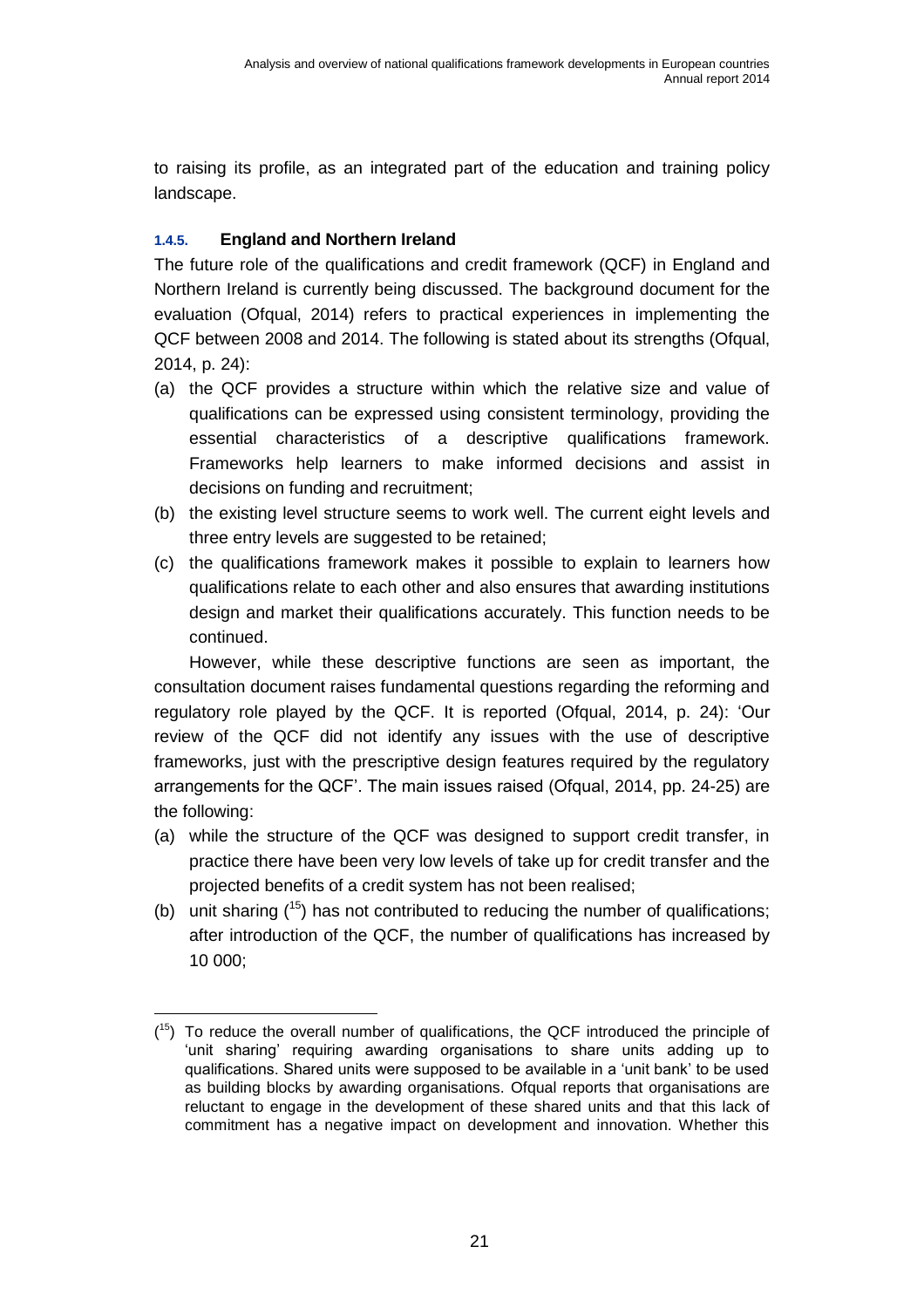- (c) there is a feeling that the requirement to unit share has damaged innovation and development;
- (d) the regulatory arrangements impose an approach to assessment which requires students to satisfy all assessment criteria, leading to overassessment. The unit level focus is not easily compatible with synoptic and end-point assessment;
- (e) the overall validity of qualifications is not sufficiently addressed; the focus on unit assessment draws attention away from overall validity.

While these are the main points made by Ofqual, the responses to the consultation will show whether other stakeholders share them. Ofqual, in line with what is said above, suggests removing existing regulatory arrangements for the QCF and replacing them with 'general conditions' for qualifications currently administered by Ofqual (Ofqual, 2015).

#### <span id="page-27-0"></span>**1.4.6. Main results of evaluations**

1

The results of these five evaluations clearly demonstrate the need for continuous evaluation and review of NQFs. The Scottish and Irish examples are encouraging as they exemplify frameworks starting to reach end-users: learners, parents and educational professionals. The examples of the QCF and the CQFW are more mixed and demonstrate how future implementation and impact require revision of existing strategies. In the Welsh case, weak integration into general education and training systems and policies prevents the framework from fulfilling its potential. In the QCF case, certain elements (credits) of the original design are questioned, requiring more fundamental revision. The QCF also illustrates how shifting policy priorities influence a framework; government priorities have clearly changed since the framework was designed and introduced in the mid-2000s.

point of view is shared by stakeholders remains to be seen in the responses to the ongoing consultation.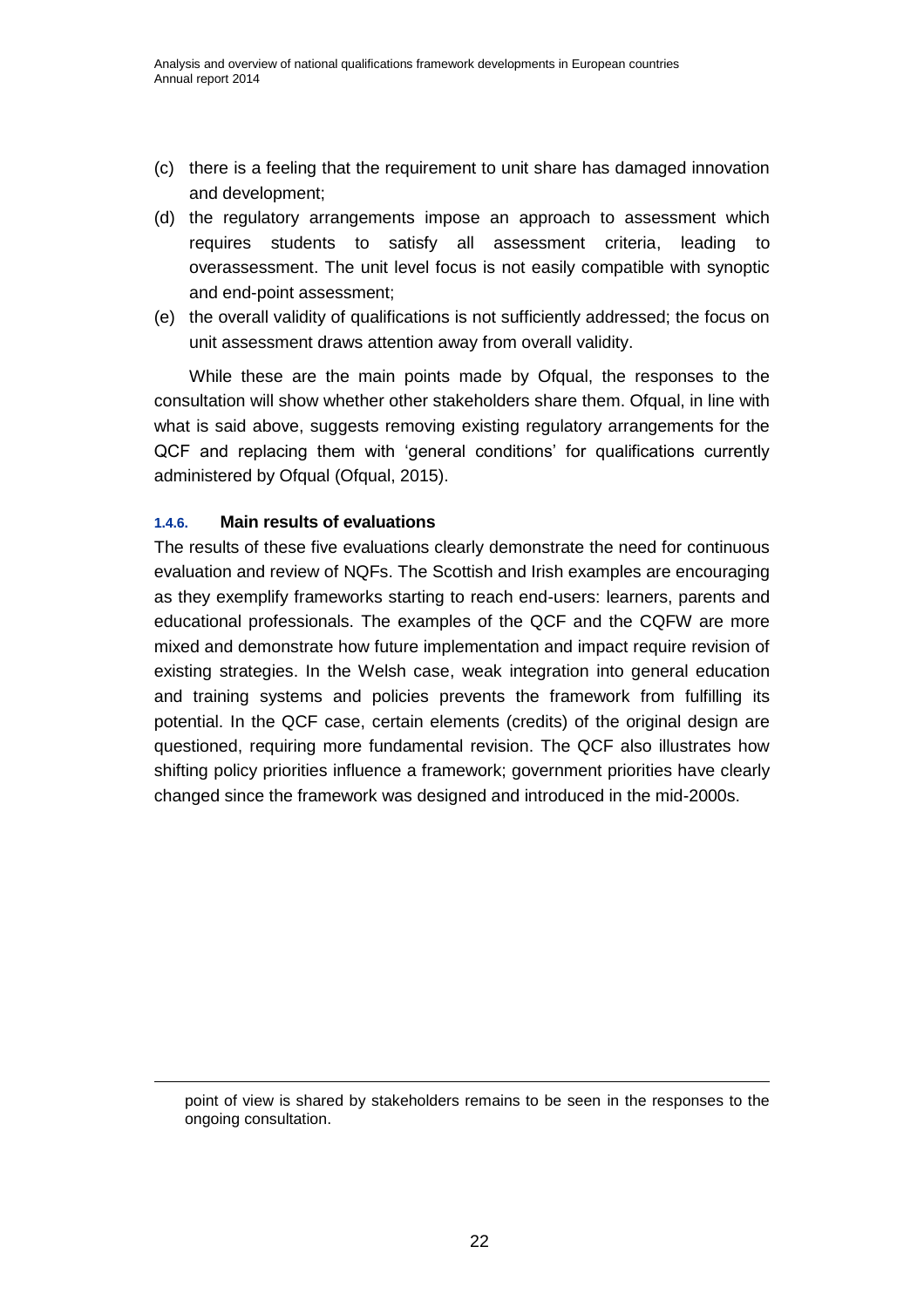## <span id="page-28-0"></span>CHAPTER 2. NQFs in Europe: common characteristics and challenges

With the initial technical and conceptual design of NQFs now finalised in most European countries, the following common characteristics can be identified:

- (a) NQFs have primarily (in 34 out of 38 countries) been designed as comprehensive and address all levels and types of qualifications (VET, higher education and general education). The remaining four countries, the Czech Republic, France, Italy and Switzerland, have developed frameworks with limited scope or chosen to develop and implement separate frameworks for vocational and higher education. Some countries, such as Germany and Austria, have agreed on comprehensive NQFs but are taking a step-by-step approach where some qualifications (for example school leaving certificates at upper secondary level) have still to be included;
- (b) comprehensive European NQFs can mostly be described as 'loose frameworks', to be able to embrace the full range of concepts, values and traditions found in the different parts of the education and training covered by the framework. Whether a framework is tight or loose depends on the stringency of conditions a qualification must meet to be included in it (Tuck, 2007, p. 22). Loose frameworks introduce a set of comprehensive level descriptors to be applied across subsystems, but allow substantial 'specialisation' within each subframework  $(16)$ . Tight frameworks are normally regulatory frameworks and define uniform specifications for qualifications to be applied across sectors. Examples of early versions of frameworks in South Africa or New Zealand show that attempts to create tight and 'one-fitfor-all' variants generated much resistance and undermined the overarching role of the framework. These experiences have led to general reassessment of the role of such frameworks, pointing to the need to protect diversity (Allais, 2011, Strathdee, 2011). In contrast, in most countries, the inclusion of formal qualifications in the NQFs is based on sector-based legislation, not on uniform rules covering the entire framework. This is illustrated by the proposed Polish framework where generic, national descriptors are supplemented by more detailed ones for the subsystems of general,

  $(16)$  For example, for VET or higher education.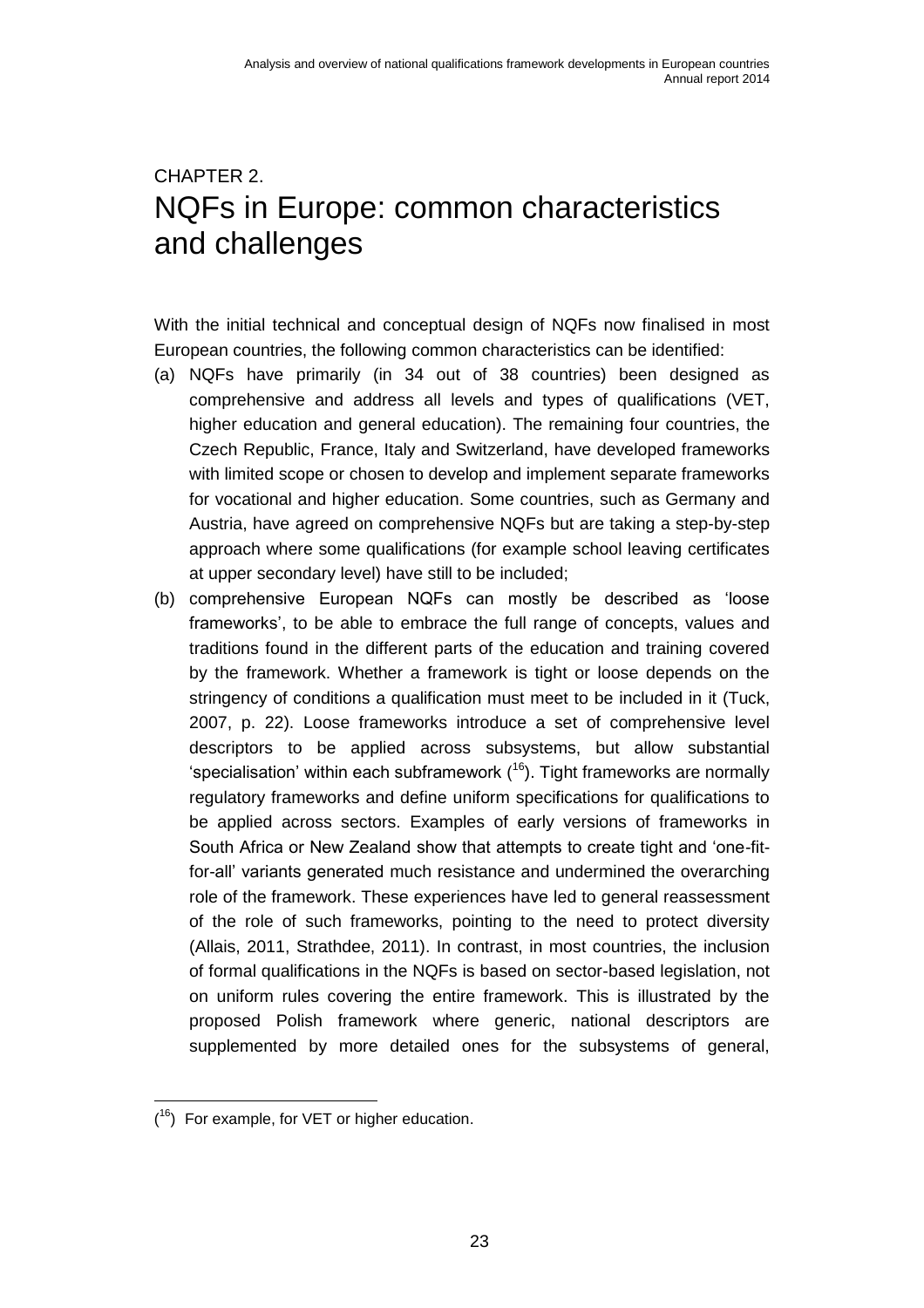vocational and higher education. While not so explicitly addressed by other frameworks, the basic principle applies across the continent;

- (c) NQFs are widely considered to be an important tool in supporting national lifelong learning strategies, notably by opening up to qualifications awarded in non-formal learning contexts, promoting validation of non-formal learning, and reducing barriers to progress in education, training and learning. The overarching perspective of comprehensive frameworks is critical for achieving lifelong learning objectives;
- (d) most countries have introduced eight-level frameworks. Three exceptions to this can be found in the recently developed frameworks of Iceland and Norway, which have seven levels, and Slovenia, using 10 levels. The sevenlevel framework in Norway reflects the formal education and training structure, where no qualifications were identified bellow NQF/EQF level 2. One of the reasons in Slovenia to adopt 10 NQF levels was better to accommodate legacy awards like *magister znanosti*. The similarities in structure among most countries demonstrate that international comparability of the NQF structure is considered a priority;
- (e) while all countries emphasise that their NQFs are communication and transparency tools designed to improve transparency and comparability of national qualifications systems, many countries also see NQFs as contributing to incremental reform, notably the shift to learning outcomes and improved stakeholder cooperation and dialogue. This would allow the existing education and training system and the learning-outcomes-based framework to be gradually and progressively aligned with each other's and to develop understanding and buy-in of key concepts among key stakeholders;
- (f) although a broad range of stakeholders participates in designing and developing frameworks, NQFs mainly address the needs of the education and training sector, and, to a lesser extent, those of the labour market (Raffe, 2012a) and are seen as only partly relevant to (for example) employees and employers;
- (g) all countries have introduced learning-outcomes-based level descriptors, reflecting the EQF level descriptors (knowledge, skills, competence). Evidence shows, however, that many countries combine this with links to inputs and emphasise that these two approaches are complementary rather than mutually exclusive;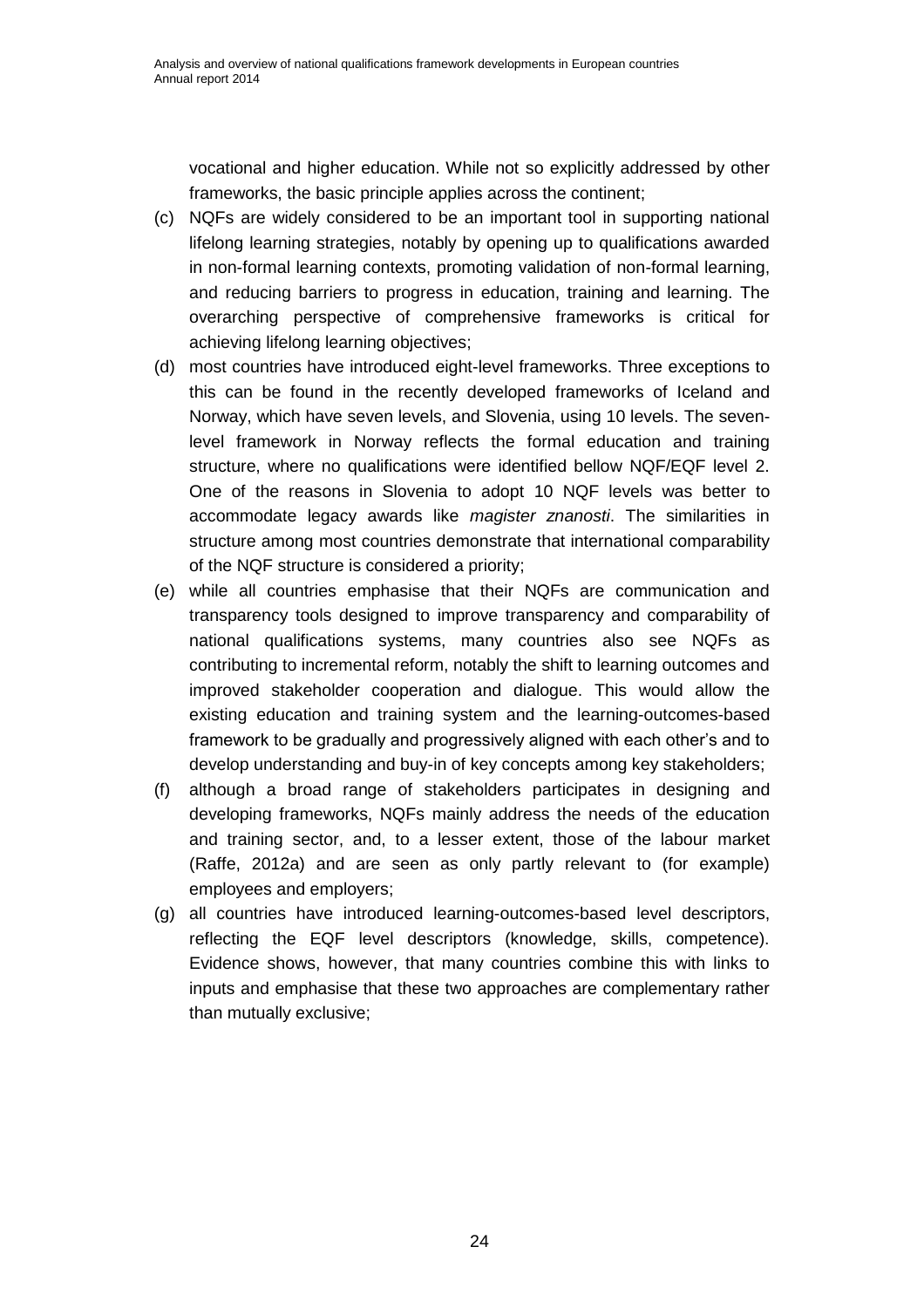(h) Cedefop evidence  $(17)$  shows that the NQF roles and functions differ between countries and across sectors; ranging from (a limited number of) frameworks with a regulatory function to (a majority of) frameworks of a descriptive and classification character. However, when moving into operational stage, many embrace some elements of reforms.

While countries have converged along these dimensions, NQFs are parts of national systems and so reflect national contexts, values, traditions and objectives. This is especially evident in the way in which countries have adapted and further developed national level descriptors, now adopted by most countries. While the learning outcomes approach is broadly accepted across Europe (Cedefop, forthcoming) it is being interpreted and applied in many different ways. Cedefop's analysis of national level descriptors (Cedefop, 2013) has identified three main approaches:

- (a) one group of countries uses EQF level descriptors directly or has national level descriptors that are closely aligned to those found in the EQF (e.g. in Estonia, Portugal and Romania). Most of the countries in this group, however, have prepared detailed explanatory tables or guides with more indepth national level descriptors;
- (b) a second group of countries has broadened and partly adjusted their descriptors to reflect better the complexities of national qualifications systems and/or emphasise national priorities, such as representing important social, personal, and transversal competences more effectively. Denmark, Finland, Hungary, Iceland, Norway, Poland, and Sweden are examples of countries in this group. Several countries seek to go beyond the focus on manual and cognitive skills introduced by the EQF and emphasise social, communication, planning, learning, and judgment skills. Denmark has introduced 'communication, creative, and problem-solving skills', while Hungary has taken a broader approach with 'abilities and learning skills', which are also emphasised in the Dutch, Polish, and Norwegian frameworks. Many countries, such as Finland, Iceland, and Malta, have integrated EU key competences into their NQF level descriptors. In relation to competence, Norway's NQF refers to 'general competence' and Romania's to 'transversal competence'. While countries include 'autonomy' and 'responsibility' in their interpretation of competence, they also tend to broaden their definition and incorporate additional aspects such as 'critical thinking', 'creativity', and

<sup>(</sup> <sup>17</sup>) Cedefop. *European inventory on NQF*. [http://www.cedefop.europa.eu/en/publications-and-resources/country](http://www.cedefop.europa.eu/en/publications-and-resources/country-reports/european-inventory-on-nqf)[reports/european-inventory-on-nqf](http://www.cedefop.europa.eu/en/publications-and-resources/country-reports/european-inventory-on-nqf) [accessed 8.5.2015].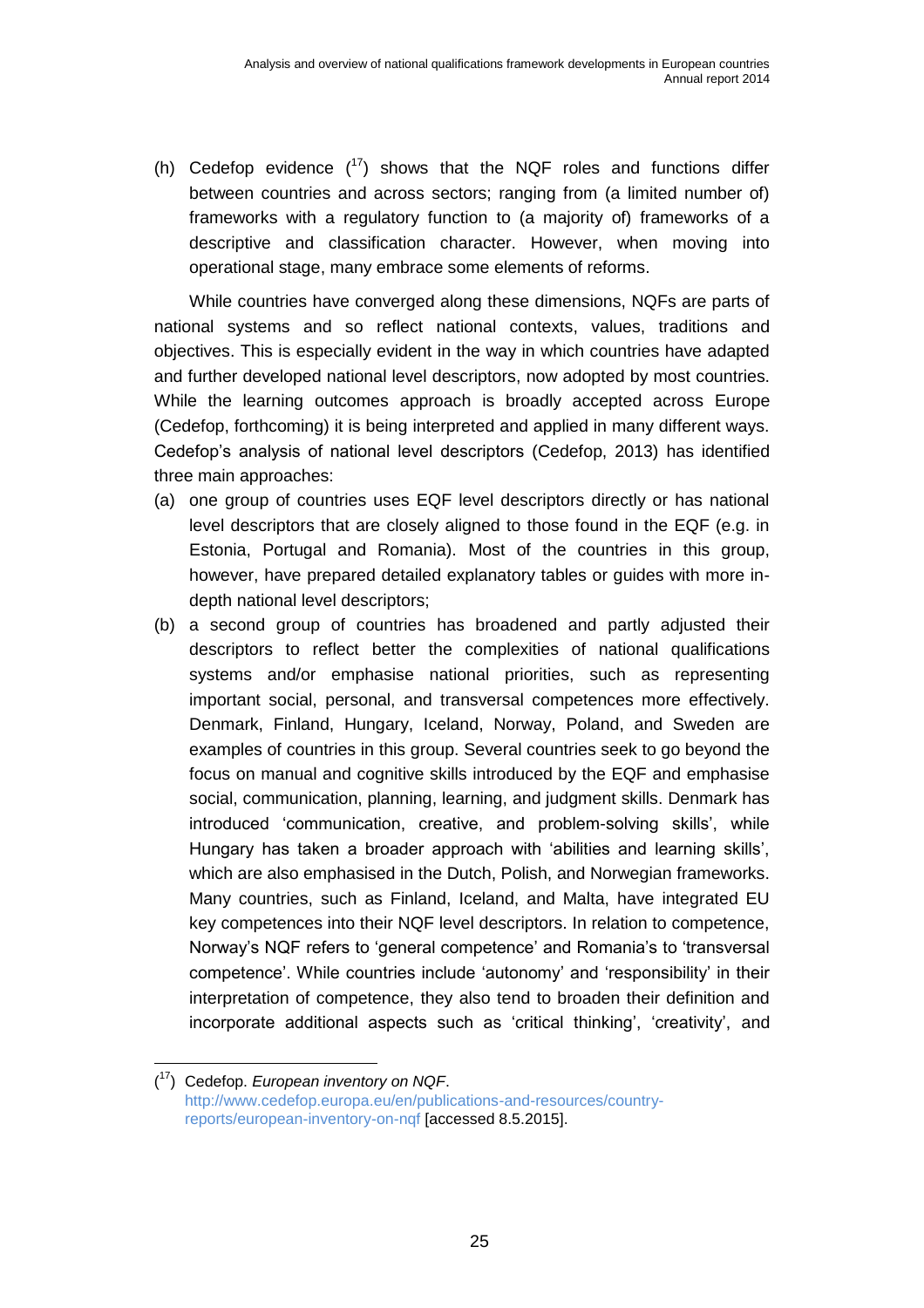'cooperation'. Poland's NQF uses 'social competence' rather than 'competence'. This is understood as a combination of 'identity' (participation, responsibility, models of conduct), 'cooperation' (including teamwork, leadership, and conditions), and 'responsibility' (which includes individual and team actions, consequences, and evaluation);

(c) an emphasis on competence as an overarching and holistic concept can be found in a third group of countries, such as Belgium, Germany, Luxembourg, Hungary and the Netherlands. This approach emphasises the integrative nature of competence as an individual's ability to apply knowledge, skills, attitudes and other personal, social and/or methodological abilities – in a self-directed way, at work and during studies. The practical application of this perspective is reflected in the German qualifications framework, in which the term *Handlungkomptenz* (action competence) is understood as the 'readiness of the individuals to use knowledge, skills and personal, social, and methodological competences and conduct themselves in a considered and individually and socially responsible manner' (the German qualifications framework for lifelong learning).

The above analysis mainly focuses on the 'horizontal dimension' of learning outcomes descriptors, basically on how different dimensions of learning are captured and expressed. In the coming period, and reflecting the experiences gained through the EQF referencing process, increased attention will have to be paid to the 'vertical dimension' of these descriptors and their ability to distinguish between levels of qualifications and degrees of complexity characterising learning outcomes. This is closely linked to how progression in different learning domains has been captured by learning outcomes. Cedefop's analysis of experiences from the EQF-referencing process (Cedefop, 2014c, unpublished) points to the following important issues, directly relevant to the technical/conceptual design and the implementation of the frameworks:

- (a) the information on how concrete qualifications and qualifications types are assigned to and placed at the NQF levels is often vague, missing or incomplete. Several reports lack a transparent presentation of which qualifications have actually been included in the framework. This lack of transparency (such as whether school leaving qualifications are included or not) weakens the role of the EQF as a tool for transparency;
- (b) many countries refer exclusively to the legal basis for allocating qualifications to levels. While this is important information, outsiders need to understand how this legal basis is translated into actual levelling decisions. For the EQF to work, and for trust to develop, mutual understanding of the criteria and procedures for assigning qualification to a NQF level is needed.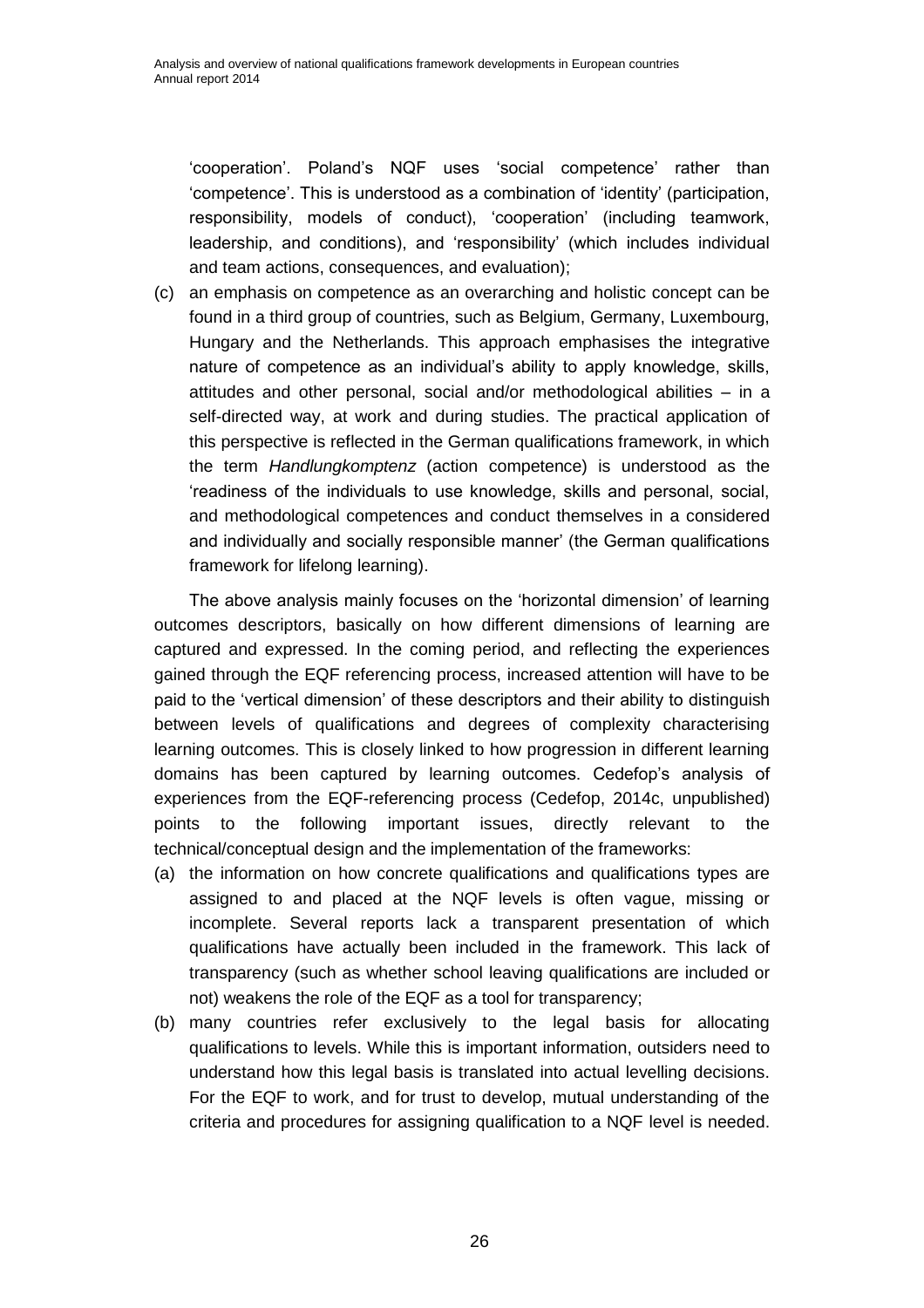Very often it is not clear how the relationship between qualifications and NQF levels has been established and whether a particular methodology has been used. Evidence on how decisions were made is presented only in a few cases;

- (c) the referencing reports demonstrate that two main approaches are used when assigning qualifications to levels. First, countries tend to include qualifications (developed prior to the NQF) as blocks (types) of qualifications. While some countries refer to extensive testing as a basis for this (for example Germany and Austria), most provide limited evidence on how this block levelling is done. A problem encountered when assigning blocks of qualifications is that individual qualifications can vary considerably in the level of learning outcomes. Second, countries are increasingly assigning individual qualifications to NQF levels, so the learning outcomes of each separate qualification are analysed and compared with the level descriptors of the NQFs. This approach is particularly relevant for new qualifications, as well as for the inclusion of private and external ones awarded outside formal education and training;
- (d) countries base the assignment of qualifications (blocks as well as single qualifications) on a combination of technical (linguistic/conceptual) and social/political principles. Technical/linguistic matching is found in many reports and seems to be the core of the procedures for classifying qualifications in the NQF. This approach is easier in those cases where qualifications are sufficiently described in terms of learning outcomes or are based on occupational standards that specify the requirements to perform specific roles or tasks in the labour market. This technical/linguistic matching, however, is not fully possible: qualifications are frequently allocated to NQF levels based on stakeholder judgements of their social standing (such as importance of the qualification in the labour market, their traditional status, and position in society and among citizens). For example, in Austria, the currently discussed procedure for classifying qualifications in the NQF suggests not only to take learning outcomes of the qualification into account but also to include other information, which can be used as indicators for justifying the assignment (e.g. importance of the qualification in the labour market or results of graduate surveys, such as job positions of graduates).

The weakness observed in relation to the EQF referencing can be partly explained by the fact that NQFs are still developing and thus can only gradually be 'filled' with qualifications. It is clear, however, that a strengthening of the information related to criterion 4 (European Commission and Cedefop, 2014) is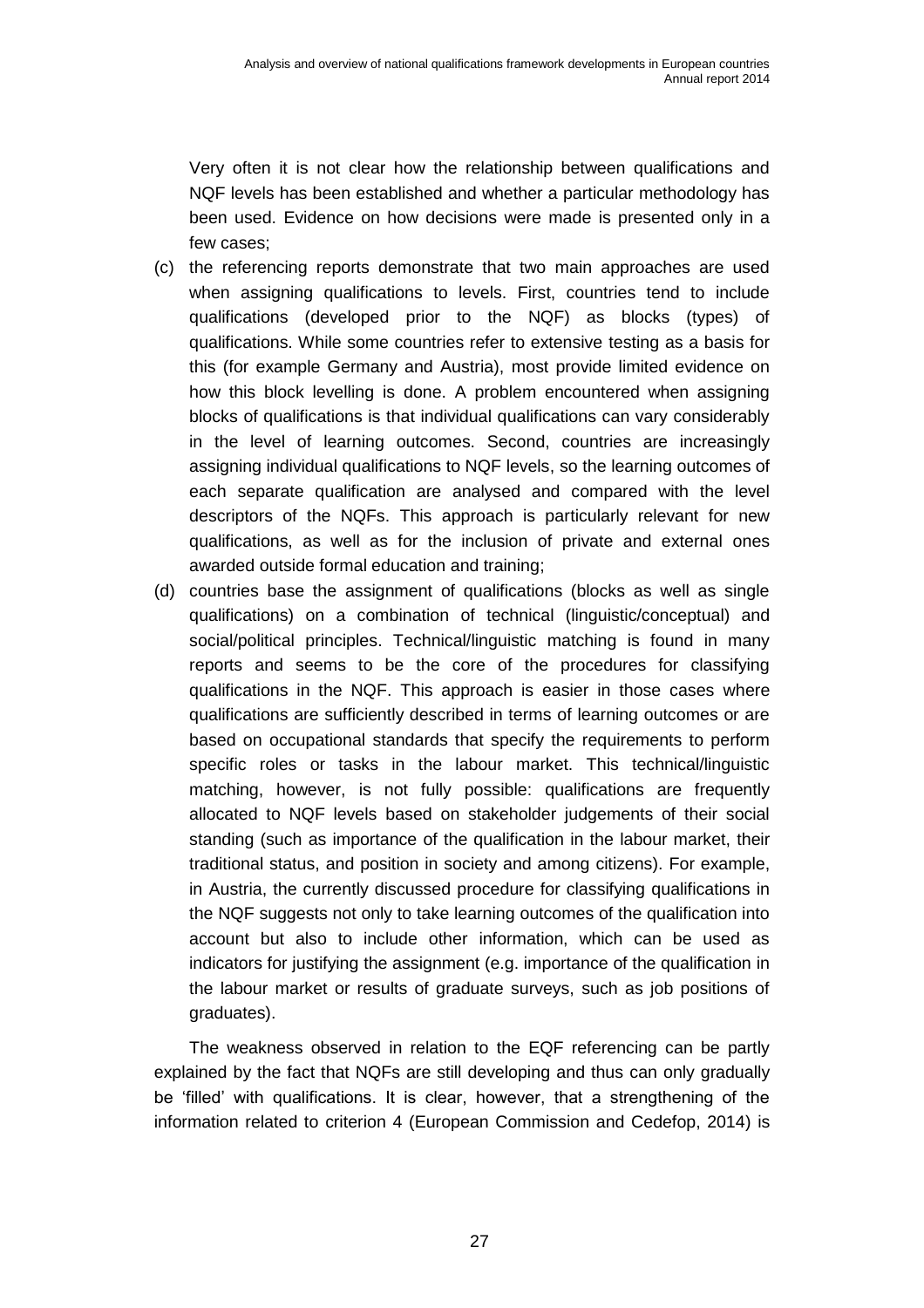necessary and should be addressed in a second stage of the referencing process. A strengthening of criterion 4 will directly influence the ability of the EQF to act as a trusted instrument for comparing qualifications across Europe. Further work, for example cooperating on the design of a common template for gathering and presenting information, seems necessary.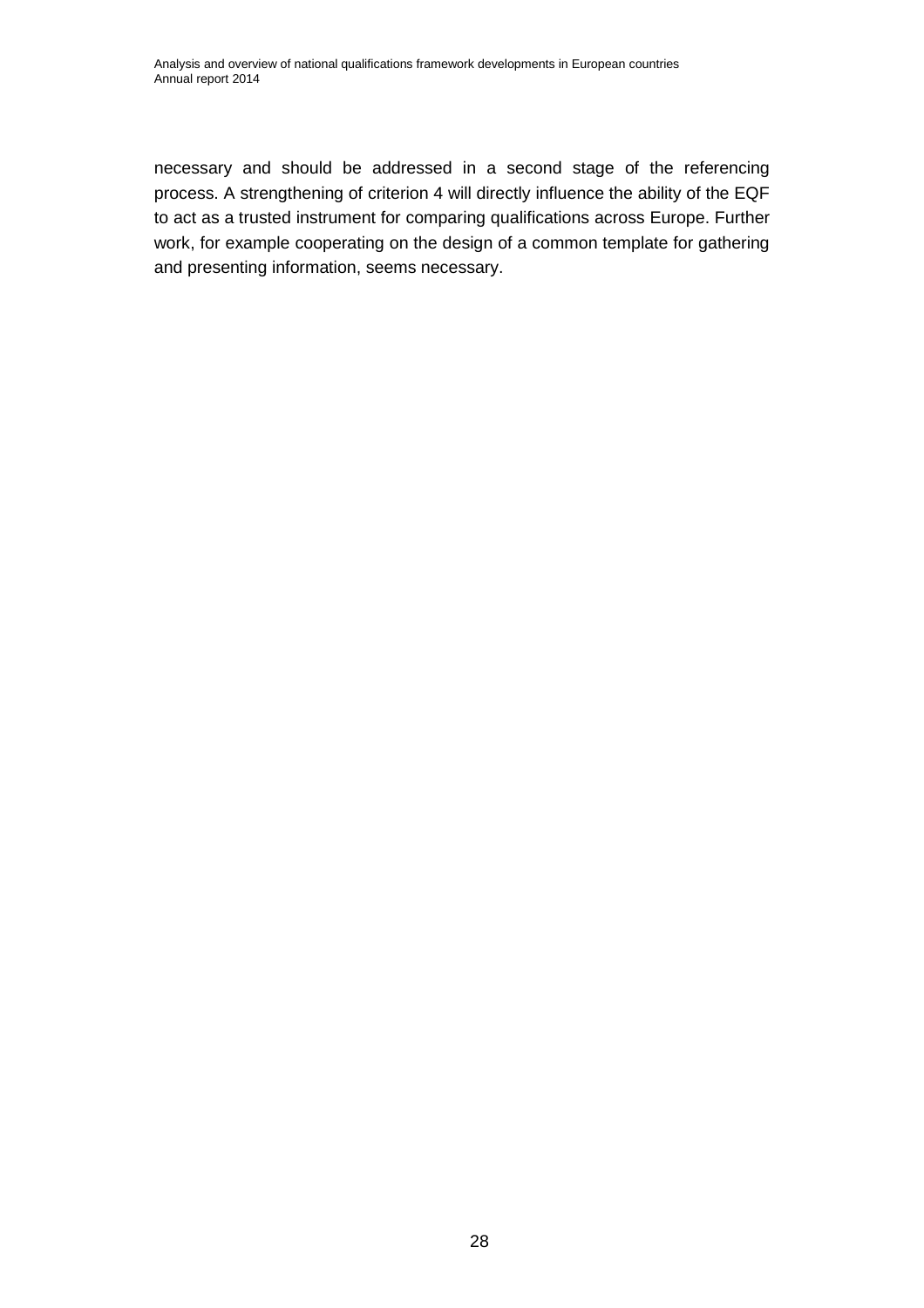## <span id="page-34-0"></span>CHAPTER 3. Conditions for NQF implementation and impact

Several basic conditions have to be met for national qualifications frameworks (NQFs) to make an impact. Apart from the need to create a sufficiently strong formal basis (through laws, decrees and regulations), a successful shift to learning outcomes along with broad involvement of stakeholders seems to be most critical.

### <span id="page-34-1"></span>3.1. NQFs and the shift to learning outcomes

The new generation of European NQFs are mainly connected through their emphasis on learning outcomes. Recent research (Cedefop, forthcoming) shows that the principle of learning outcomes has been broadly accepted among European policy-makers and that the NQFs have contributed to this shift. This research, building on similar work carried out in 2007-08 (Cedefop, 2009) demonstrates that the introduction of NQFs is the most important factor influencing policies in this area. While the approach was previously taken forward in a fragmented way in subsystems, evidence shows that the emergence of comprehensive frameworks has made it possible (at least partly) to approach the shift to learning outcomes in a more systematic and – to some extent – more consistent way. In countries such as Belgium, Croatia, Iceland, Lithuania, Norway and Poland the introduction of frameworks has led to the identification of areas where learning outcomes have not been previously applied or where these have been used in an inconsistent way even within one education sector. The Norwegian NQF pointed to the lack of learning-outcomes-based descriptions and standards for advanced vocational training (*Fagskole*), resulting in work to remedy this weakness.

The NQFs developed after 2005 differ from the first generation frameworks developed in England, South Africa and New Zealand. While differences in number of levels and coverage immediately catch the eye, the main difference lies in the interpretation and application of learning outcomes. The early frameworks used what may be described as a radical learning-outcomes-based approach (Raffe, 2011). Inspired by the English system of national vocational qualifications (NVQ) introduced in the late 1980s, these frameworks tended to specify learning outcomes independently from curriculum and pedagogy and tried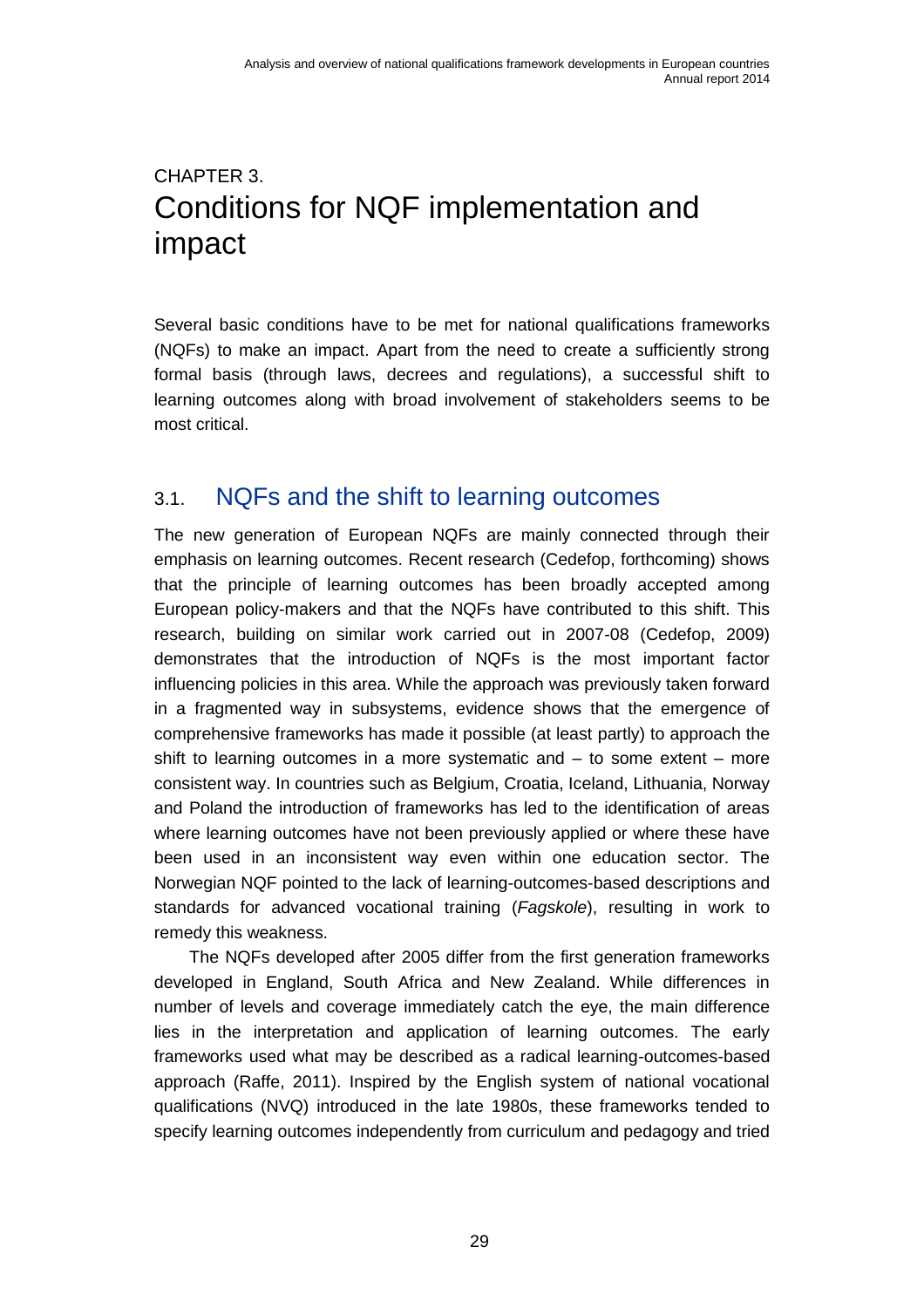to define qualifications in isolation from delivery mode, learning approach and provider. The countries in question have moved partly away from this radical approach but much of the scepticism towards NQFs expressed in academic literature (Allais et al., 2009; Brown, 2011; Young, Allais, 2011; Wheelahan, 2011) tends to reflect this early, radical version of learning-outcomes-based frameworks and ignore the way the new frameworks are defining and applying learning outcomes.

According to the material collected and analysed for this report, countries in Europe have adopted a more pragmatic approach to learning outcomes. While the principle is seen as crucial for increasing transparency and comparability, there is general understanding that learning outcomes must be put into a wider context of education and training inputs to make sense. When placing existing qualifications into a new framework structure, the focus on learning outcomes is frequently combined with consideration of institutions and programme structures, accepting that mode and volume of learning varies and matters. The development of the German qualifications framework (DQR) illustrates this combination of input- and outcome-based considerations (BMBF and KMK, 2013).

#### <span id="page-35-0"></span>Box 3. **Allocating qualifications to DQR levels**

The starting point for allocating qualifications to the levels of the DQR was the relevant regulatory instruments. These included federal and regional laws, framework agreements and curricula., Examination regulations and those issued by accreditation agencies were also taken into account. As these descriptions were only partly oriented towards learning outcomes, identifying the learning outcomes 'core' of the qualifications was based on extensive testing and piloting in selected sectors and on systematic dialogue within the DQR coordination groups. In cases where no consensus could be reached, further analysis was carried out by experts, providing the basis on which consensus then was sought.

*Source*: BMBF and KMK (2013).

What is important, and is well illustrated by the German process, is that the learning outcomes approach adds a new important element to the 'old picture', making it possible to take a fresh look at the ordering and valuing of qualifications. This pragmatic use of learning outcomes – combining it with a careful consideration of input elements – has been important for redefining the relationship between vocational and academic qualifications. Reviewing this relationship in terms of what a candidate is expected to know, be able to do or understand – instead of looking at the type of institutions – has challenged accustomed ways of valuing qualifications. Placing the German master craftsman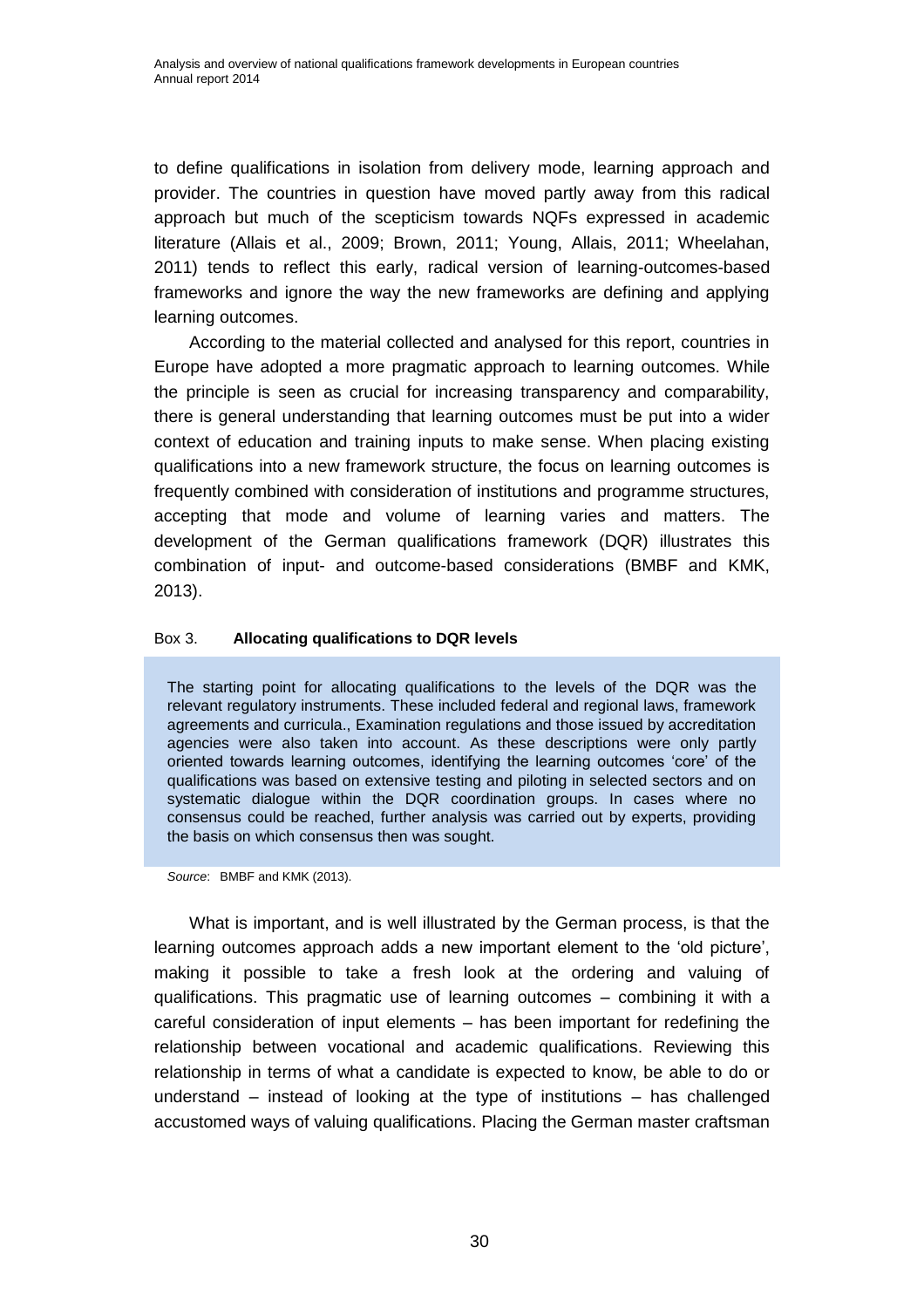at the same level as the academic and professional bachelor is a good example. The same combination of input- and outcome-based approaches can be identified in most other countries.

While consideration of learning outcomes is critical for allocating qualifications to NQF levels, factors such as delivery mode and volume of learning activities, will inevitably play a role. The mix of these two main factors, outcomes and inputs, varies significantly between countries and subsystems. Raffe (2011, pp. 87-104) distinguishes frameworks as follows:

- (a) learning-outcomes-referenced frameworks;
- (b) learning-outcomes-led frameworks.

In our interpretation this distinction can be understood in the following way:

#### **Outcomes-referenced frameworks Outcomes-led frameworks**

- are seen as part of a strategy aiming for incremental change in qualifications systems;
- see the shift to learning outcomes as a step towards informing and improving teaching, training and assessment;
- aid communication and transparency across institutions, sectors and countries;
- link to programmes and delivery modes but use learning outcomes to clarify expectations and increase accountability;
- are seen as critical to dialogue between qualifications providers and users;
- are education- and training-driven.

- treat the learning outcomes principle as an instrument for transforming education and training systems;
- have weak or no references to existing programmes, institutions and processes;
- aim explicitly to break the links between input and outcomes by defining qualifications independently of providing institutions and mode of delivery;
- shift power from providers of education and training to users of qualifications (employers, individuals);
- promote a market for learning by encouraging new providers and the free choice of learners; flexibility is a main objective:
- are labour-market-driven.

This dichotomy is helpful in drawing attention to different roles and functions of qualifications frameworks as exemplified by the distinction between communication, reforming and transformational frameworks introduced by Raffe (2009; 2012b). Based on the evidence provided by this report, most European comprehensive frameworks are predominantly placed within the outcomesreferenced category outlined above. In this sense they confirm the observation of Hart (2009) that '…the process of determining the level of a qualifications based on its outcomes needs to be supplemented by contextual information and benchmarks are required when cross-referencing different frameworks.' However, many frameworks contain elements of the 'outcomes-driven' model,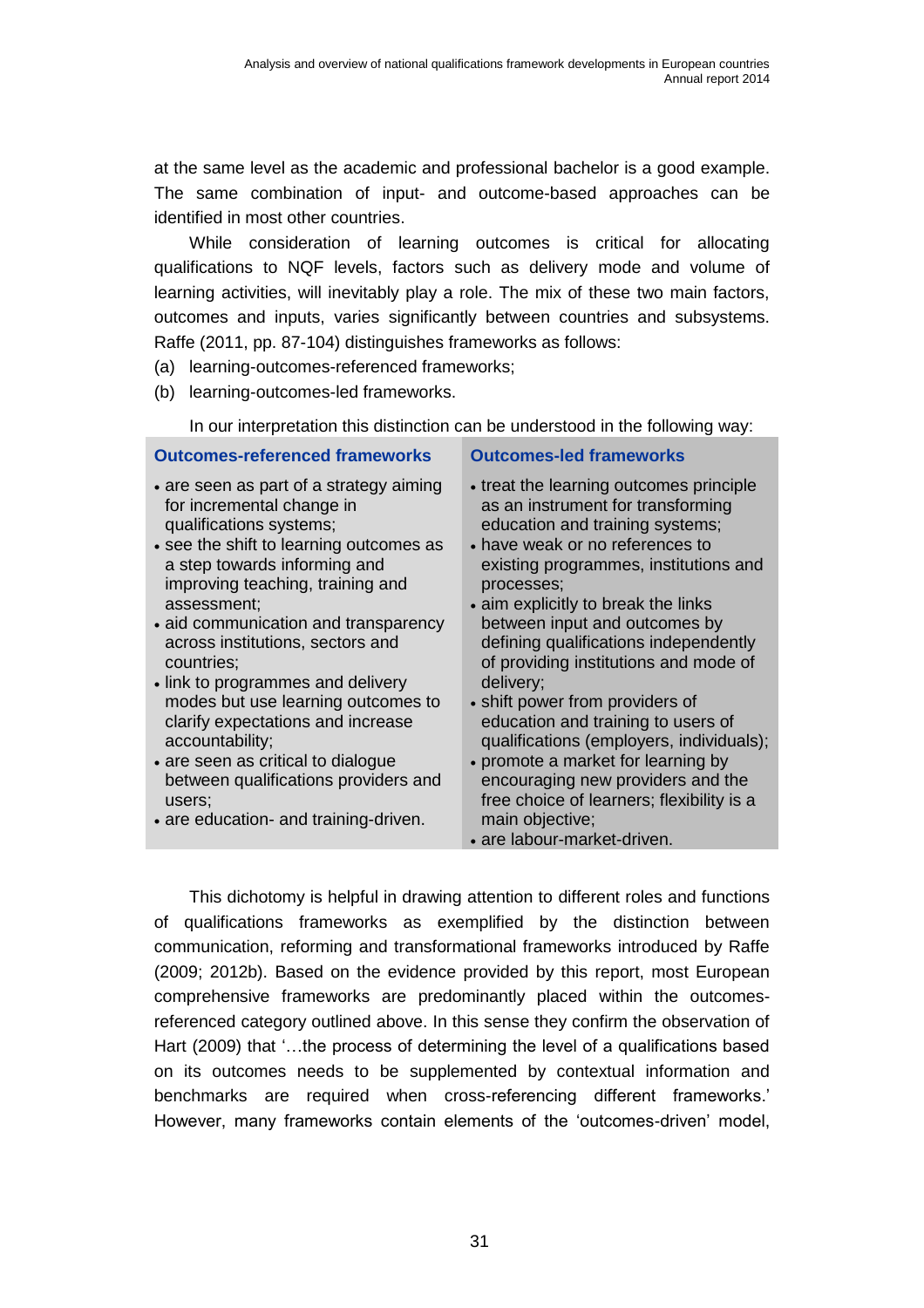influencing the overall mix between outcome and input factors. The influence of the outcomes-driven model is most visible in some of the subframeworks for professional qualifications developed since the 1990s, now forming an integrated part of comprehensive frameworks. The Estonian and Slovenian subframeworks of professional/occupational qualifications are typical cases where qualifications are strictly defined on the basis of occupational standards and can be acquired through different routes: there is no required or obligatory link to a specific programme or institution. Some of the objectives set for emerging national frameworks in Europe, such as increasing overall flexibility of qualifications systems, refer to principles inherent to the outcomes-driven typology. The same can be said of the focus on 'reclaiming power' from education and training providers by involving new stakeholders in designing and defining qualifications. While it is difficult to find examples of purely outcomes-driven frameworks in Europe today, some of the principles of this model influence their orientation and their priorities. Raffe (2011, p. 97) argues that outcomes-referenced frameworks have generally been more successful than outcomes-led frameworks; they are less ambitious and more focused on gradual, incremental change. Cedefop evidence indicates that, while this dichotomy is too simple for classifying European NQFs, it is helpful in identifying how countries tend to mix the principles from the outcomes-referenced and the outcomes-driven in the same comprehensive framework. During recent years, as implementation of frameworks has progressed, some NQFs have taken on a reforming role positioned between communication and transformation. Comprehensive NQFs, starting with a limited communication mandate, can be seen in several cases to extend and deepen their roles and functions. In contrast, we can observe that the English QCF is about to lose some of its regulatory powers, placing it closer to other European NQFs. These adjustments show that NQFs are dynamic tools and their functions and objectives my shift as they develop and are implemented also in line with short- and long-term policy agendas.

### <span id="page-37-0"></span>3.2. Stakeholder involvement and commitment

Previous NQF reports (Cedefop, 2009; 2013) show that cross-sectoral working groups and task forces have played an important role during initial NQF design and development. Comprehensive frameworks have taken on the function of platforms for dialogue and cooperation and have helped to bring together stakeholders from different subsystems not commonly cooperating or speaking to each other. Countries signal that they want to continue and, if possible, institutionalise these processes. A key question now is whether this initial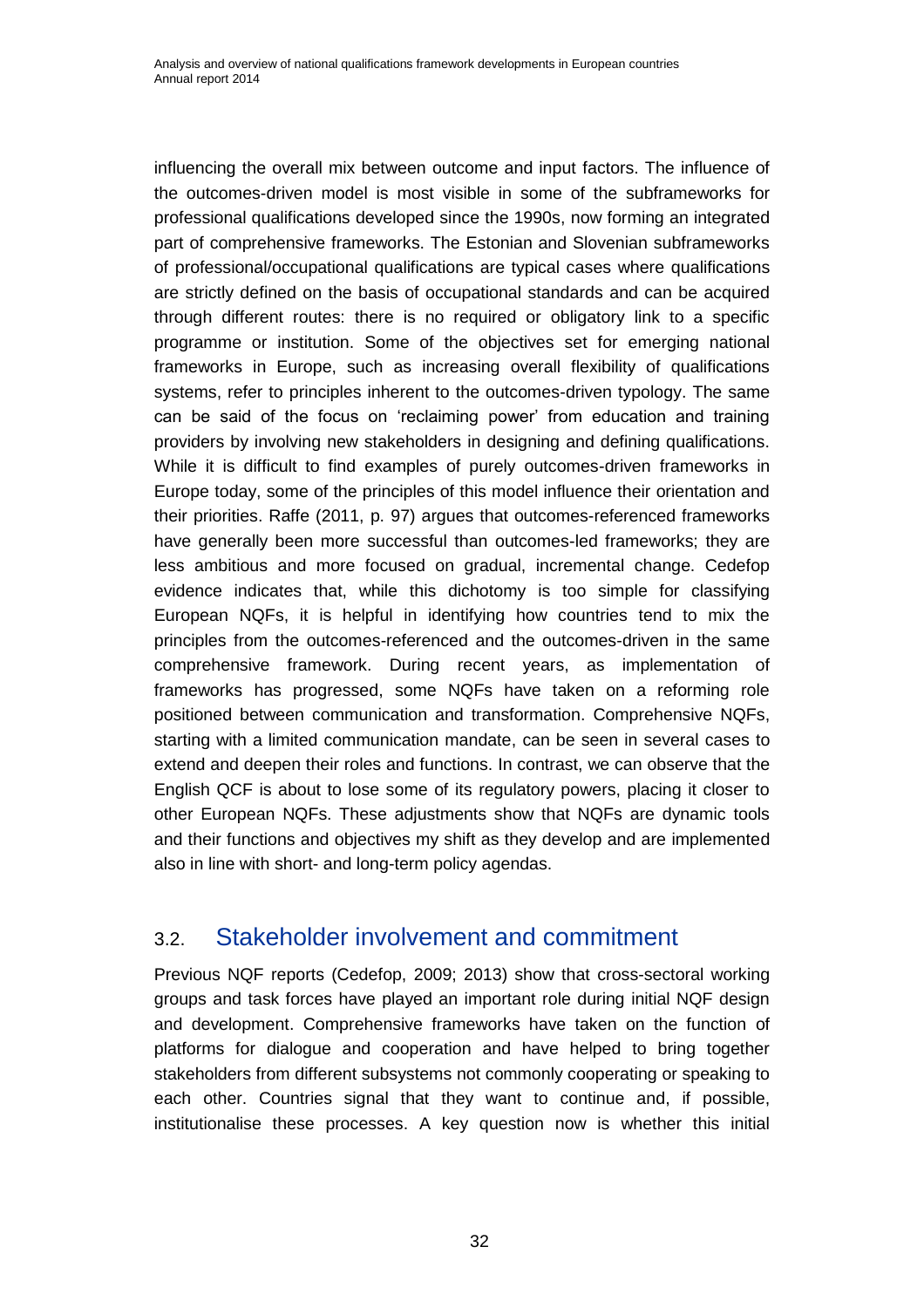success can be turned into a permanent feature of the frameworks? While the initial development stage has been limited in time and scope, the long-term implementation of a framework will require a different and stronger commitment.

Establishment of permanent 'national qualifications councils' largely responds to this challenge. Countries such as Belgium (fr), Croatia, Hungary, Montenegro and Sweden have all set up, or stated the intention to set up, such bodies.

#### <span id="page-38-0"></span>Box 4. **Croatia**

The Croatian Qualifications Framework (CROQF) Act (2013) set up the institutional and legislative framework for CROQF implementation and defined involvement, roles and responsibilities of key bodies and stakeholders. According to the CROQF Act, the national council for development of human potential (established in 2014), national coordination group and sectoral councils take on particular responsibilities for putting the framework in place. The national council comprises 24 representatives of national ministries, regional structures, social partners and national agencies involved in development and award of qualifications in different subsystems of education and training. This body oversees policies in education, training, employment and human resource development and monitors and evaluates CROQF's impact.

*Source*: NQF inventory 2014 – Croatia.

#### <span id="page-38-1"></span>Box 5. **Germany**

A coordination point for the DQR was set up in a joint initiative of the Federal Government and the *Länder* in 2013. It has six members, including representatives from the Federal Ministry of Education and Research and Federal Ministry of Economics and Technology, the standing conference of the ministers for education and cultural affairs of the *Länder*, and the conference of ministers for economics of the *Länder*. Its main role is to monitor the allocation of qualifications with to ensure consistency of the overall structure of the DQR. The direct involvement of other ministries, social partners, representatives of business organisations and interested associations is, if their field of responsibility is concerned, ensured by the Federal Government/*Länder* coordination point for the German qualifications framework. The German qualifications framework working group (*Arbeitskreis* DQR) remains active as an advisory body retaining its former composition.

*Source*: NQF inventory 2014 – Germany.

In several countries dialogue across education and training subsystems has been weak or, in some cases, even missing. The platforms provided by the comprehensive frameworks can potentially play an important role, helping to clarify barriers to transition and progression. The work of the national qualifications councils needs to be followed closely in the coming period. Their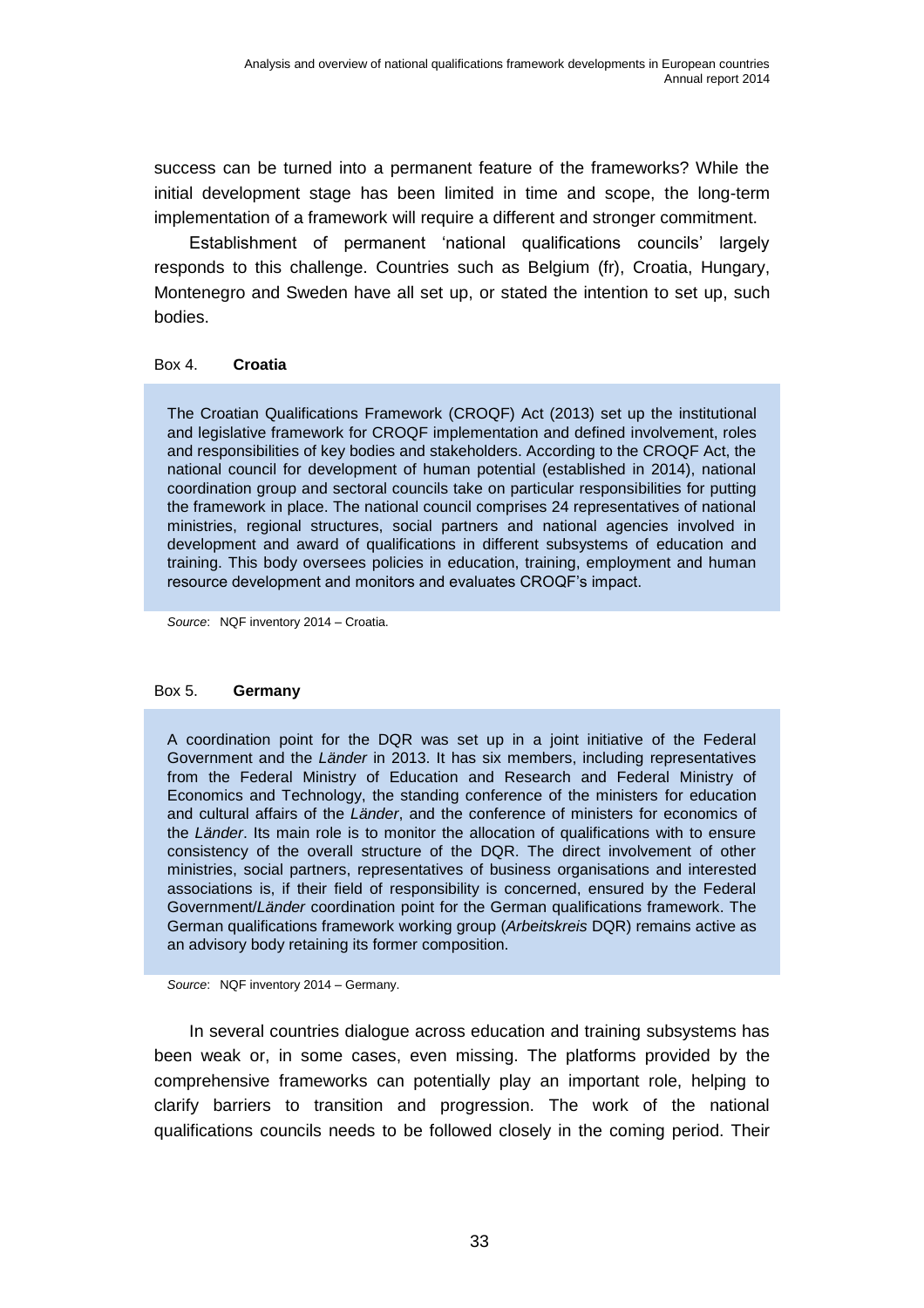ability (and willingness) to intervene in education and training policies will largely decide whether NQFs will contribute to the objectives of lifelong learning and permeability.

While many countries have given priority to including as broad a group of education and training stakeholders as possible, the extent to which social partners and other labour market stakeholders are actively engaged is more varied. One group of countries, exemplified by Austria, Belgium, the Czech Republic, Germany and Switzerland, see the link to the labour market as essential and as a precondition for future implementation. Social partners and other labour market stakeholders play an important role in these frameworks and are directly involved in their development and implementation. In these countries social partners are directly involved in the placing of qualifications and in continuous review of this levelling.

#### <span id="page-39-0"></span>Box 6. **Belgium (Flanders)**

The Flemish NQF (FQF) illustrates the strong involvement of labour market stakeholders in NQF developments and implementation. The FQF is designed to support broader reform to raise transparency of qualifications and to improve the connection of education and training to the labour market. The development of the FQF was taken forward as a joint initiative of the Ministry of Education and Training and the Ministry of Work and Social Economy with the objective to improve the connection between education/training and the labour market. Including two main types of qualification, educational and professional, the FQF is fundamentally dependent on the permanent involvement of both education and training and labour market stakeholders. The inclusion of professional qualifications into the framework is based on direct negotiations with social partners and provides a strong link to existing occupational standards. This approach institutionalises the involvement of social partners and aids direct dialogue on the content, profile and levelling of the relevant qualifications.

*Source*: NQF inventory 2014 – Belgium (Flanders).

In contrast to the above group of countries, Bulgaria, Greece, Cyprus, Poland and Romania have chosen approaches where labour market stakeholders play weaker and less integrated roles. In these countries the NQFs can be described as loosely linked to the labour market, and less oriented to the bridging of education and the world of work. It should be noted that these issues are being discussed in the countries mentioned and it is possible that a stronger link to the labour market may be introduced as the frameworks develop.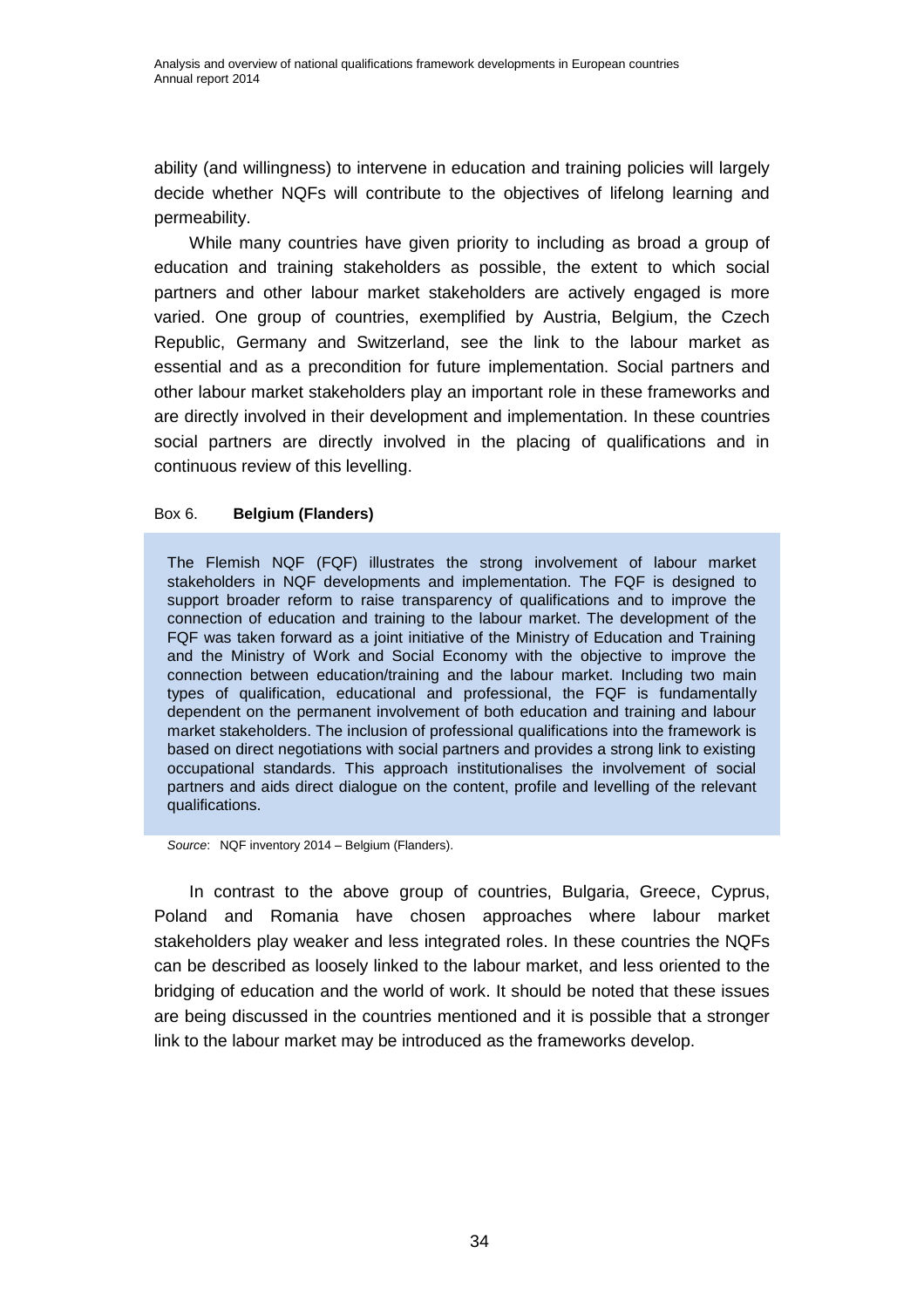## <span id="page-40-0"></span>CHAPTER 4. Early impact of national qualifications frameworks

The previous chapters show that important progress has been made in preparing the national qualifications frameworks (NQFs) for full operational status: initial design and development is now mostly finished; a formal basis has been agreed in many countries; the involvement and commitment of stakeholders is progressing; and the shift to learning outcomes is underway. By the end of 2014 we can conclude that some of the most important conditions for the implementation of the NQFs had been met. This does not mean, however, that success is guaranteed. The impact of a qualifications framework depends on many factors, not always easy to identify and separate. The following sections will look into some areas where NQF currently are seen to make a difference.

## <span id="page-40-1"></span>4.1. NQFs and institutional reform

NQFs are contributing directly to institutional reform in some countries. Ireland, Malta, Portugal and Romania exemplify this through their decisions to merge existing and multiple qualification bodies into one, covering different types and levels of qualifications. A number of other countries have aired plans to merge qualifications authorities or to establish new institutions (a proposal for a national qualifications council has been suggested in Sweden). This shows that NQFs, even in cases where their main role is perceived as promoting transparency, can trigger institutional reform. The following examples show how institutional reforms and framework developments can be closely related.

### <span id="page-40-2"></span>4.2. NQFs and the bridging subsystems

Several countries see the NQF as tools for strengthening the links between education and training subsystems. This is considered to be essential for strengthening permeability and for reducing barriers to progression in education, training and learning. The new generation of European NQFs overwhelmingly consists of comprehensive frameworks, addressing all types of qualifications at all levels. This means that they, and their level descriptors, have to reflect a huge diversity of purposes, institutions, traditions and cultures. One of the fundamental challenges faced by comprehensive frameworks, Young and Allais state (Young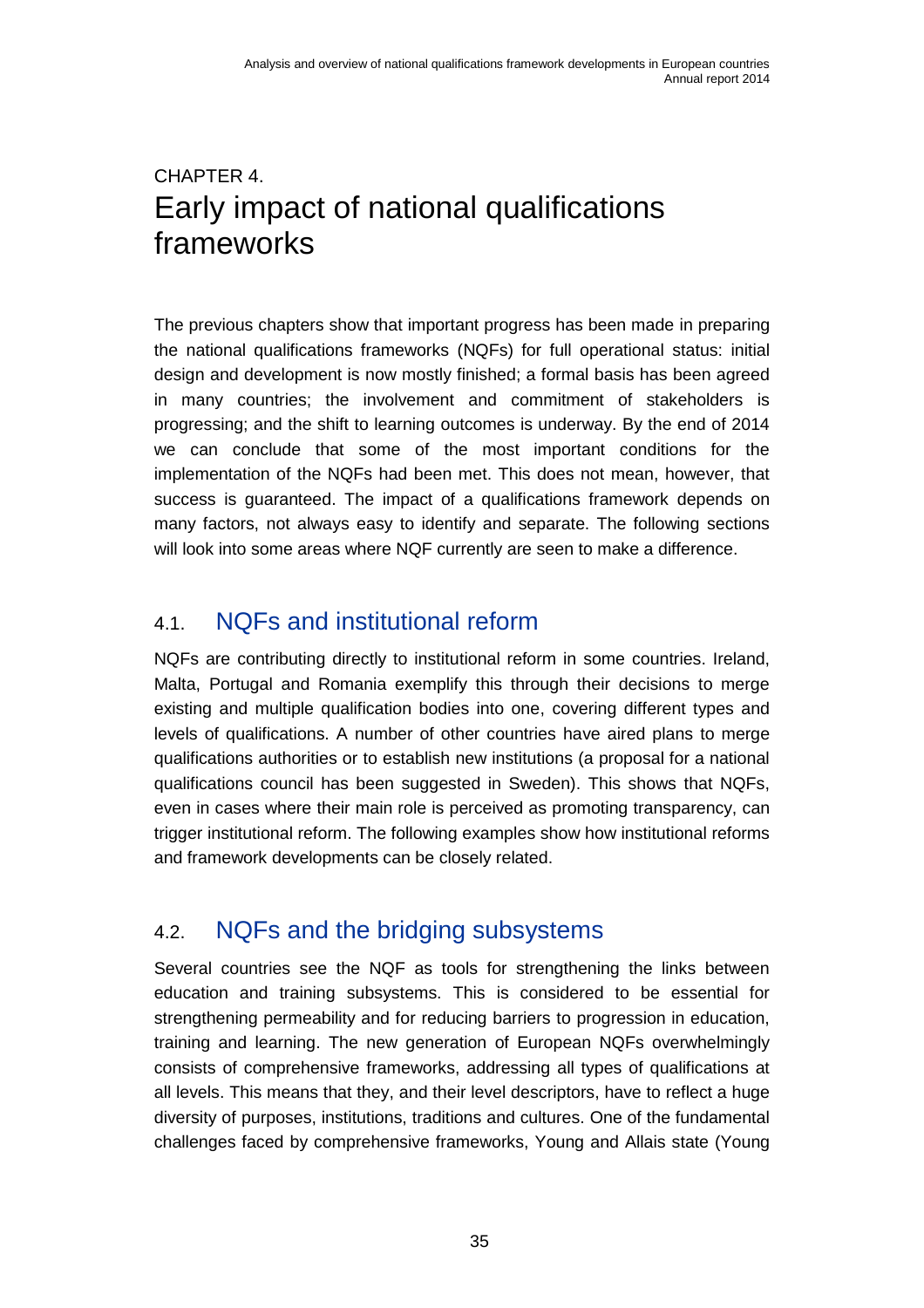and Allais, 2009 and 2011), is to take into account the epistemological differences in knowledge and learning that exist in different parts of education and training.

#### Box 7. **Ireland**

The national framework of qualifications has been developed and monitored by the National Qualifications Authority of Ireland (NQAI), set up in 2001. The Further Education and Training Awards Council (FETAC) and the Higher Education and Training Award Council (HETAC) were set up as awarding bodies in further education and higher education, outside universities.

A new agency – Quality and Qualifications Ireland – was established in November 2012 under the qualifications and quality assurance (education and training) act 2012. The new authority has been created by an amalgamation of four bodies that have both awarding and quality assurance responsibilities: FETAC, HETAC, NQAI and the Irish Universities Quality Board. The new authority assumes all the functions of the four legacy bodies while also having responsibility for new statutory responsibilities in particular areas.

This is an important step in consolidating the governance structure for deepening implementation of a comprehensive NFQ. It also shows that Ireland's focus on qualifications has become more systematic, with stronger coordination of qualifications and quality assurance policies. The new agency sits at the centre of the qualification system and cooperates with ministries, higher education institutions, employers and the voluntary sector.

*Source*: NQF inventory 2014 – Ireland.

<span id="page-41-0"></span>Education and training in most countries is organised in separate and distinct tracks (Tuck, 2007, p. 21). This is especially so in the subsystems of general education, vocationally oriented education and training, and higher education: academically and professionally oriented higher education is sometimes organised as separate tracks, sometimes integrated. Framework developments have focused on links between general education and VET (for example, the introduction of bridging courses in Portugal and Slovenia) and the links between VET and higher education (exemplified by Norway and Scotland).

Experiences from 'first generation' frameworks underline the need to balance the overall implementation of the framework with developments in subsystems. The overarching framework in Scotland was built step-wise over more than two decades, combining implementation of the overarching framework with the gradual development of subframeworks. The Polish NQF (PQF) has paid particular attention to this bridging role by defining level descriptors at (three) different levels of generality; for the overall national level; for each subsystem (general, VET and higher education); and for specific sectors. This approach acknowledges that each subsystem/sector must be fit for purpose and be able to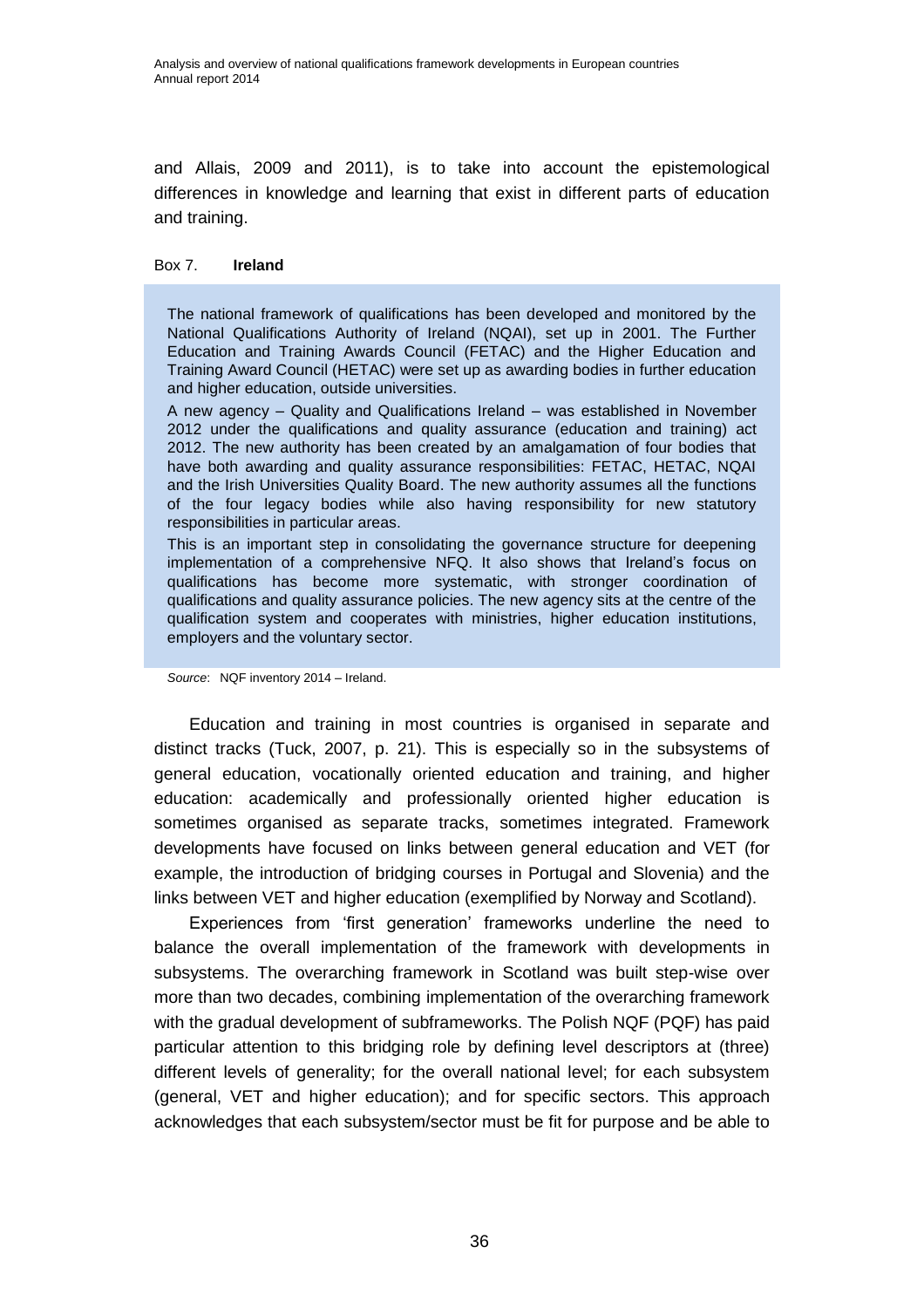reflect the specific needs and requirements of its stakeholders. The PQF insists, however, that these subsystems/sectors must develop consistently and share a common core; which in this case is provided by the level descriptors of the comprehensive, national framework. The PQF exemplifies a concrete effort to build conceptual bridges between the different subsystems.

#### Box 8. **Malta, Portugal, Romania and Sweden**

A new national qualifications authority was established in Romania (June 2011), merging the National Council for Adult Training, in charge of continuing vocational education and training (CVET) qualifications, and the National Agency for Qualifications in Higher Education, responsible for higher education qualifications.

In Malta, the qualification council and the national commission for higher education were merged to the National Commission for Further and Higher education. This agency provides strategic policies for further and higher education, promotes and maintains the Malta qualifications framework, accredits and licenses all further (postsecondary) and higher education institutions and programmes, and assists training providers in designing qualifications, assessment and certification.

Portugal also illustrates this coordination tendency by institutionalising cooperation between ministries of education and employment and the setting up of a new agency for qualifications and VET.

A similar proposal has also been made in Sweden by establishing a National Council for Qualifications to act as the 'gatekeeper' of the NQF. The council – and stakeholders – make sure that qualifications aspiring to be included in the framework meet nationally established quality criteria and requirements, to take responsibility for overlooking the inclusion of new qualifications into the framework.

*Source:* NQF inventory 2014 – Malta, Portugal, Romania and Sweden.

The extent to which countries are actually using the NQFs as a tool to bridge subsystems and improve linkages between qualifications varies. As noted in previous reports (Cedefop, 2013) the following patterns can be observed:

- (a) countries are accommodating all subsystems in one framework, but some have introduced a clear distinction between levels 1 to 5 and levels 6 to 8; the latter are restricted to qualifications awarded by traditional higher education institutions (in line with the Bologna cycles). Visible in the Danish framework, the division can also be found in Bulgarian, Greek, Icelandic, Latvian and Romanian frameworks;
- (b) another group of countries, including Austria, Belgium (fl), Cyprus, Estonia, Slovenia and Turkey have introduced different 'strands' within the NQF, sometimes with different sets of level descriptors. In Austria a compromise was reached to divide levels 6 to 8 into parallel strands. One strand covers traditional higher education qualifications, the other vocationally/ professionally oriented higher level qualifications awarded outside the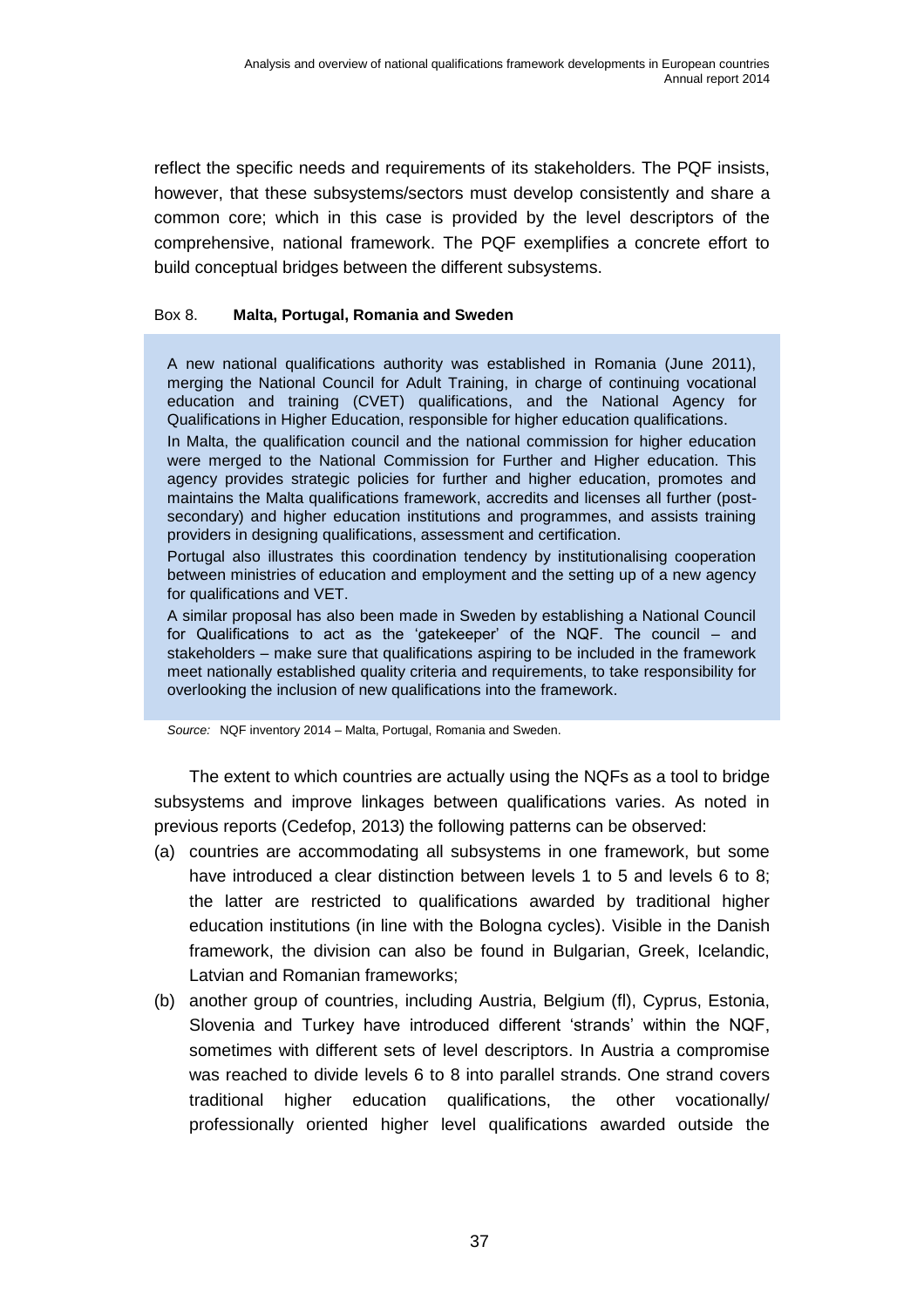'Bologna cycles'. In some cases, similar descriptors can be used for the two strands (Belgium (fl), Cyprus or Slovenia). Parallel level descriptors can also be found at lower levels. In the Norwegian NQF, parallel descriptors are proposed at level 4 (distinguishing between the general and vocational strand of upper secondary education) and level 5 (capturing diversity of postsecondary VET programmes);

(c) in Germany, one of the key principles of the NQF - that each qualification level can be accessible via various education and training pathways – is also reflected in broad and inclusive level descriptors.

Since 2012, when the above analysis was made, work on higher education frameworks has been more closely integrated with that on comprehensive (EQF inspired) frameworks. Most EQF referencing reports are now presented as combined EQF/EHEA referencing/'self-certification' reports. This signals a willingness of countries to pursue comprehensive frameworks and to give priority to a stronger linking of subsystems. The strict distinction between VET and higher education is being challenged in several countries by introduction of VET qualifications at levels 5 to 8. As demonstrated by countries such as Austria, Belgium, Germany and Switzerland, these 'new' VET qualifications can be seen as a direct challenge to the higher education monopoly of the Bologna process. The 2014 Swiss NQF explicitly stresses the point that VET qualifications operate at levels 2 to 8 and that traditional borderlines between education and training sectors need to be reviewed. The same observation was made in Cedefop's study on qualifications at level 5 of the EQF (Cedefop, 2014a). These qualifications, it was pointed out, operate at the interface between education and training subsystems and are important for making progress within education and training and for getting access to the labour market.

Comprehensive European NQFs can mostly be described as 'loose' frameworks which share a common core but, at the same time, accept and respect existing diversity. This loose character is important for facilitating the bridging function of frameworks. If designed in too rigid and inflexible a manner, frameworks risk coming into conflict with the needs and requirements of subsystems and institutions.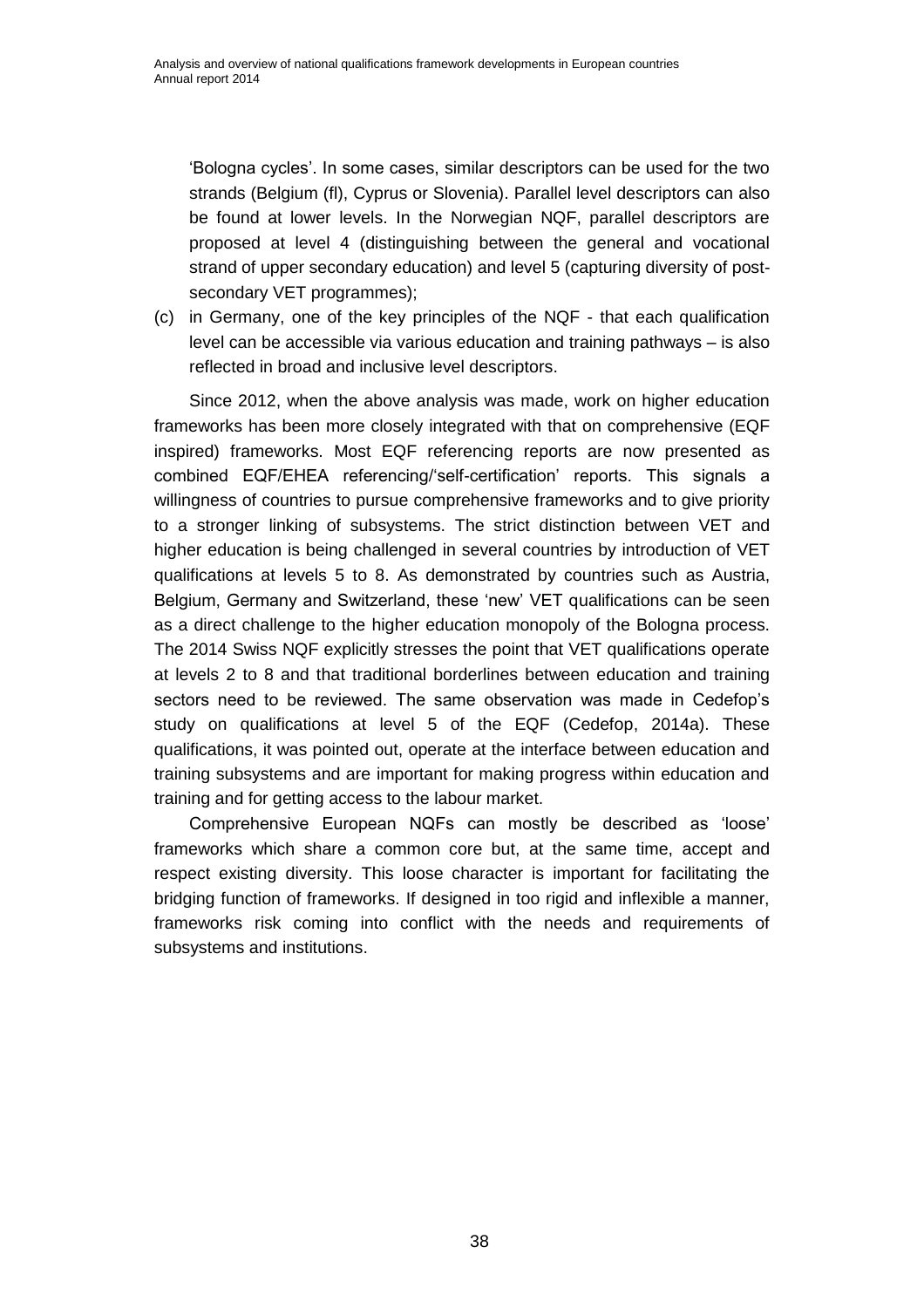#### <span id="page-44-1"></span>Box 9. **Portugal**

A comprehensive NQF has been in force in Portugal since October 2010 as a single reference for classifying all qualifications obtainable in education and training. Higher education qualifications have been included in a more detailed framework of higher education qualifications (FHEQ-Portugal), which is part of the comprehensive NQF. Level 5 plays an important role in bridging VET and higher education: the diploma in technological specialisation is considered a 'post-secondary, non-higher level qualification' and is obtained based on a combination of technological specialised courses offered by non-higher education as well as by higher education institutions. The diploma provides access to the first cycle of higher education programmes and also allows for credit transfer or exemption from first cycle (*Licenciatura*) degrees (Ministry of STHE, 2011, p. 25). Non-higher education institutions should have a signed agreement with higher education institutions that allow the students to continue their studies in the first cycle courses.

<span id="page-44-0"></span>*Source*: NQF inventory 2014 – Portugal.

## 4.3. Using the NQF to develop and renew qualifications

The introduction of comprehensive NQFs adds value by creating overview. The introduction of learning-outcomes-based levels, and the placing of qualifications according to these, makes it possible to identify gaps in the existing provision of qualifications.

Cedefop's 2014 study shows that EQF level 5 (and the relevant NQF level(s)) has been used as a platform for the development of new qualifications. in the Czech Republic, Estonia, Latvia, Lithuania, Malta and the United Kingdom. Some of these new qualifications might be initial vocational qualifications, as is the case in Estonia. In other cases, as is currently being discussed in the Czech Republic, they may be higher education qualifications. Lithuania exemplifies a country where there are currently no qualifications linked to this level, although there had been qualifications of this level awarded in vocational colleges until 2004. The demand for qualifications at this level has now been documented and both VET and higher education are considering responses: initial VET schools seek to revise part of their qualifications and to upgrade them to the level 5. Colleges of higher vocational education, on their side, seek to introduce short study cycle programmes and to link these qualifications to level 5.

The example from the United Kingdom (Cedefop, 2014b, unpublished) shows that countries with 'mature' frameworks are using the levels referenced to EQF level 5 for developing new qualifications. According to current discussions, additional qualifications might be linked to EQF level 5 in the future. In England, Wales and Northern Ireland, apprenticeship is not considered a qualification: it is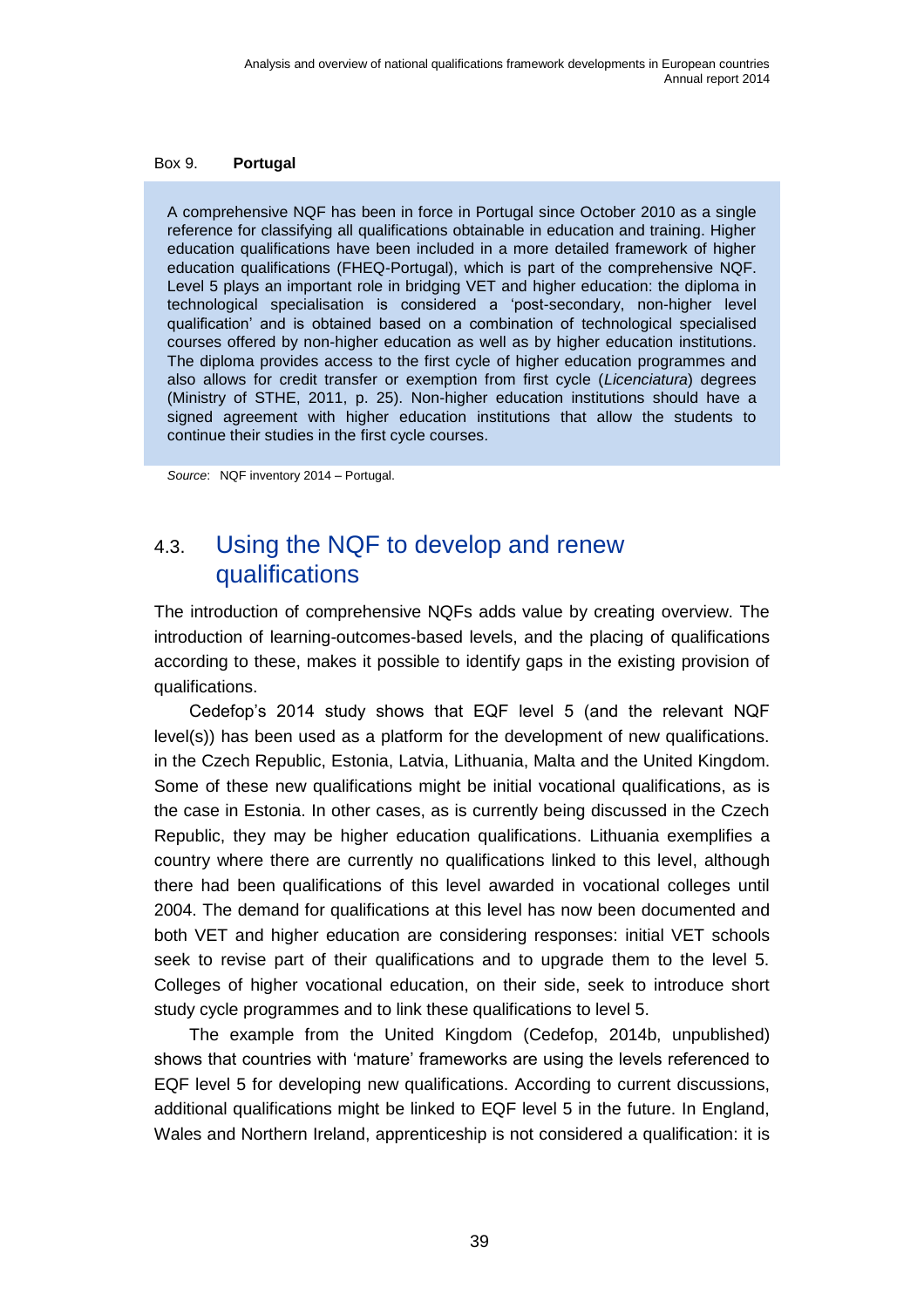a package of components that testify competence. According to a recent highlevel review of apprenticeship (Richard, 2012), the Government seeks to review this and transform the arrangement into a single comprehensive qualification (Department for Business, Innovation and Skills (2013). This may lead to the award of new qualifications at EQF level 5. A higher apprenticeship (Department for Business, Innovation and Skills, 2012) is also being considered, potentially embracing qualifications offered at CQF levels that correspond to EQF levels 5 and 6.

## <span id="page-45-0"></span>4.4. Opening up to non-formal and private sector

Most new NQFs have limited their coverage to formal qualifications awarded by national authorities or independent bodies accredited by these authorities. This means that frameworks predominantly cover initial qualifications offered by public education and training institutions. While there are exceptions to this general picture, most NQFs fail to cover qualifications resulting from education, training and learning taking place in the non-formal and private sectors; important qualifications linked to continuing and further education and training are left out of the picture.

Since 2011-12, attention has increasingly been paid to this. Some countries, such as Austria, Germany, the Netherlands, Norway and Sweden, have started working on procedures for including non-formal and private sector qualifications and certificates: this approach is presented as a key feature of the new Swedish NQFs, meeting a need expressed by stakeholders in the labour market and in liberal/popular education and training. A key challenge faced by countries wanting to go beyond strictly regulated formal education and training is to ensure that the new qualifications in the framework can be trusted and meet basic quality requirements. The Dutch draft criteria illustrate how this can be approached.

Several other countries (including Denmark, Latvia, Slovenia and Finland) have indicated that this opening up towards the non-formal sector will be addressed in a second stage of their framework developments.

Some established frameworks, for example in France and the United Kingdom, have put in place procedures allowing 'non-traditional' qualifications to be included in the frameworks. The Scottish framework now includes qualifications awarded by international companies (for example in the ICT sector) and other private providers. This is seen as a precondition for supporting lifelong learning and allowing learners to combine initial qualifications with those for continuing training and for specialisation. The French framework is also open to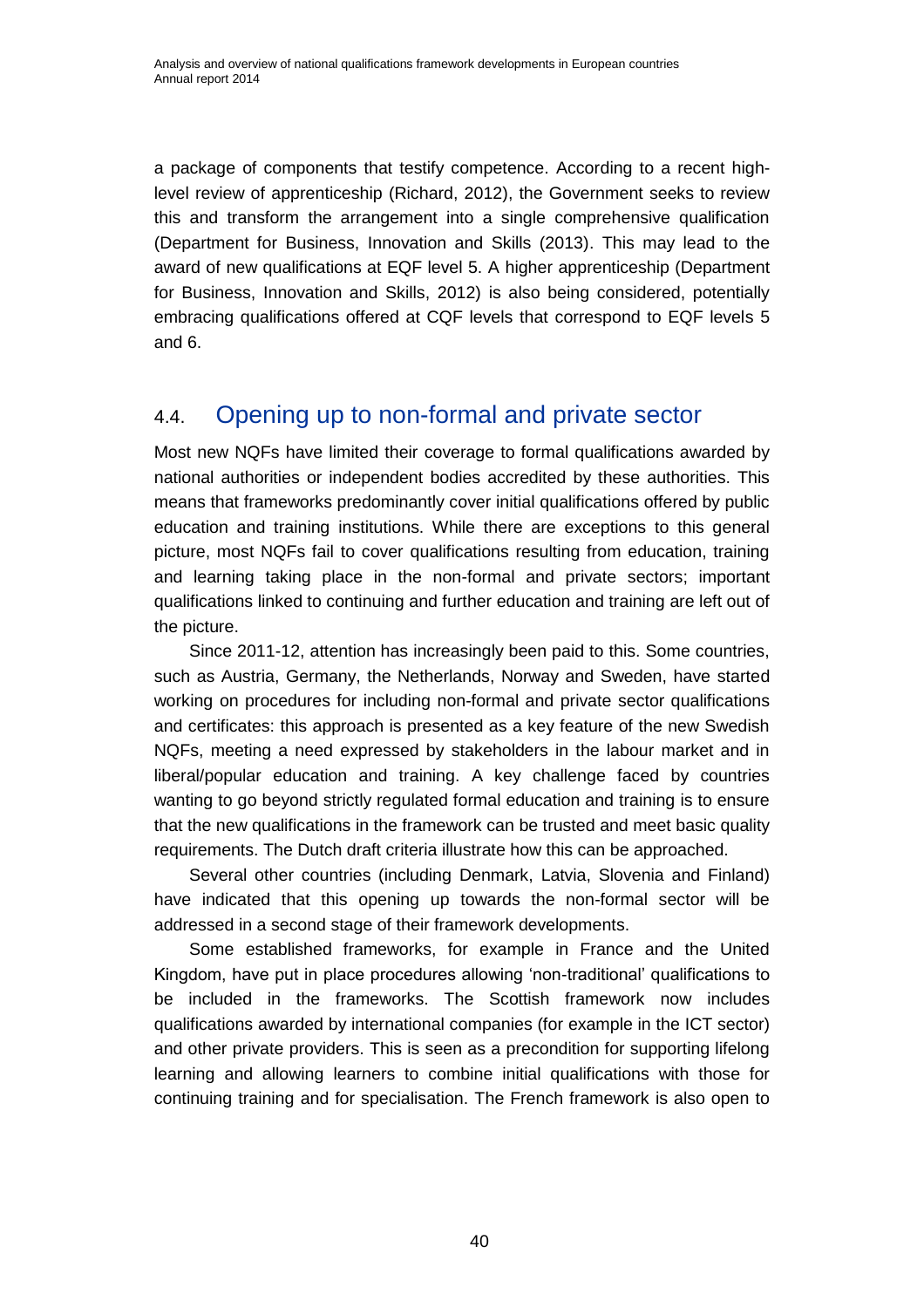qualifications awarded by non-public bodies and institutions, as illustrated in the box below.

#### <span id="page-46-1"></span>Box 10. **The Netherlands**

The Dutch NQF (NLQF) makes it possible for private or non-formal qualification to be included in and levelled to the framework. This allows providers to achieve better overall visibility, to strengthen comparability with other qualifications at national and European level, to be able to apply the learning outcomes approach and to strengthen links to the labour market.

When a provider, such as a private company, wants to submit a qualification for inclusion, an accreditation (in this context known as 'validation') has to take place.

When this accreditation has been given (for five years) the organisation in question can submit qualifications for inclusion and levelling. The organisation will indicate the level it sees as most appropriate and this will provide the starting point for the assessment on which a final decision will be made. When requesting inclusion, the organisation will have to indicate the learning outcomes in accordance with the main elements of the NLQF level descriptors, the workload (no qualifications with less than 400 hours nominal workload will be considered), the assessment approaches to be applied, and the link to relevant occupational profile.

<span id="page-46-0"></span>*Source*: NQF Inventory 2014 – the Netherlands.

## 4.5. Qualifications frameworks and recognition of qualification

The effect of the qualifications frameworks on learner and worker mobility is still uncertain (European Commission and GHK, 2013); full implementation has yet to be achieved and referencing to the EQF has yet to be finalised. However, evidence gathered by a study on (potential) role of qualifications frameworks in supporting worker and learner mobility (European Commission and DEEWR, 2011) shows great expectations of improved mobility arising from better recognition of qualifications. NQFs provide an important link to detailed information on qualifications, notably on learning outcomes but also on workload and the type of qualification in question. These are all essential elements required for recognition of qualifications (Unesco; Council of Europe, 2013). The potential role to be played by qualifications frameworks in this context is expressed in the new (2013) subsidiary text to the Lisbon recognition convention. This text underlines that frameworks should be used systematically as a source of information supporting decisions on recognition.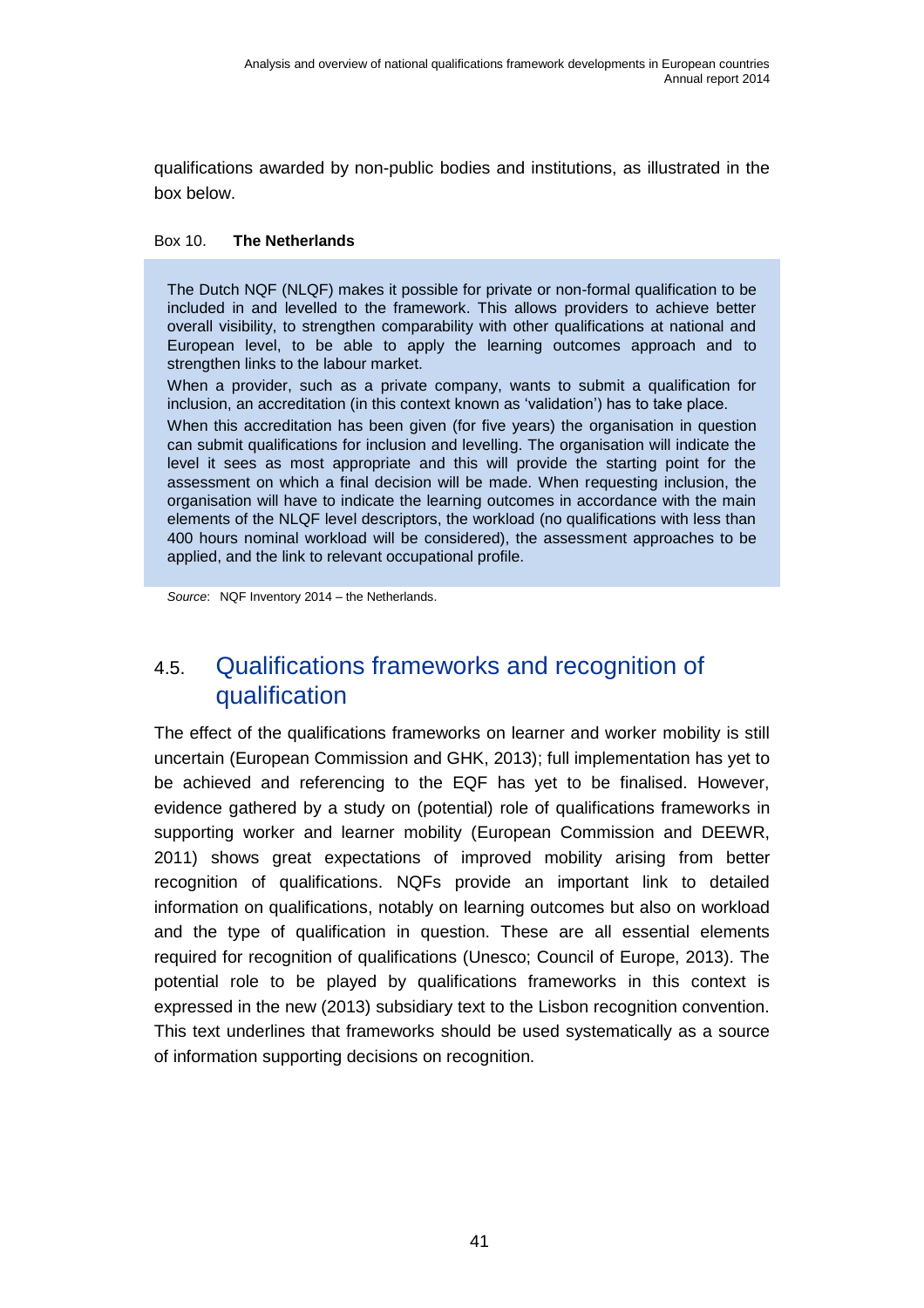#### Box 11. **France**

The French NQF covers three main types of qualification:

- those awarded by French ministries, in cooperation with the social partners through a consultative vocational committee (commission professionnelle consultative, CPC);
- those awarded by training providers, chambers and ministries but where no CPC is in place;
- those set up and awarded by social partners under their own responsibility.

For entry into the national register of vocational qualifications, a qualification should meet a number of requirements, aiming at national coherence and strengthening the overall quality and transparency of qualifications. All qualifications registered in the national register of qualifications must be accessible through validation of non-formal and informal learning. Registration signals that all stakeholders, as represented in the national committee on vocational qualification (commission nationale de la certification professionnelle, CNCP) underwrite the validity of a particular qualification. Registration is necessary for receiving funding, financing validation of non-formal and informal learning, exercising certain professions and occupations, and entering apprenticeship schemes.

*Source*: NQF inventory 2014 – France.

NQFs can be seen as 'gate-keeper' signalling whether a qualification fulfils minimum quality criteria/standards. Quality assurance underpinning qualifications frameworks is therefore essential to improve trust in qualifications and hence recognition of qualifications. Implementation of frameworks in Europe is also closely associated with the development of databases and registers of qualifications, which have been or are being developed in many countries. One of the key elements in the implementation of the EQF is the design of the EQF portal, which is already operational (<sup>18</sup>). In the *Compare qualifications frameworks* page, it is possible to see how national qualifications levels in countries that have already finalised their referencing process have been linked to the EQF. It shows level-to-level relationship between the frameworks and caries information on the typical qualifications of a given country at each level. For example, it shows that level 6 of the Irish 10-level framework relates to EQF level 5 and that the higher certificate and advanced certificate are two typical qualifications types at this level.

The EQF does not address recognition of qualification in the legal terms. It intends to '… improve transparency, comparability and portability ...' of qualifications. It is based on a recommendation, which is not binding, as

<sup>(</sup> <sup>18</sup>) European Commission. *Learning opportunities and qualifications in Europe.* [http://ec.europa.eu/eqf/compare\\_en.htm](http://ec.europa.eu/eqf/compare_en.htm) [accessed 8.5.2015].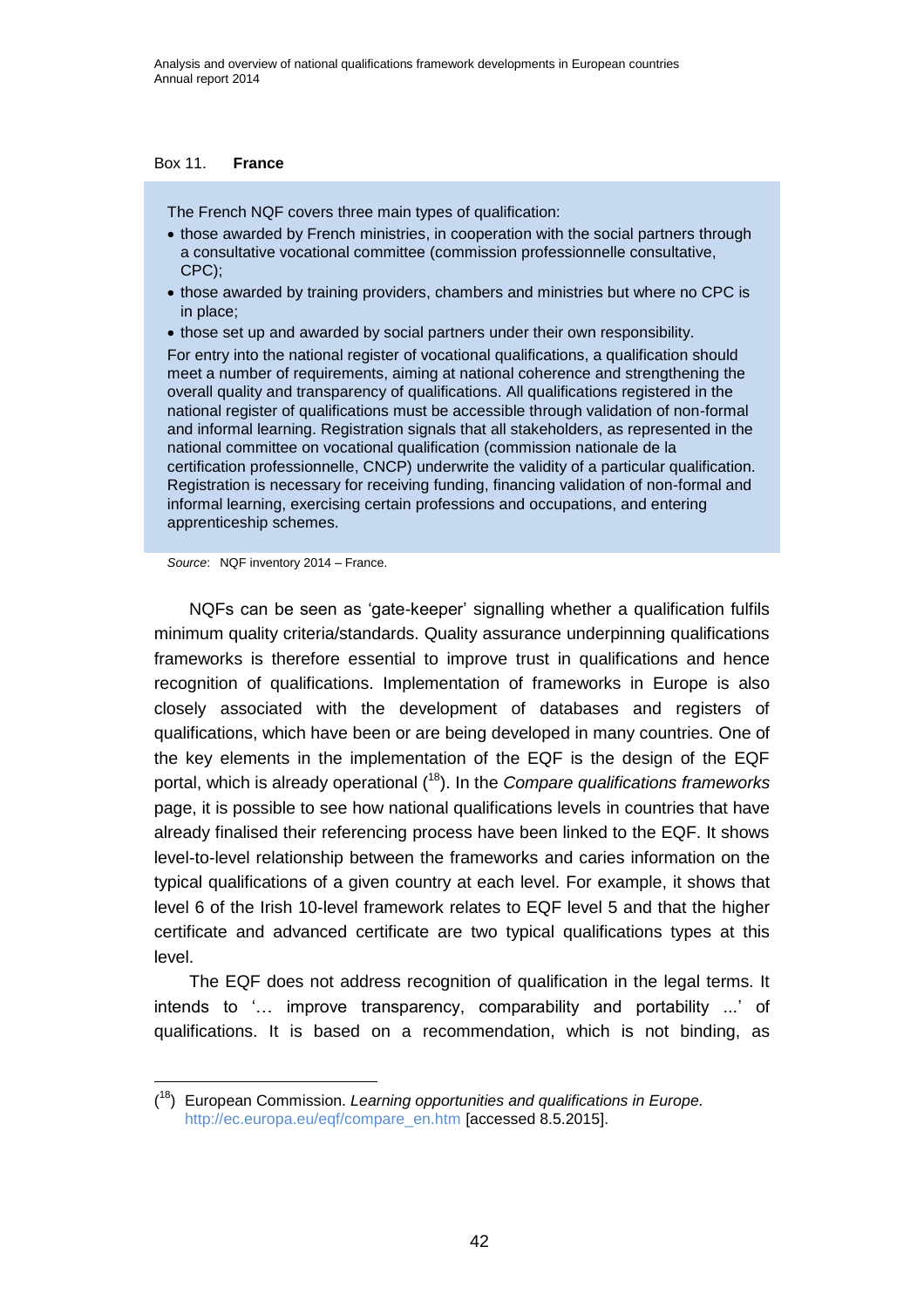distinguished from the directive on recognition of professional qualifications  $(19)$ , for instance, which has recently been amended.

## <span id="page-48-0"></span>4.6. NQFs and validation of non-formal and informal learning

The 2012 *Recommendation on validation of non-formal and informal learning* sees the link to NQFs as important for the further implementation of validation arrangements across Europe. NQFs and validation are bound together through their shared emphasis on learning outcomes. The 2012 recommendation states, that 'the same or equivalent (learning-outcomes-based) standards to those used in formal education' should be used for validation of non-formal and informal learning. NQFs provide a common reference point for learning acquired inside as well as outside formal education and training.

The 2014 update of the European Inventory on validation confirms the priority given to the linking of frameworks and validation arrangements. A limited number of countries have already integrated validation into their NQF, and see this as an important feature of their overall national approach to qualifications. This is the case in France (from 2002) where all registered qualifications in the NQF can be acquired either through formal education or through validation. Similar close links can be observed in countries such as Iceland, Ireland, Luxembourg, the Netherlands and (parts of) the United Kingdom. For several countries (Austria, Bulgaria, Ireland, Croatia, Hungary, Italy, Malta, Poland, Slovakia and Turkey) developing validation arrangements is embedded in the creation of NQFs. In some cases the NQF is seen as an opportunity to coordinate existing, possibly fragmented, arrangements; for others it is a question of developing validation practically from scratch.

A key condition for linking NQFs and validation is use of the same or equivalent learning-outcomes-based standards. The 2014 inventory demonstrates that most countries now use the same/equivalent standards for validation as for formal education (Austria, Belgium (fl), Bulgaria, Denmark, Finland, France, Germany, Greece, Ireland, Italy, Liechtenstein, Luxembourg, Malta, the Netherlands, Norway, Poland, Portugal, Romania, Slovenia, Spain, Sweden, Switzerland, UK-England, UK-Scotland and UK-Wales). The use of

<sup>(</sup> <sup>19</sup>) European Commission. *Growth: single market and standards: legislation (free movement of professionals).* [http://ec.europa.eu/internal\\_market/qualifications/policy\\_developments/legislation/ind](http://ec.europa.eu/internal_market/qualifications/policy_developments/legislation/index_en.htm) [ex\\_en.htm](http://ec.europa.eu/internal_market/qualifications/policy_developments/legislation/index_en.htm) [accessed 8.5.2015].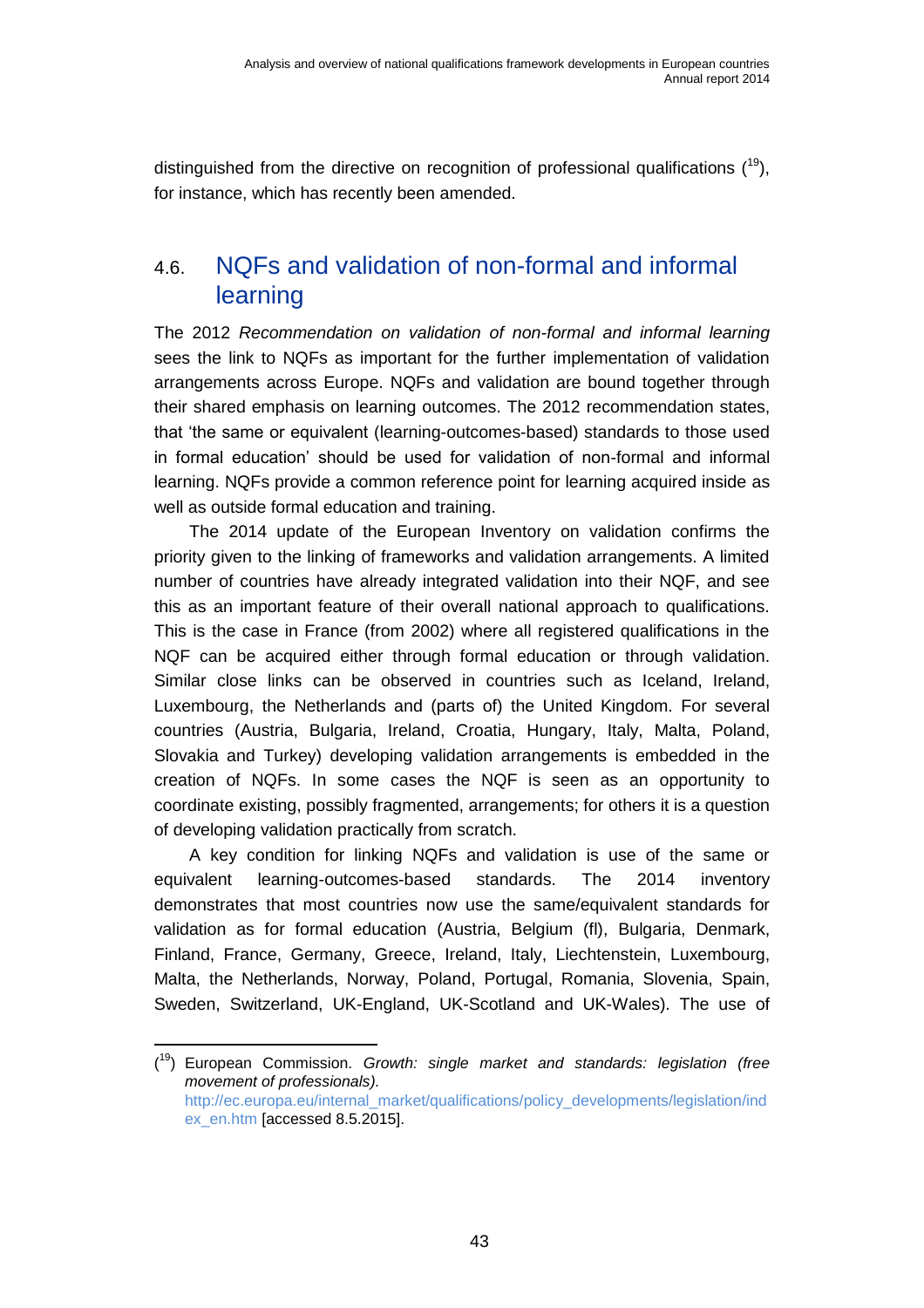similar standards does not always, however, lead to the same qualification. In the French-speaking community of Belgium, validation leads to the award of a skills certificate (*titre de compétence*) which is not equivalent to VET degrees, although it uses the same agreed standards developed by the French-speaking service for jobs and qualifications (*service francophone des métiers et des qualifications*). In Spain, the *certificados de profesionalidad* use the same standards as VET qualifications but certificates are not the same and the individual needs to go through an extra step if s/he wants these certificates to grant exemptions in the formal VET system. There is still some resistance to opening up formal qualifications to be acquired through validation of non-formal and informal learning.

The inventory shows, however, that progress has been made in allowing for exemptions from part(s) of courses. In 2010, 15 countries declared such exemptions, increasing to 23 countries in 2014. This corresponds with an increasing number of universities allowing individuals access on the basis of validation of non-formal and informal learning.

Quality assurance is another aspect crucial to an adequate link between NQFs and validation. Few countries have established targeted quality assurance arrangements for validation (Denmark, France, Germany, Ireland, Luxembourg, the Netherlands, Norway, Sweden, the United Kingdom); others seek instead to build on the general mechanisms already in place for the education system and the NQF (Belgium (fl), Bulgaria, Cyprus, Hungary, Ireland, Austria, Finland for further education and higher education, Italy, Iceland, Latvia, Malta, Poland, Portugal, Romania, Sweden, Slovakia, Switzerland, the United Kingdom). This sends the important signal that validation is subject to the same quality requirements as any other assessment and certification process. The link to the NQF allows validation to become an integrated and normal path to qualifications.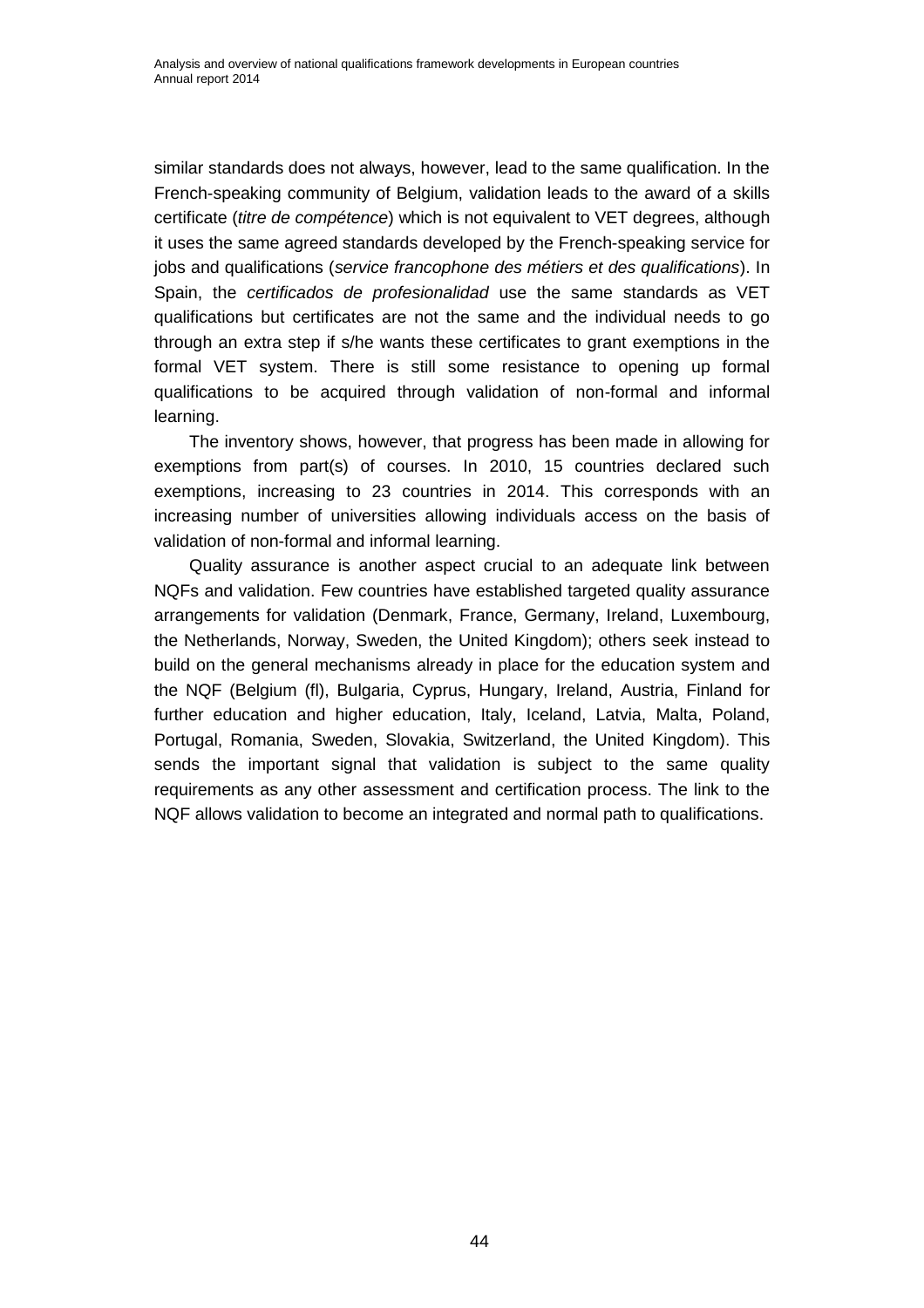## <span id="page-50-0"></span>CHAPTER 5. **Conclusions**

A frequently repeated criticism of European NQFs is that they are 'empty frameworks' without a link to 'real' qualifications. While this still is true in a few countries, for example Austria, Finland and the French-speaking community of Belgium (due to lack of formal agreement and adoption of the frameworks), most NQFs are now linked to actual qualifications. The gradual 'filling' of frameworks with qualifications demonstrates that NQFs are becoming a reality and can start to make a difference. The approach of the Flemish-speaking community of Belgium and Hungary (to mention just two examples) to aligning single qualifications (as opposed to 'blocks' of qualifications) to their frameworks signals that the learning outcomes principle is taken seriously and is starting directly to impact the way qualifications are levelled and valued in different countries. The 2014 analysis shows that NQFs are starting to make impact in the countries where they are being implemented. This modest start tells us two things:

- (a) NQF developments and implementation take time and need to be seen as a a long-term and iterative process, where existing education and training systems and the frameworks are gradually and progressively aligned with each other; common understanding of concepts and deeper cultural change are developed;
- (b) NQF developments are as much about facilitating participation and commitment of stakeholders as they are about introducing technical and conceptual solutions.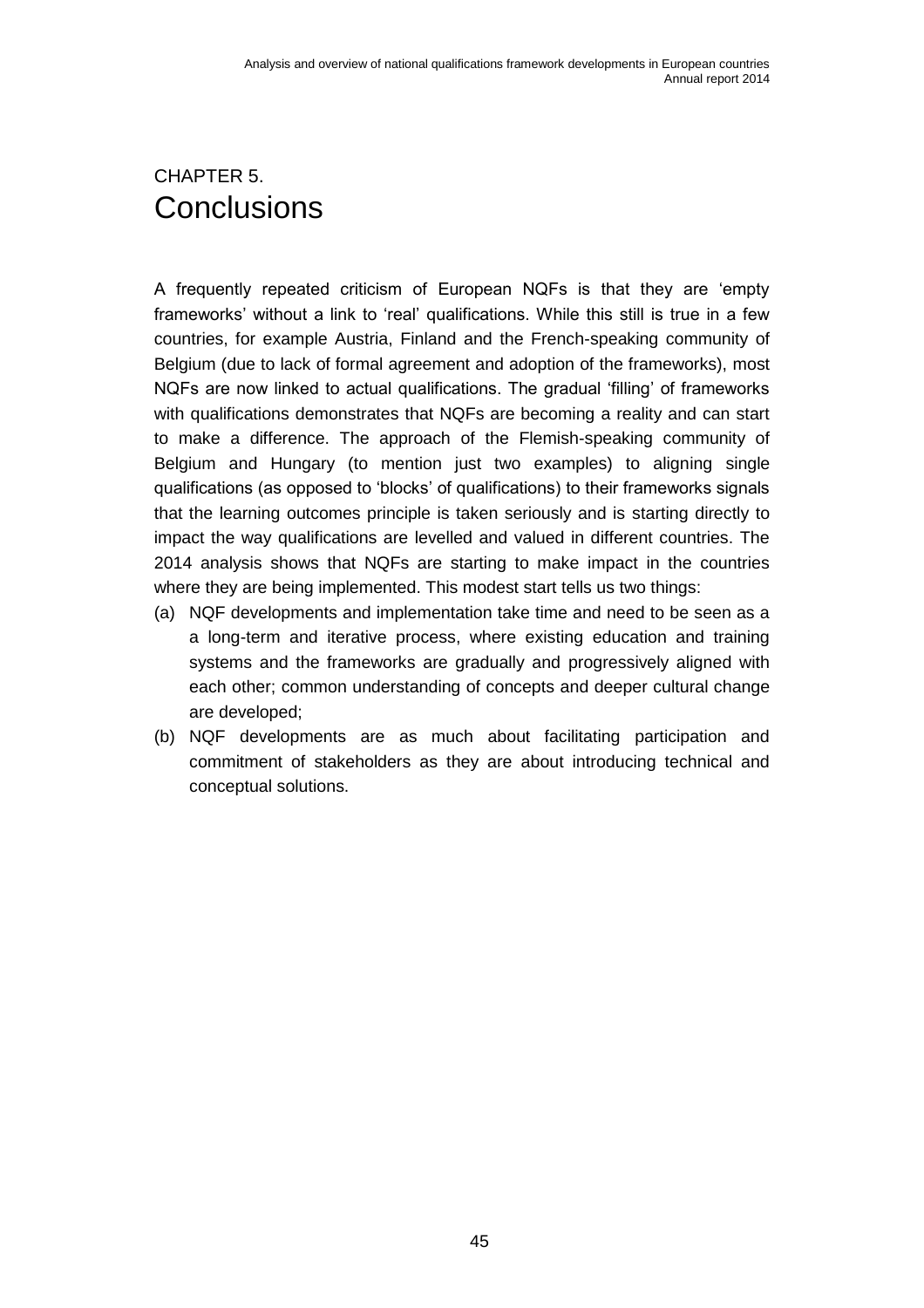## <span id="page-51-0"></span>List of abbreviations

| Belgium (de) | German-speaking community of Belgium                                                                          |  |  |  |  |
|--------------|---------------------------------------------------------------------------------------------------------------|--|--|--|--|
| Belgium (fl) | Dutch-speaking community of Belgium (Flanders)                                                                |  |  |  |  |
| Belgium (fr) | French-speaking community of Belgium (Wallonia)                                                               |  |  |  |  |
| <b>CNCP</b>  | Commission nationale de la certification professionnelle (National committee on<br>vocational qualifications) |  |  |  |  |
| <b>CQF</b>   | credit and qualifications framework                                                                           |  |  |  |  |
| <b>CQFW</b>  | credit and qualifications framework of Wales                                                                  |  |  |  |  |
| <b>CROQF</b> | Croatian qualifications framework                                                                             |  |  |  |  |
| <b>DQR</b>   | German qualifications framework                                                                               |  |  |  |  |
| <b>EQF</b>   | European qualifications framework                                                                             |  |  |  |  |
| EQF AG       | European qualifications framework advisory group                                                              |  |  |  |  |
| <b>ETF</b>   | <b>European Training Foundation</b>                                                                           |  |  |  |  |
| <b>FETAC</b> | Further Education and Training Awards Council                                                                 |  |  |  |  |
| <b>FQF</b>   | Flemish national qualifications framework                                                                     |  |  |  |  |
| <b>HETAC</b> | Higher Education and Training Award Council                                                                   |  |  |  |  |
| <b>NQAI</b>  | National Qualifications Authority of Ireland                                                                  |  |  |  |  |
| <b>NQF</b>   | national qualifications framework                                                                             |  |  |  |  |
| <b>NVQ</b>   | national vocational qualifications                                                                            |  |  |  |  |
| QALL         | quality assured lifelong learning                                                                             |  |  |  |  |
| QCF          | qualifications and credit frameworks                                                                          |  |  |  |  |
| QF-EHEA      | qualifications frameworks in the European higher education area                                               |  |  |  |  |
| <b>SCQF</b>  | Scottish credit and qualifications framework                                                                  |  |  |  |  |
| <b>VET</b>   | vocational education and training                                                                             |  |  |  |  |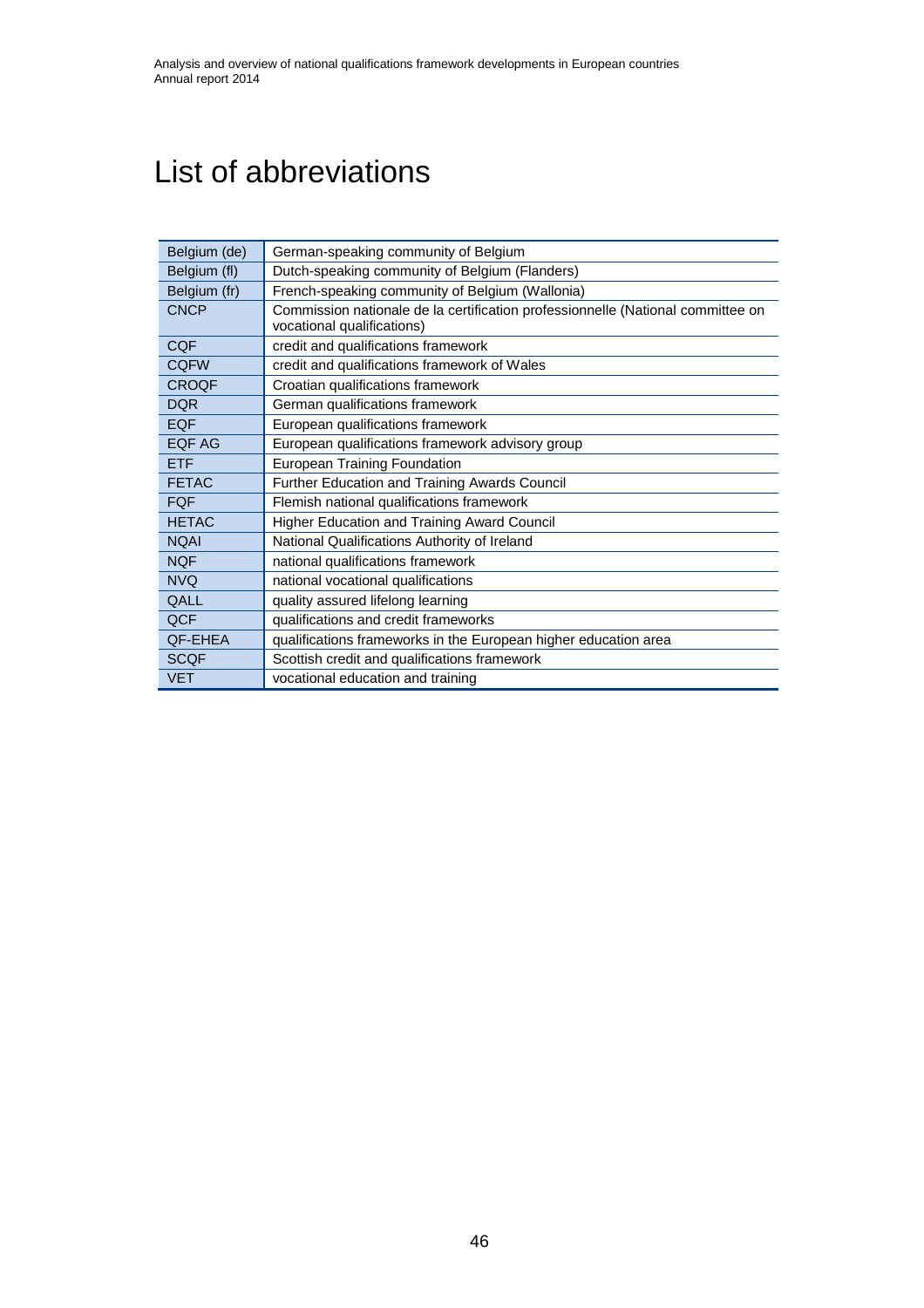# <span id="page-52-0"></span>References

[URLs accessed 8.5.2015]

- Allais, S. (2011). The changing faces of the South African national qualifications framework. *Journal of education and work*, Vol. 24, No 3-4, pp. 343-358.
- Allais, S. et al. (2009). *Researching NQFs: some conceptual issues*. Geneva: ILO. Employment working paper; No 44. [http://www.ilo.org/skills/what/pubs/lang--en/docName--](http://www.ilo.org/skills/what/pubs/lang--en/docName--WCMS_119307/index.htm) [WCMS\\_119307/index.htm](http://www.ilo.org/skills/what/pubs/lang--en/docName--WCMS_119307/index.htm)
- BMBF; KMK (2013). *German EQF referencing report*. [http://ec.europa.eu/eqf/documentation\\_en.htm](http://ec.europa.eu/eqf/documentation_en.htm)
- Brown, A. (2011). Lessons from policy failure: the demise of a national qualifications framework based solely on learning outcomes in England. *Journal of contemporary educational studies*, Vol. 5, pp. 36-55.
- Cedefop (2009). *The shift to learning outcomes: policies and practices in Europe*. Luxembourg: Publications Office. Cedefop reference series; No 72. <http://www.cedefop.europa.eu/EN/publications/12900.aspx>
- Cedefop (2013). *Analysis and overview of NQF level descriptors in European countries.* Luxembourg: Publications Office. Cedefop working paper; No 19. <http://www.cedefop.europa.eu/en/publications/21919.aspx>
- Cedefop (2014a). *Qualifications at level 5: progressing in a career or to higher education.* Luxembourg: Publications Office; No 23.

[http://www.cedefop.europa.eu/en/publications-and](http://www.cedefop.europa.eu/en/publications-and-resources/publications/6123)[resources/publications/6123](http://www.cedefop.europa.eu/en/publications-and-resources/publications/6123)

- Cedefop (2014b). *Qualifications at EQF level 5 – Case study report UK* [unpublished]*.*
- Cedefop (2014c). *Lessons learnt from the presentation of the first referencing reports* [unpublished]*.*
- Cedefop (forthcoming). *Application of learning outcomes approaches across Europe*. Luxembourg: Publications Office.
- Department for Business, Innovation and Skills (2012). *Graduate apprenticeships for the professions introduced*. Announcement: press release, 28 December 2012. [https://www.gov.uk/government/news/press-release-graduate](https://www.gov.uk/government/news/press-release-graduate-apprenticeships-for-the-professions-introduced)[apprenticeships-for-the-professions-introduced](https://www.gov.uk/government/news/press-release-graduate-apprenticeships-for-the-professions-introduced)
- Department for Business, Innovation and Skills (2013). *The future of apprenticeships in England: implementation plan*. [https://www.gov.uk/government/uploads/system/uploads/attachment\\_data/fil](https://www.gov.uk/government/uploads/system/uploads/attachment_data/file/253073/bis-13-1175-future-of-apprenticeships-in-england-implementation-plan.pdf) [e/253073/bis-13-1175-future-of-apprenticeships-in-england-implementation](https://www.gov.uk/government/uploads/system/uploads/attachment_data/file/253073/bis-13-1175-future-of-apprenticeships-in-england-implementation-plan.pdf)[plan.pdf](https://www.gov.uk/government/uploads/system/uploads/attachment_data/file/253073/bis-13-1175-future-of-apprenticeships-in-england-implementation-plan.pdf)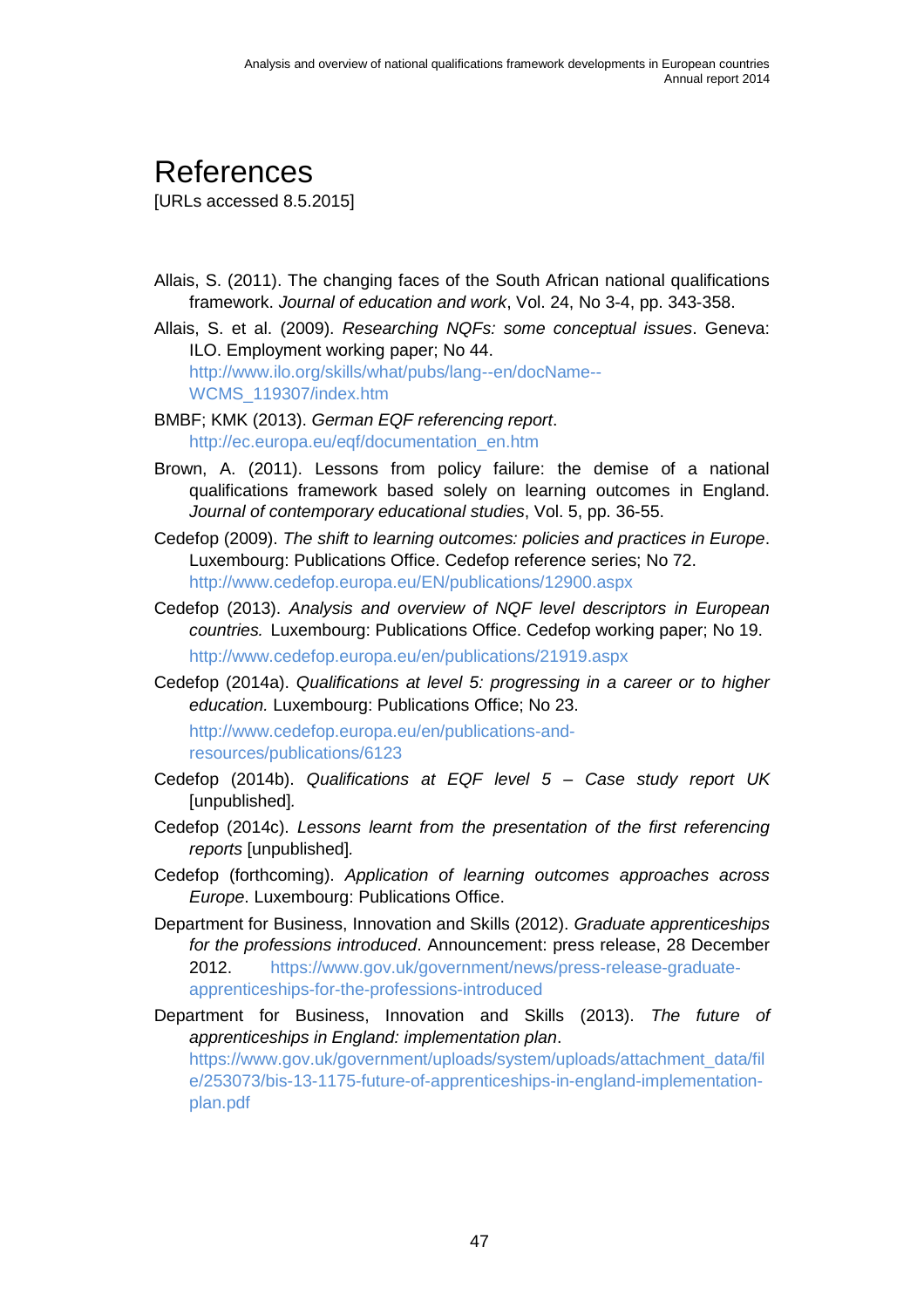EVA (2013). *Evaluering af den danske kvalifikationsramme for livslang læring: status for implementering og anvendelse af kvalifikationsrammen. [Evaluation of the Danish qualifications framework for lifelong learning: the status of implementation and use of qualifications framework]*. Copenhagen: Danish Evaluation Institute.

[http://www.eva.dk/projekter/2013/evaluering-af-den-danske](http://www.eva.dk/projekter/2013/evaluering-af-den-danske-kvalifikationsramme-for-livslang-laering)[kvalifikationsramme-for-livslang-laering](http://www.eva.dk/projekter/2013/evaluering-af-den-danske-kvalifikationsramme-for-livslang-laering)

- European Commission; Cedefop (2014). *Criteria and procedures for referencing national qualifications levels to the EQF*. [http://ec.europa.eu/transparency/regexpert/index.cfm?do=groupDetail.group](http://ec.europa.eu/transparency/regexpert/index.cfm?do=groupDetail.groupDetailDoc&id=10973&no=2) [DetailDoc&id=10973&no=2](http://ec.europa.eu/transparency/regexpert/index.cfm?do=groupDetail.groupDetailDoc&id=10973&no=2)
- European Commission; DEEWR (2011). *Study on the (potential) role of qualifications frameworks in supporting mobility of workers and learners.* [http://ec.europa.eu/education/library/study/2011/australia\\_en.pdf](http://ec.europa.eu/education/library/study/2011/australia_en.pdf)
- European Commission; GHK (2013). *Evaluation of the implementation of the European qualifications framework*.

[http://ec.europa.eu/ploteus/sites/eac-eqf/files/DG%20EAC%20-](http://ec.europa.eu/ploteus/sites/eac-eqf/files/DG%20EAC%20-%20Evaluation%20EQF%20-%20Final%20Report%20-%20Final%20Version.pdf) [%20Evaluation%20EQF%20-%20Final%20Report%20-](http://ec.europa.eu/ploteus/sites/eac-eqf/files/DG%20EAC%20-%20Evaluation%20EQF%20-%20Final%20Report%20-%20Final%20Version.pdf) [%20Final%20Version.pdf](http://ec.europa.eu/ploteus/sites/eac-eqf/files/DG%20EAC%20-%20Evaluation%20EQF%20-%20Final%20Report%20-%20Final%20Version.pdf)

European Parliament; Council of the EU (2008). Recommendation of the European Parliament and of the Council of 23 April 2008 on the establishment of the European qualifications framework for lifelong learning. *Official Journal of the European Union*, C 111, 6.5.2008, pp. 1-7. [http://eur](http://eur-lex.europa.eu/legal-content/EN/TXT/PDF/?uri=CELEX:32008H0506(01)&from=EN)[lex.europa.eu/legal-](http://eur-lex.europa.eu/legal-content/EN/TXT/PDF/?uri=CELEX:32008H0506(01)&from=EN)

[content/EN/TXT/PDF/?uri=CELEX:32008H0506\(01\)&from=EN](http://eur-lex.europa.eu/legal-content/EN/TXT/PDF/?uri=CELEX:32008H0506(01)&from=EN)

- Halasz, G. (2013). European Union: the strive for smart, sustainable and inclusive growth. In: Wang, Y. (ed.). *Education policy reform trends in G20 members*. Berlin Heidelberg: Springer.
- Hart, J. (2009). *Cross-referencing qualifications frameworks*. Edinburgh: Centre for Educational Sociology. CES briefing; No 49.

Ministry of STHE (2011). *The framework for higher education qualifications in Portugal.* Lisbon: Ministry of Science, Technology and Higher Education, Directorate General for Higher Education. [http://www.dges.mctes.pt/NR/rdonlyres/90DBE647-5CB6-4846-B88F-](http://www.dges.mctes.pt/NR/rdonlyres/90DBE647-5CB6-4846-B88F-101180D9E425/5414/FHEQCommitteeReportFinal30MAIO2012.pdf)

[101180D9E425/5414/FHEQCommitteeReportFinal30MAIO2012.pdf](http://www.dges.mctes.pt/NR/rdonlyres/90DBE647-5CB6-4846-B88F-101180D9E425/5414/FHEQCommitteeReportFinal30MAIO2012.pdf)

- NQAI (2009). *Framework implementation and impact study.* Dublin: Quality and Qualifications Ireland. [http://www.qqi.ie/Publications/Framework%20Implementation%20and%20Im](http://www.qqi.ie/Publications/Framework%20Implementation%20and%20Impact%20Study.pdf)
- [pact%20Study.pdf](http://www.qqi.ie/Publications/Framework%20Implementation%20and%20Impact%20Study.pdf) NQAI; New Zealand Qualifications Authority, (2010). *The compatibility of qualifications in Ireland and New Zealand*.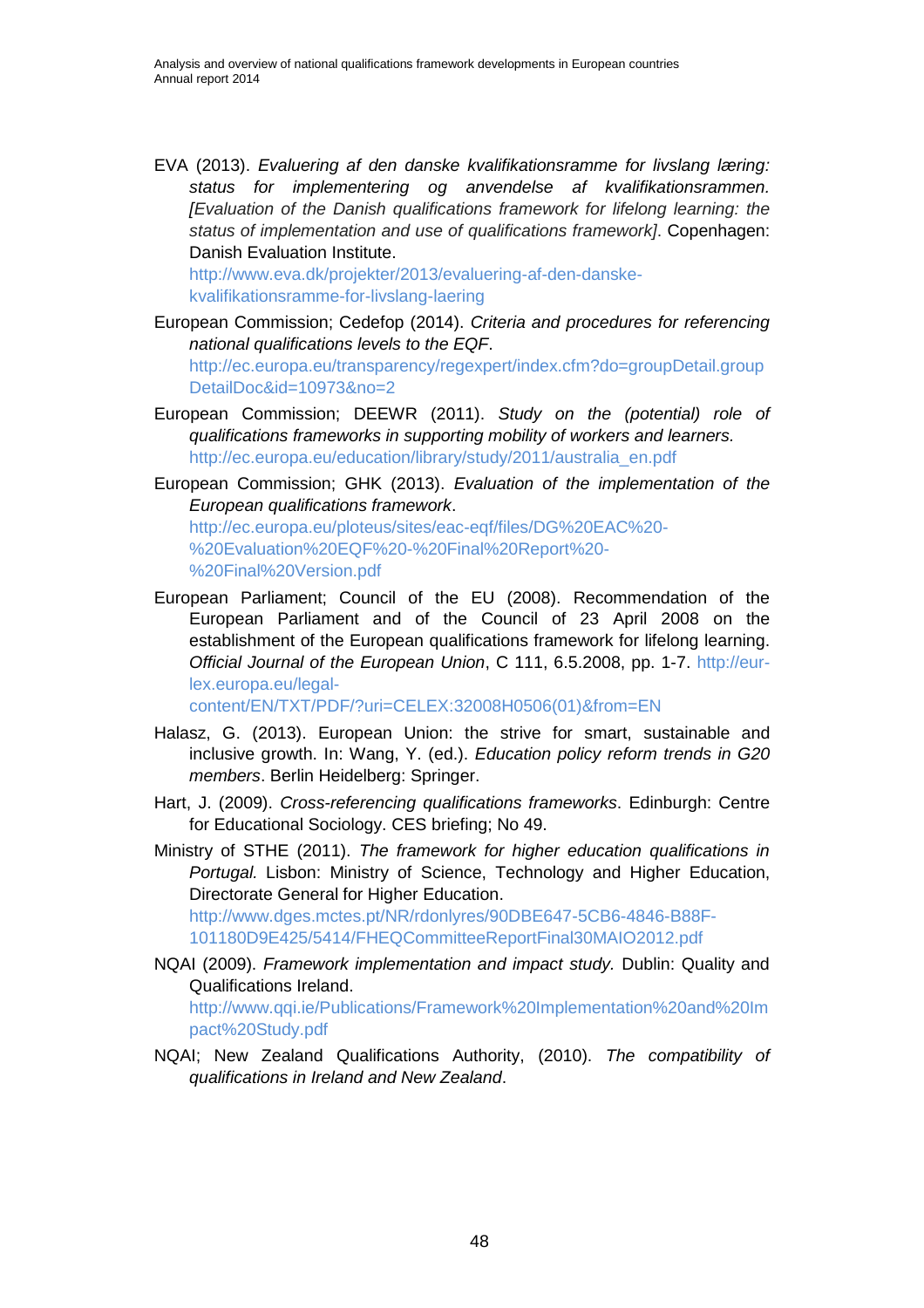Ofqual (2014). *A consultation on withdrawing the regulatory arrangements for the qualifications and credit framework*. Coventry: Ofqual.

[http://webarchive.nationalarchives.gov.uk/20140813095715/http://www.ofqu](http://webarchive.nationalarchives.gov.uk/20140813095715/http:/www.ofqual.gov.uk/ofdoc_categories/consultation-docs/withdrawing-the-regulatory-arrangements-for-the-qualifications-and-credit-framework-july-2014/) [al.gov.uk/ofdoc\\_categories/consultation-docs/withdrawing-the-regulatory](http://webarchive.nationalarchives.gov.uk/20140813095715/http:/www.ofqual.gov.uk/ofdoc_categories/consultation-docs/withdrawing-the-regulatory-arrangements-for-the-qualifications-and-credit-framework-july-2014/)[arrangements-for-the-qualifications-and-credit-framework-july-2014/](http://webarchive.nationalarchives.gov.uk/20140813095715/http:/www.ofqual.gov.uk/ofdoc_categories/consultation-docs/withdrawing-the-regulatory-arrangements-for-the-qualifications-and-credit-framework-july-2014/)

- Open (2015). *After the QCF – A new qualifications framework*. Coventry: Ofqual. [https://www.gov.uk/government/consultations/after-the-qcf-a-new](https://www.gov.uk/government/consultations/after-the-qcf-a-new-qualifications-framework)[qualifications-framework](https://www.gov.uk/government/consultations/after-the-qcf-a-new-qualifications-framework)
- Raffe, D. (2009). National qualifications frameworks in Ireland and Scotland: a comparative analysis. Presentation at the *European conference on educational research, Vienna, 28 to 30 September 2009*. [http://www.ces.ed.ac.uk/PDF%20Files/NQF\\_ECER\\_2009.pdf](http://www.ces.ed.ac.uk/PDF%20Files/NQF_ECER_2009.pdf)
- Raffe, D. (2011). The role of learning outcomes in national qualifications frameworks. In: Bohlinger, S.; Münchhausen, G. (eds). *Validierung von Lernergebnisse [Recognition and validation of learning outcomes].* Bonn: BIBB, pp. 87-104.
- Raffe, D. (2012a). National qualifications frameworks: European experiences and findings in an educational and an employment perspective. In: Büchter, K.; Dehnbostel, P.; Hanf, G. (eds). *Der Deutsche Qualifikationsrahmen (DQR): ein Konzept zur Durchlässigkeit und Chancengleicheit im Bildungssystem? [The German qualifications framework (DQR) – A concept to increase permeability and equality in the education system?].* Bonn: BIBB.
- Raffe, D. (2012b). What is evidence for the impact of national qualifications frameworks? *Comparative education*, Vol. 49, No 2, pp. 143-162. <http://www.tandfonline.com/doi/full/10.1080/03050068.2012.686260>

Richard, D. (2012). *Review of apprenticeship.* <https://www.gov.uk/government/news/the-richard-review-of-apprenticeships>

- Scottish credit and qualifications framework partnership (2013). *Evaluation of the awareness, perceptions and understanding of the SCQF amongst learners, management and teaching staff – Final report*. [http://scqf.org.uk/wp](http://scqf.org.uk/wp-content/uploads/2014/04/Ashbrook-Report-Key-Findings-Learners-Teaching-Staff-July-2013.pdf)[content/uploads/2014/04/Ashbrook-Report-Key-Findings-Learners-](http://scqf.org.uk/wp-content/uploads/2014/04/Ashbrook-Report-Key-Findings-Learners-Teaching-Staff-July-2013.pdf)[Teaching-Staff-July-2013.pdf](http://scqf.org.uk/wp-content/uploads/2014/04/Ashbrook-Report-Key-Findings-Learners-Teaching-Staff-July-2013.pdf)
- Strathdee, R. (2011). The implementation and impact of the New Zealand national qualifications framework. *Journal of education and work*, Vol. 24, No 3-4, pp. 233-258.
- Tuck, R. (2007). *An introductory guide to national qualifications frameworks: conceptual and practical issues for policy-makers*. Geneva: ILO.
- UK Government, Department for Business, Innovation and Skills (2013). *The future of apprenticeships in England: implementation plan.* [https://www.gov.uk/government/uploads/system/uploads/attachment\\_data/fil](https://www.gov.uk/government/uploads/system/uploads/attachment_data/file/253073/bis-13-1175-future-of-apprenticeships-in-england-implementation-plan.pdf) [e/253073/bis-13-1175-future-of-apprenticeships-in-england-implementation](https://www.gov.uk/government/uploads/system/uploads/attachment_data/file/253073/bis-13-1175-future-of-apprenticeships-in-england-implementation-plan.pdf)[plan.pdf](https://www.gov.uk/government/uploads/system/uploads/attachment_data/file/253073/bis-13-1175-future-of-apprenticeships-in-england-implementation-plan.pdf)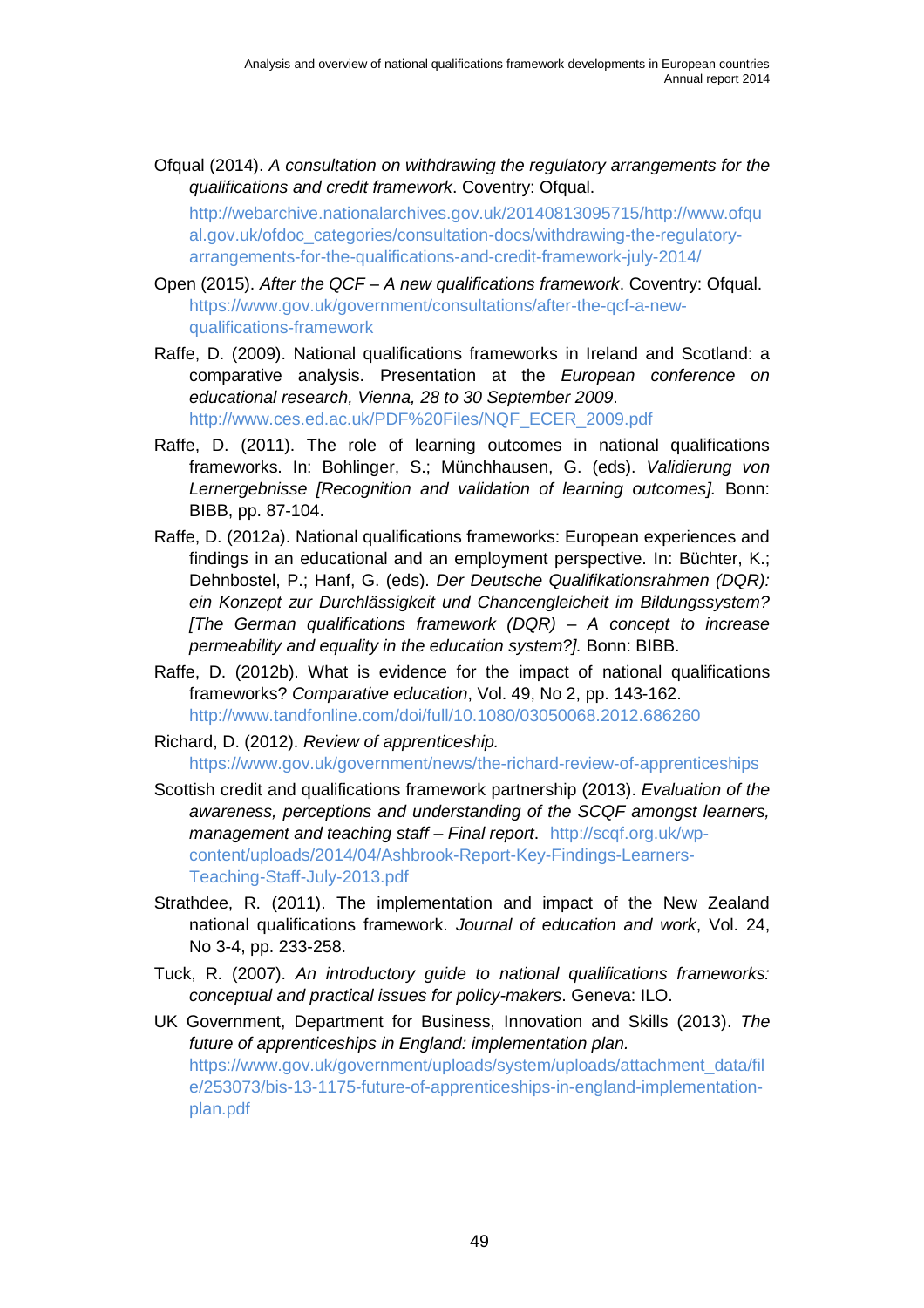- Welsh Government (2014). *Review and evaluation of the impact of the credit and qualifications framework for Wales.* [http://wales.gov.uk/statistics-and](http://wales.gov.uk/statistics-and-research/evaluation-impact-credit-qualifications-framework-wales/?lang=en)[research/evaluation-impact-credit-qualifications-framework-wales/?lang=en](http://wales.gov.uk/statistics-and-research/evaluation-impact-credit-qualifications-framework-wales/?lang=en)
- Unesco; Council of Europe (2013). *Subsidiary text to the convention: 'recommendations on the use of qualifications frameworks in the recognition of foreign qualifications'.* [http://www.cicic.ca/docs/lisboa/Recommendation\\_on\\_the\\_use\\_of\\_qualificati](http://www.cicic.ca/docs/lisboa/Recommendation_on_the_use_of_qualifications_frameworks_in_the_recognition_of_foreign_qualifications.pdf) ons frameworks in the recognition of foreign qualifications.pdf
- Wheelahan, L. (2011). Beware anglophone countries bearing gifts. In: Bohlinger, S.; Münchhausen, G. (eds). *Validierung von Lernergebnisse [Recognition and validation of learning outcomes]*. Bonn: BIBB, pp. 63-86.
- Young, M. (2011). The educational implications of introducing an NQF for developing countries. *Journal of education and work*, Vol. 24, No 3-4, pp. 223-232.
- Young, M.; Allais, S. (2009). Conceptualising the role of qualifications in education reform. In: ILO et al. (eds). *Researching NQFs: some conceptual issues*. Geneva: ILO. Employment working paper; No 44, pp. 5-22. [http://www.ilo.org/wcmsp5/groups/public/@ed\\_emp/@ifp\\_skills/documents/p](http://www.ilo.org/wcmsp5/groups/public/@ed_emp/@ifp_skills/documents/publication/wcms_119307.pdf) [ublication/wcms\\_119307.pdf](http://www.ilo.org/wcmsp5/groups/public/@ed_emp/@ifp_skills/documents/publication/wcms_119307.pdf)
- Young, M.; Allais, S. (2011). Qualifications in context: thinking about the 'shift to learning outcomes' in educational reform. In: Bohlinger, S.; Münchhausen, G. (eds). *Validierung von Lernergebnisse [Recognition and validation of learning outcomes].* Bonn: BIBB, pp. 209-230.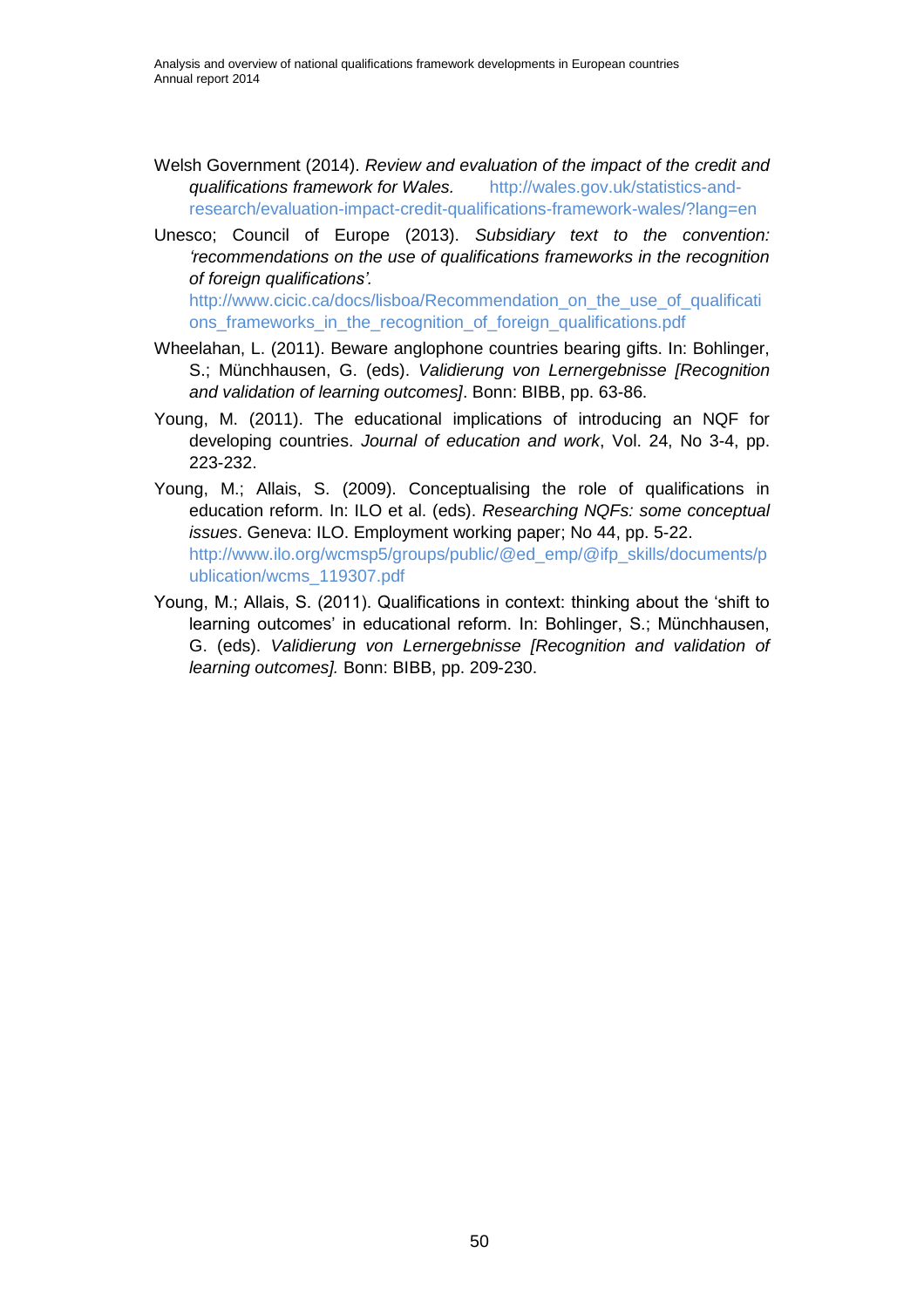<span id="page-56-0"></span>Web links [URLs accessed: 8.5.2015]

Cedefop. *European inventory on NQF.* [http://www.cedefop.europa.eu/en/publications-and-resources/country](http://www.cedefop.europa.eu/en/publications-and-resources/country-reports/european-inventory-on-nqf)[reports/european-inventory-on-nqf](http://www.cedefop.europa.eu/en/publications-and-resources/country-reports/european-inventory-on-nqf)

- European Commission. *Learning opportunities and qualifications in Europe.* [http://ec.europa.eu/eqf/compare\\_en.htm](http://ec.europa.eu/eqf/compare_en.htm)
- European Commission. *Growth: single market and standards: legislation (free movement of professionals)*.

[http://ec.europa.eu/internal\\_market/qualifications/policy\\_developments/legisl](http://ec.europa.eu/internal_market/qualifications/policy_developments/legislation/index_en.htm) [ation/index\\_en.htm](http://ec.europa.eu/internal_market/qualifications/policy_developments/legislation/index_en.htm)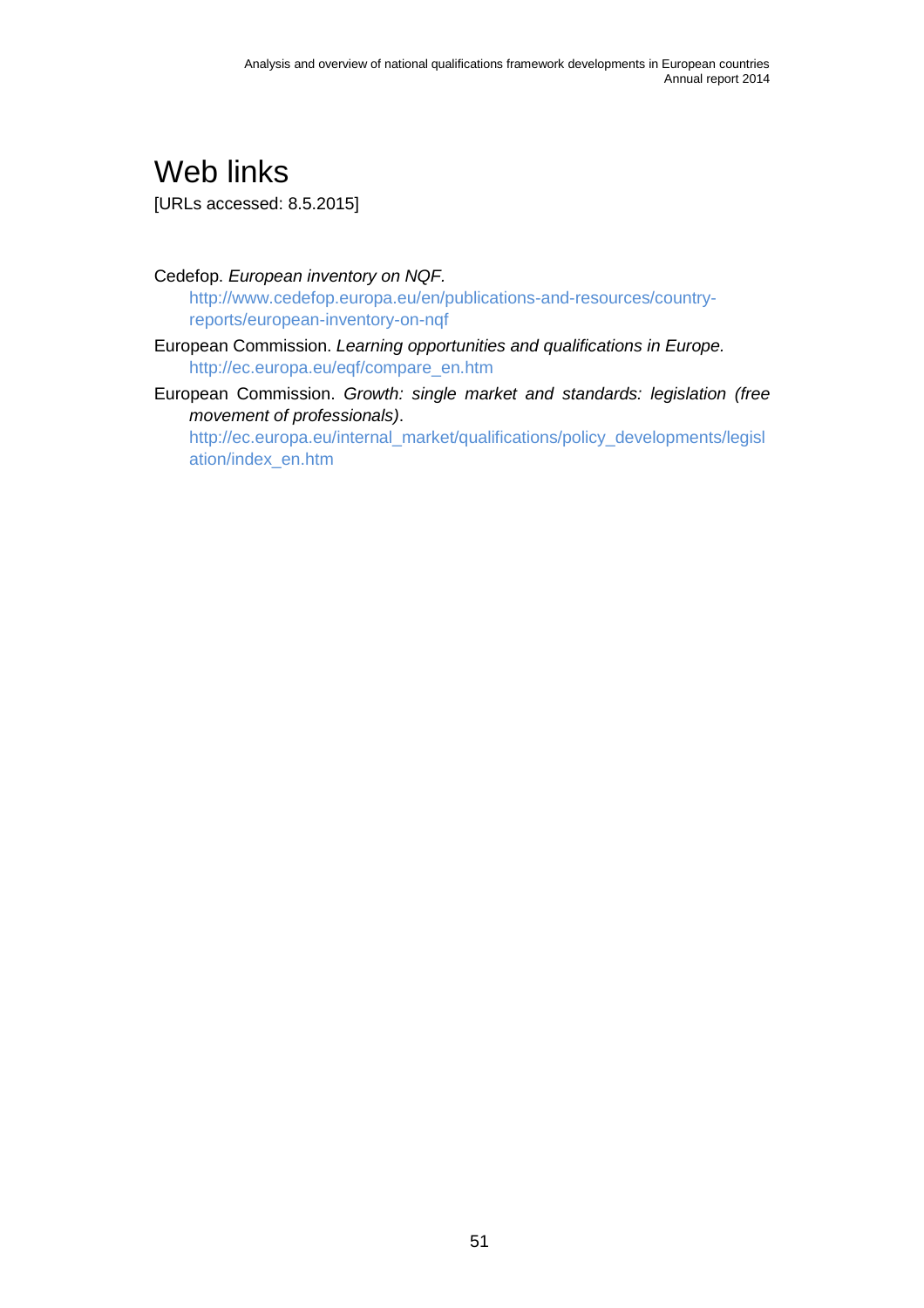# <span id="page-57-0"></span>Further reading

[URLs accessed 18.5.2015]

- Allais, S. (2010). *The implementation and impact of national qualifications frameworks: report of a study in 16 countries*. Geneva: ILO. [http://www.ilo.org/wcmsp5/groups/public/@ed\\_emp/@ifp\\_skills/documents/](http://www.ilo.org/wcmsp5/groups/public/@ed_emp/@ifp_skills/documents/meetingdocument/wcms_126589.pdf) [meetingdocument/wcms\\_126589.pdf](http://www.ilo.org/wcmsp5/groups/public/@ed_emp/@ifp_skills/documents/meetingdocument/wcms_126589.pdf)
- Allais, S. (2011a). The impact and implementation of national qualifications frameworks: a comparison of 16 countries. *Journal of education and work, 2011*, Vol. 24, No 3-4, pp. 233-255.
- Allais, S. (2011b). *National qualifications frameworks: what's the evidence of success?* Edinburgh: Centre for Educational Sociology. CES briefing; No 55. <http://www.ces.ed.ac.uk/PDF%20Files/Brief055.pdf>
- Blom, R; Keevy, J. (2007). The integration of education in training in a comprehensive linked national qualifications framework: a critical reflection on recent developments in South Africa. Presentation at the *All Africa IVETA regional IFTDO ASTD conference*, *Mauritius, 13 to 16 May 2007*. [http://www.academia.edu/4392446/The\\_integration\\_of\\_education\\_in\\_trainin](http://www.academia.edu/4392446/The_integration_of_education_in_training_in_a_comprehensive_linked_National_Qualifications_Framework_a_critical_reflection_on_recent_developments_in_South_Africa) [g\\_in\\_a\\_comprehensive\\_linked\\_National\\_Qualifications\\_Framework\\_a\\_critic](http://www.academia.edu/4392446/The_integration_of_education_in_training_in_a_comprehensive_linked_National_Qualifications_Framework_a_critical_reflection_on_recent_developments_in_South_Africa) al reflection on recent developments in South Africa
- Bohlinger, S. (2011). Qualifications frameworks and learning outcomes: new challenges for European education and training policy and research. In: Bohlinger, S.; Münchhausen, G. (eds). *Validierung von Lernergebnissen [Recognition and validation of learning outcomes].* Bonn: BIBB, pp. 123-143.
- Bohlinger, S. (2012). Qualifications frameworks and learning outcomes: challenges for Europe's lifelong learning area. *Journal of education and work*, Vol. 25, No 3, pp. 279-297.
- Brown, A. (2008). Limitations of levels, learning outcomes and qualifications as drivers towards a more knowledge-based society? *US-China education review,* Vol. 5, No 1, pp. 9-17.
- Buchanan, J. et al. (2010). *Impact analysis of the proposed strengthened Australian qualifications framework*.

[http://www.aqf.edu.au/wp-content/uploads/2013/06/AQFC-impact-analysis](http://www.aqf.edu.au/wp-content/uploads/2013/06/AQFC-impact-analysis-final-8Oct10-3.pdf)[final-8Oct10-3.pdf](http://www.aqf.edu.au/wp-content/uploads/2013/06/AQFC-impact-analysis-final-8Oct10-3.pdf)

- Büchter, K.; Dehnbostel, P.; Hanft. G. (2012). *Der Deutsche Qualifikationsrahmen (DQR): ein Konzept zur Erhöhung von Durchlässigkeit und Chancengleichheit im Bildungssystem? [The German qualifications framework: a concept to increase permeability and equality in the education system?]*. Bonn: BIBB.
- Cedefop (2010a). *Learning outcomes approaches in VET curricula: a comparative analysis of nine European countries*. Luxembourg: Publications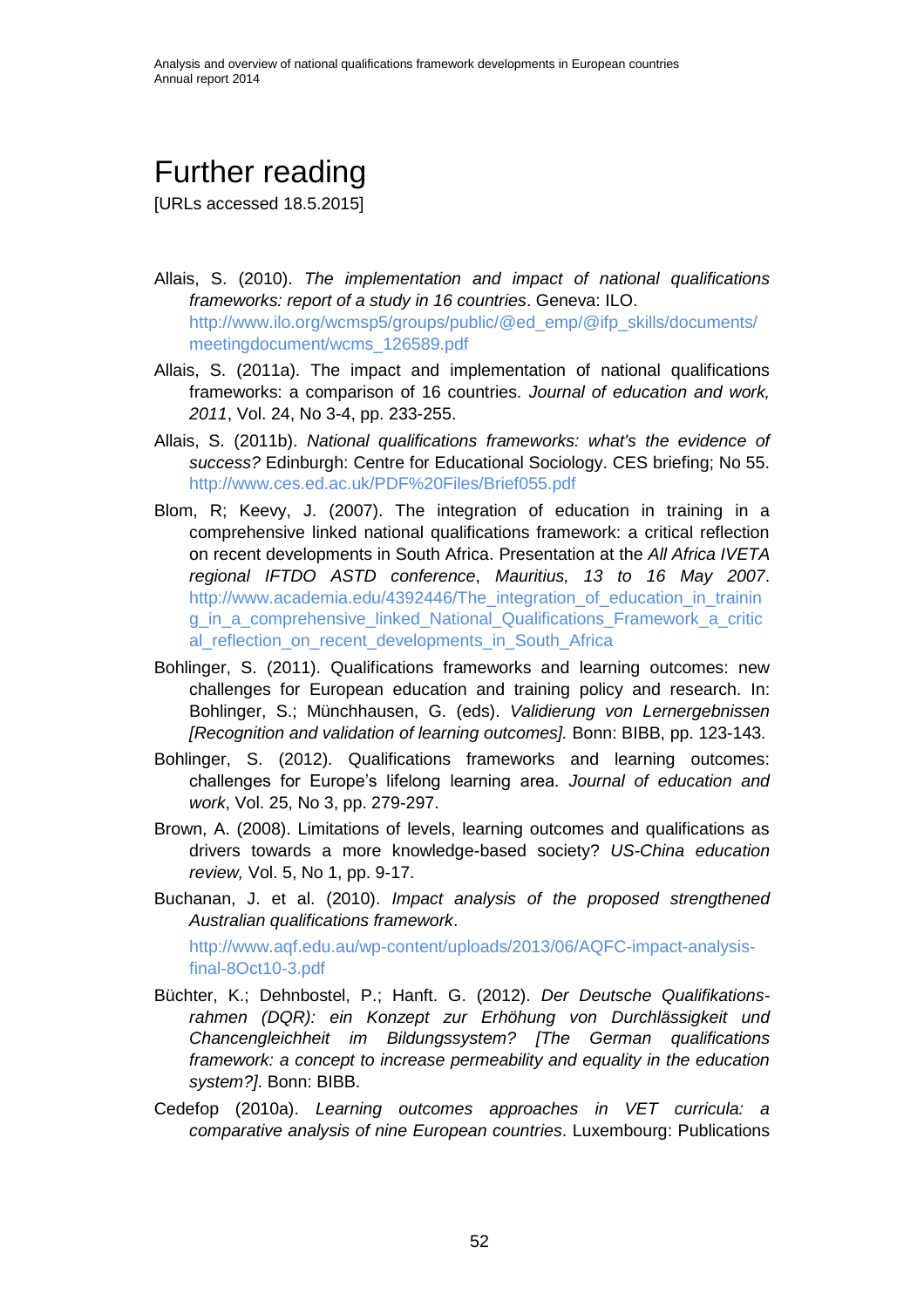Office. Cedefop research paper; No 6.

[http://www.cedefop.europa.eu/EN/Files/5506\\_en.pdf](http://www.cedefop.europa.eu/EN/Files/5506_en.pdf)

- Cedefop (2010b). *Changing qualifications: a review of qualifications policies and practices*. Luxembourg: Publications Office. Cedefop reference series; No 84. [http://www.cedefop.europa.eu/EN/Files/3059\\_en.pdf](http://www.cedefop.europa.eu/EN/Files/3059_en.pdf)
- Cedefop (2010c). *The development of national qualifications frameworks in Europe (August 2010)* Luxembourg: Publications Office. Cedefop working paper; No 8. [http://www.cedefop.europa.eu/EN/Files/6108\\_en.pdf](http://www.cedefop.europa.eu/EN/Files/6108_en.pdf)
- Cedefop (2012). *Development of national qualifications framework in Europe (October 2011)*. Luxembourg: Publications Office. Cedefop working paper; No 12. [http://www.cedefop.europa.eu/EN/Files/6112\\_en.pdf](http://www.cedefop.europa.eu/EN/Files/6112_en.pdf)
- Cedefop; European Commission; Coles, M. (2010). *Added value of national qualifications frameworks in implementing the EQF*. Luxembourg: Publications Office. European qualifications framework series; Note 2.

[https://ec.europa.eu/ploteus/sites/eac-eqf/files/note2\\_en.pdf](https://ec.europa.eu/ploteus/sites/eac-eqf/files/note2_en.pdf)

- Clark, L.; Westerhuis, A. (2011). Establishing equivalence through zones of mutual trust. In: Brockmann, M. et al. (eds). *Knowledge, skills and competence in the European labour market: what's in a vocational qualification?* Abingdon: Routledge, pp.136-148.
- Council of the European Union (2012) Recommendation on the validation of nonformal and informal learning. *Official Journal of the European Union*, C 398, 22.12.2012, pp. 1-5.

[http://eur-lex.europa.eu/legal-content/EN/TXT/?uri=CELEX:32012H1222\(01\)](http://eur-lex.europa.eu/legal-content/EN/TXT/?uri=CELEX:32012H1222(01))

- European Commission; Cedefop; ICF International (2014). *European inventory on validation of non-formal and informal learning: 2014 update*. [http://www.cedefop.europa.eu/en/events-and-projects/projects/validation](http://www.cedefop.europa.eu/en/events-and-projects/projects/validation-non-formal-and-informal-learning/european-inventory)[non-formal-and-informal-learning/european-inventory](http://www.cedefop.europa.eu/en/events-and-projects/projects/validation-non-formal-and-informal-learning/european-inventory)
- European Parliament (2012). *State of play of the European qualifications framework implementation*. Luxembourg: Publications Office. [http://www.europarl.europa.eu/committees/fr/studiesdownload.html?languag](http://www.europarl.europa.eu/committees/fr/studiesdownload.html?languageDocument=EN&file=73578) [eDocument=EN&file=73578](http://www.europarl.europa.eu/committees/fr/studiesdownload.html?languageDocument=EN&file=73578)
- Hanft, G. (2011). The changing relevance of the Beruf. In: Brockman, M. et al. (eds). *Knowledge, skills and competence in the European labour market: what's in a vocational qualification?* Abingdon: Routledge, pp. 50-67.
- Lassnigg, L. (2012). Lost in translation: learning outcomes and the governance of education. *Journal of education and work*, Vol. 25, No 3, pp. 299-330.
- Lester, S. (2011). The UK qualifications and credit framework: a critique. *Journal of vocational education and training*, June 2011, Vol. 63, No 2, pp. 205-216.
- Méhaut, P.; Winch, C. (2011). EU initiatives in cross-national recognition of skills and qualifications. In: Brockman et al. (2011). *Knowledge, skills and competence in the European labour market: what's in a vocational qualification?* London: Routledge.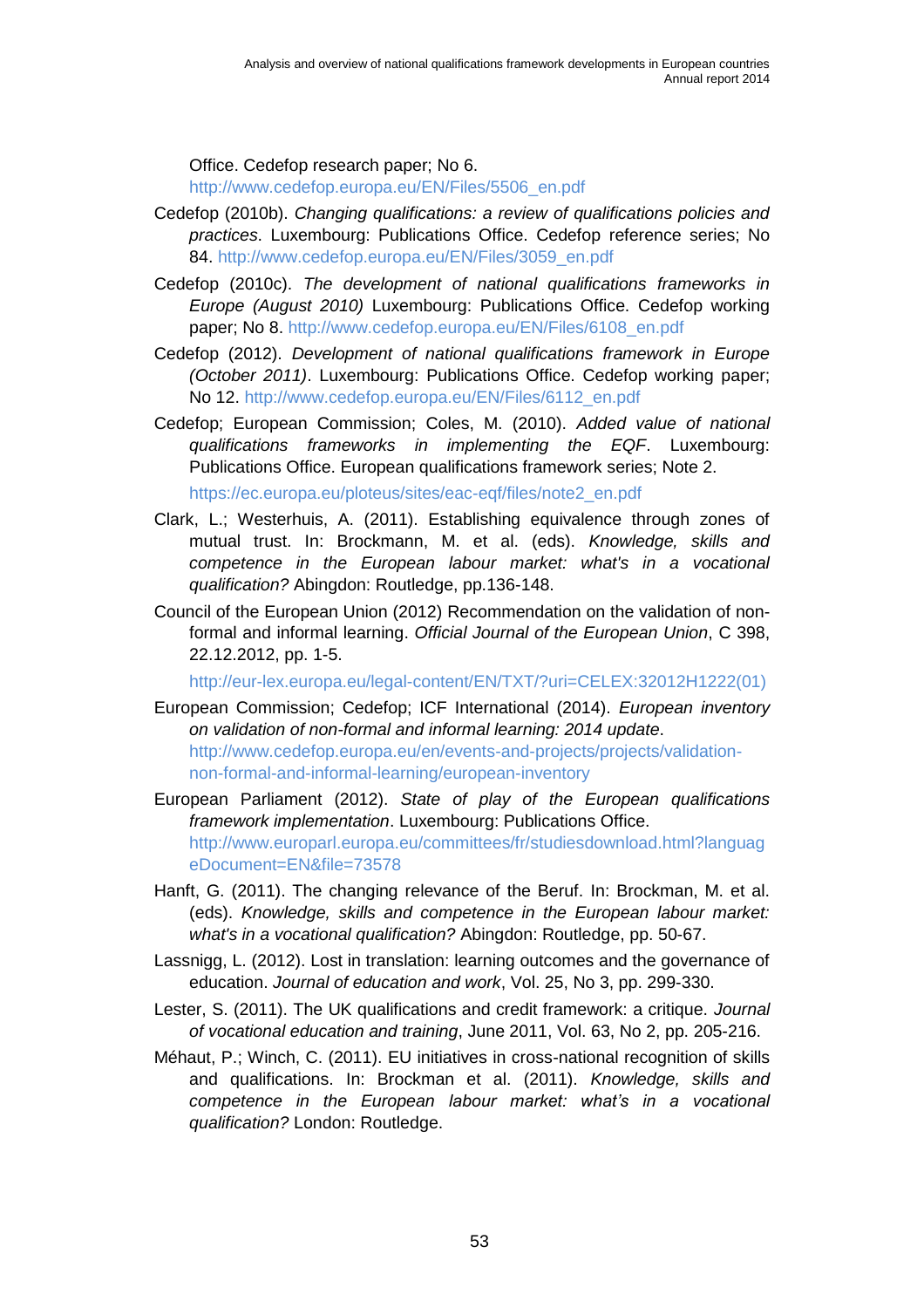- Méhaut, P.; Winch, C. (2012). The European qualifications framework: skills, competences or knowledge? *European educational research journal*, Vol. 11, No 3.<http://dx.doi.org/10.2304/eerj.2012.11.3.369>
- Raffe, D. (2009b). *Can national qualifications frameworks be used to change education and training systems?* Edinburgh: Centre for Educational Sociology. CES briefing; No 48. <http://www.ces.ed.ac.uk/PDF%20Files/Brief048.pdf>
- Reggatt, P.; Williams, S. (1999). *Government, markets and vocational*
- *qualifications*. London: Taylor and Francis Group.
- Unesco; Cedefop; ETF (forthcoming). *Global NQF inventory*.
- Wheelahan, L. (2011). From old to new: the Australian qualifications framework. *Journal of education and work*, 2011, Vol. 16, No 3, pp. 271-288.
- Winch, C. (2011). Skills: a concept manufactured in England. In: Brockman, M. et al. (eds). *Knowledge, skills and competence in the European labour market: what's in a vocational qualification?* Abingdon: Routledge.
- Winterton, J. (2009). Competence across Europe: highest common factor or lowest common denominator? *Journal of European industrial training*, Vol. 33. No 8/9, pp. 681-700.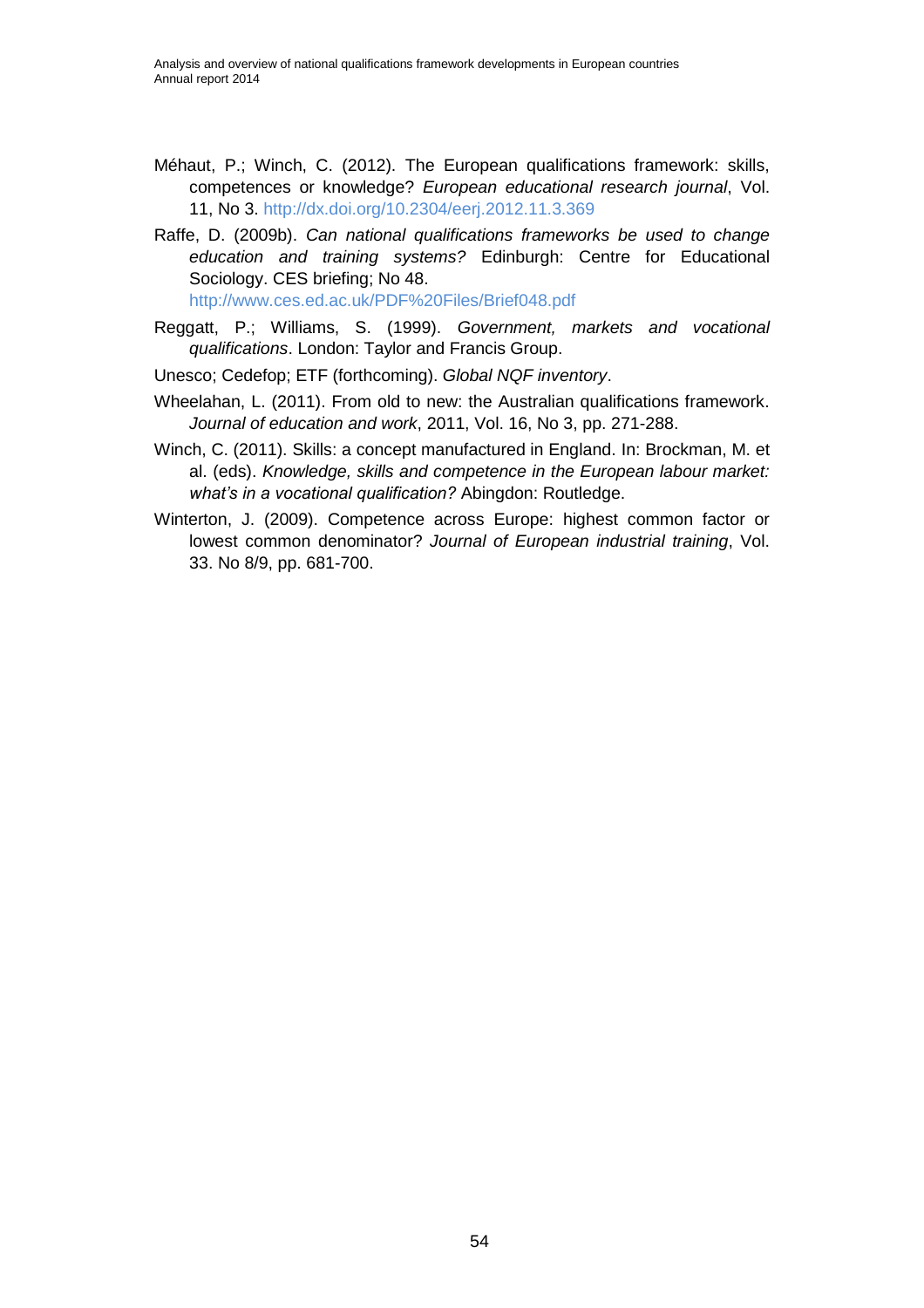## <span id="page-60-0"></span>Annex List of informants

| <b>Country</b>        | <b>Name and</b><br><b>Surname</b>                | <b>Institution</b>                                                                                                       |
|-----------------------|--------------------------------------------------|--------------------------------------------------------------------------------------------------------------------------|
| Austria               | <b>Eduard Staudecker</b><br>Stephanie Mayer      | Federal Ministry of Education, Arts and Culture                                                                          |
| Belgium<br>(Flanders) | Rita Dunon<br>Wilfried                           | Flemish Ministry of Education                                                                                            |
|                       | Boomgarten                                       |                                                                                                                          |
|                       | Ingrid Vanhoren                                  | EQF-NCP - Agency for Quality Assurance in Education<br>and Training                                                      |
| Belgium<br>(Wallonia) | Jo Leonard                                       | Ministry of Education, French-speaking region of<br><b>Brussels</b>                                                      |
|                       | Alain Kock                                       | <b>Formation Belgium</b>                                                                                                 |
| <b>Bulgaria</b>       | Mimi Daneva                                      | Ministry of Education, Youth and Science                                                                                 |
| Croatia               | Ana Tecilazić-<br>Goršić                         | Ministry of Science, Education and Sports                                                                                |
|                       | Daria Arlavi                                     | Ministry of Science, Education and Sports                                                                                |
| Cyprus                | Kyriacos Kyriacou                                | Ministry of Education and Culture                                                                                        |
| Czech<br>Republic     | Milada Stalker                                   | National Institute for Education (NUV)                                                                                   |
| Denmark               | Jan Jørgensen                                    | Ministry of Education                                                                                                    |
| Estonia               | Külli All                                        | Ministry of Education and Research                                                                                       |
| Finland               | Carita Blomquist<br>Kärki Sirkka-Liisa           | National Board of Education                                                                                              |
| France                | <b>Brigitte Bouquet</b>                          | <b>Commission Nationale de Certification Professionnelle</b><br>(national committee on vocational qualifications) (CNCP) |
| Germany               | Sabine Schüller                                  | Federal Ministry of Education and Research                                                                               |
| Greece                | Ioanna Dede                                      | National Organisation for the Certification of<br>Qualifications and Vocational Guidance<br>(Eoppep)                     |
| Hungary               | Szlamka Erzsébet                                 | <b>Education Authority</b>                                                                                               |
| Iceland               | <b>Bjorg Petursdottir</b><br>Olafur Kristjansson | Ministry of Education                                                                                                    |
| Ireland               | John O' Connor                                   | Quality and Qualifications Ireland (QQI)                                                                                 |
| Italy                 | Gabriella di<br>Francesco                        | <b>ISFOL</b>                                                                                                             |
| Latvia                | Baiba Ramina<br>Gunta Kinta                      | Academic Information Centre                                                                                              |
| Liechtenstein         | Marion Kindle-<br>Kühnis                         | National Agency for International Education Affairs<br>(AIBA)                                                            |
| Lithuania             | Vincentas Dienys                                 | Qualifications and vocational education and training<br>development centre                                               |
| Luxembourg            | Jos Noesen                                       | Ministry of Education and Vocational Training                                                                            |
|                       | Claude Kuffer                                    | Ministry of Education and Vocational Training                                                                            |
| Malta                 | <b>Matthew Agius</b>                             | National Commission for Further and Higher Education                                                                     |
| Montenegro            | Zora Bogicevic                                   | Ministry of Education and Sports                                                                                         |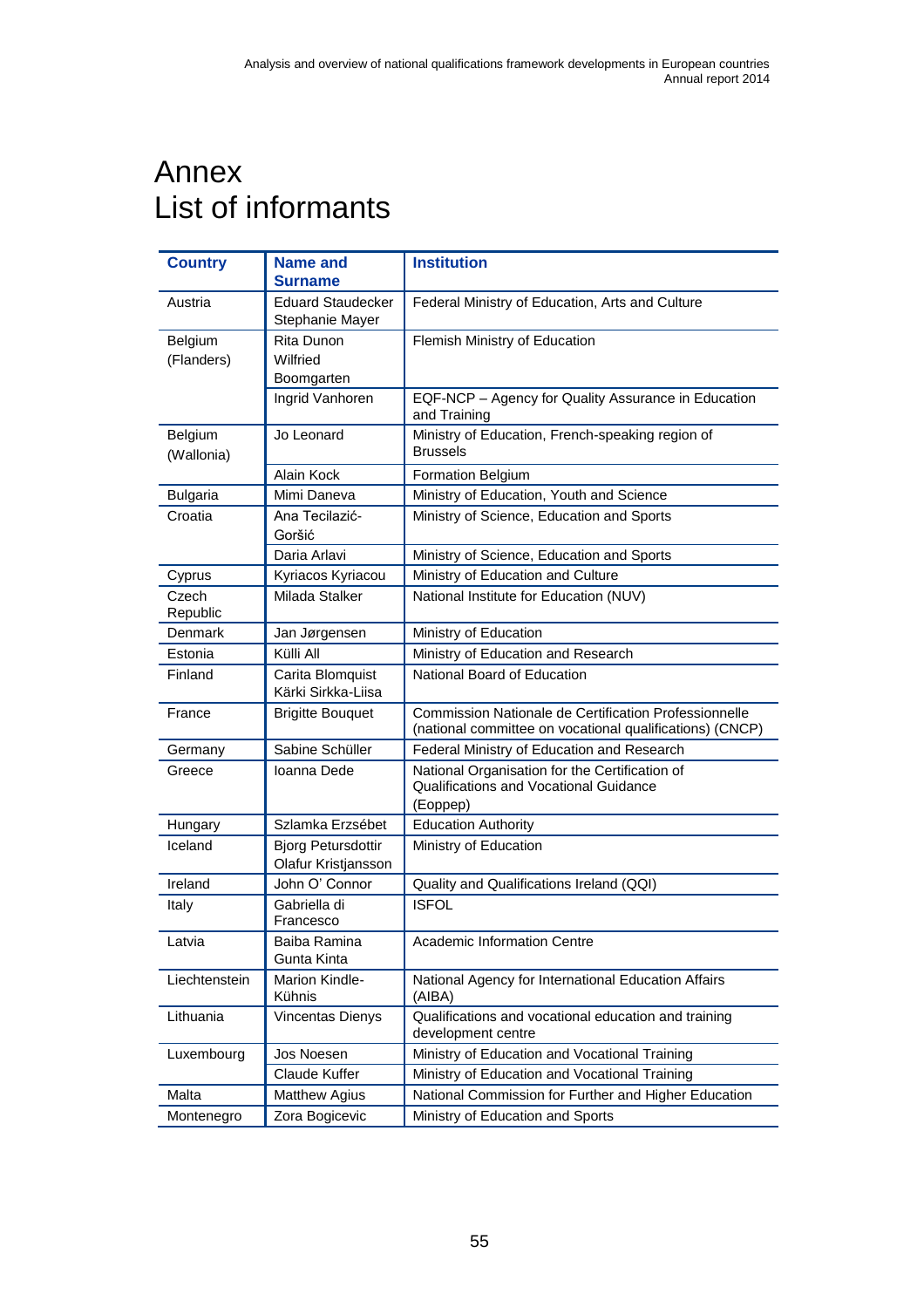Analysis and overview of national qualifications framework developments in European countries Annual report 2014

| <b>Country</b>                               | Name and<br><b>Surname</b>                     | <b>Institution</b>                                                                 |
|----------------------------------------------|------------------------------------------------|------------------------------------------------------------------------------------|
| <b>Netherlands</b>                           | Anneke Tjalma                                  | Ministry of Education                                                              |
|                                              | Regina Kleingeld                               | Cinop/Knowledge centre RPL                                                         |
| Norway                                       | Kari Berg                                      | Ministry of Education and Research                                                 |
|                                              | Gro Beate Vige                                 | Ministry of Education and Research                                                 |
| Poland                                       | Agnieszka Chłoń-<br>Domińczak                  | Warsaw School of Economics<br><b>Educational Research Institute</b>                |
| Portugal                                     | <b>Teresa Duarte</b><br>Gonçalo Xufre<br>Silva | National Agency for Qualifications and Vocational<br><b>Education and Training</b> |
| Romania                                      | Nicolae Postavaru                              | <b>National Qualifications Authority</b>                                           |
| Slovakia                                     | Ildikó Pathóová                                | Ministry of Education, Science, Research and Sports                                |
| Slovenia                                     | Elido Bandeli<br><b>Borut Mikulec</b>          | National Institute for Vocational Education and Training                           |
| Spain                                        | José Antonio<br><b>Blanco Fernández</b>        | Ministry of Education, Culture and Sport                                           |
| Sweden                                       | Carina Linden                                  | Ministry of Education                                                              |
|                                              | <b>Stefan Skimutis</b>                         | EQF NCP - Swedish National Agency for Higher<br><b>Vocational Education</b>        |
| Switzerland                                  | Sarah Daepp                                    | Federal Office for Professional Education and<br>Technology (OPET)                 |
| Turkey                                       | Mehmet Ordukaya                                | The Vocational Qualification Authority                                             |
| $UK$ – England<br>and<br>Northern<br>Ireland | <b>Mike Coles</b>                              | Consultant                                                                         |
| UK - Scotland                                | Aileen Ponton                                  | EQF NCP - Scottish credit and qualifications framework<br>partnership              |
| UK-Wales                                     | <b>Trevor Clark</b>                            | Welsh assembly government                                                          |